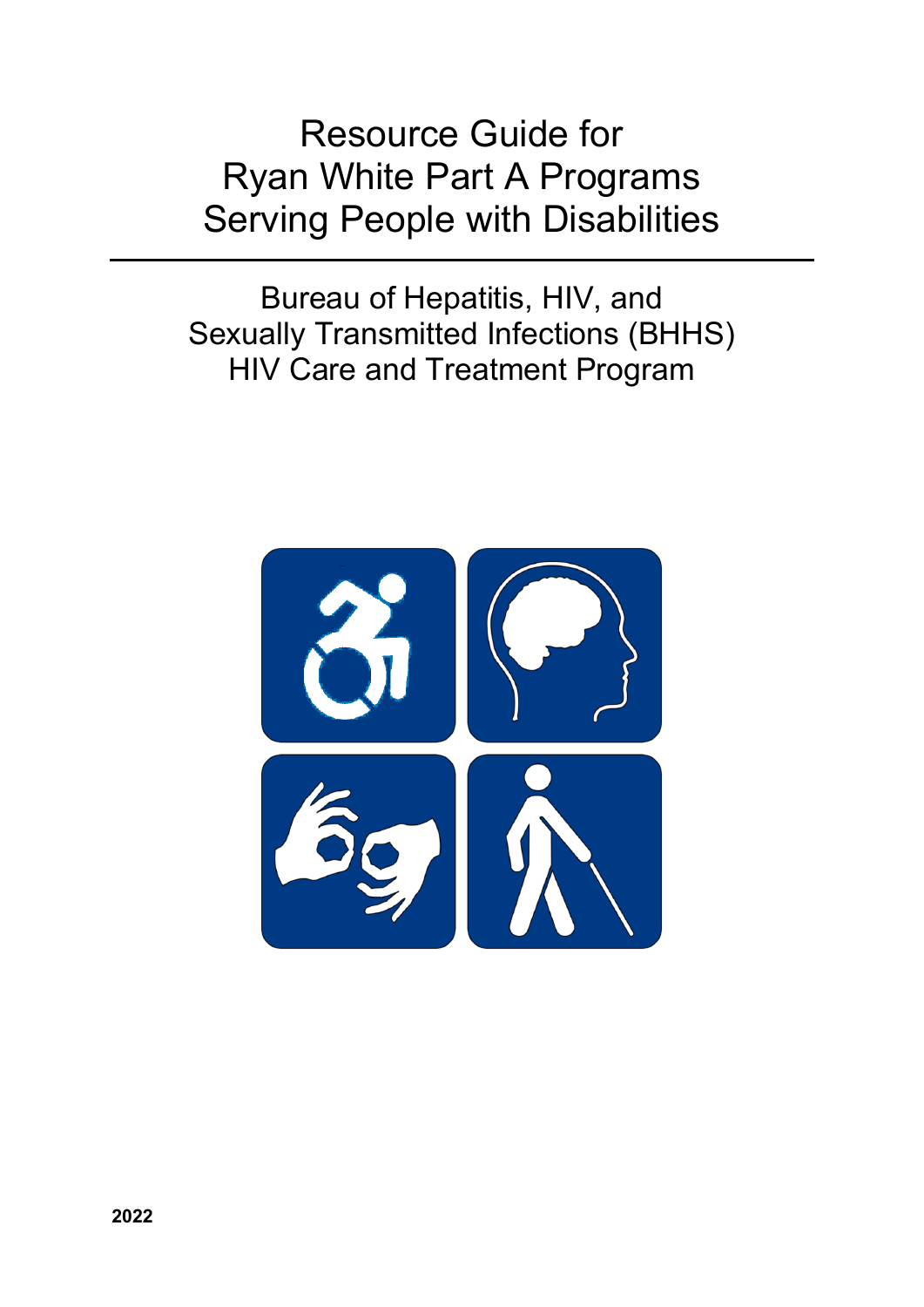# **Table of Contents**

| Section 3: Federal, State, and City Laws Protecting                   |  |
|-----------------------------------------------------------------------|--|
|                                                                       |  |
|                                                                       |  |
|                                                                       |  |
| Section 4: Compliance Requirements for People with Disabilities.15    |  |
|                                                                       |  |
|                                                                       |  |
| 4.3 Recommendations for Effective Interactions and                    |  |
| Section 5: Guidance for Interacting with People with Disabilities  19 |  |
| 5.1 Interacting with people who are Blind or have Low Vision 19       |  |
| 5.2 Interacting with people who are Deaf or Hard of Hearing 19        |  |
| 5.3 Interacting with people with Mental Health or Psychiatric         |  |
| Section 6: Access to Medical Care for Individuals with                |  |
|                                                                       |  |
|                                                                       |  |
|                                                                       |  |
|                                                                       |  |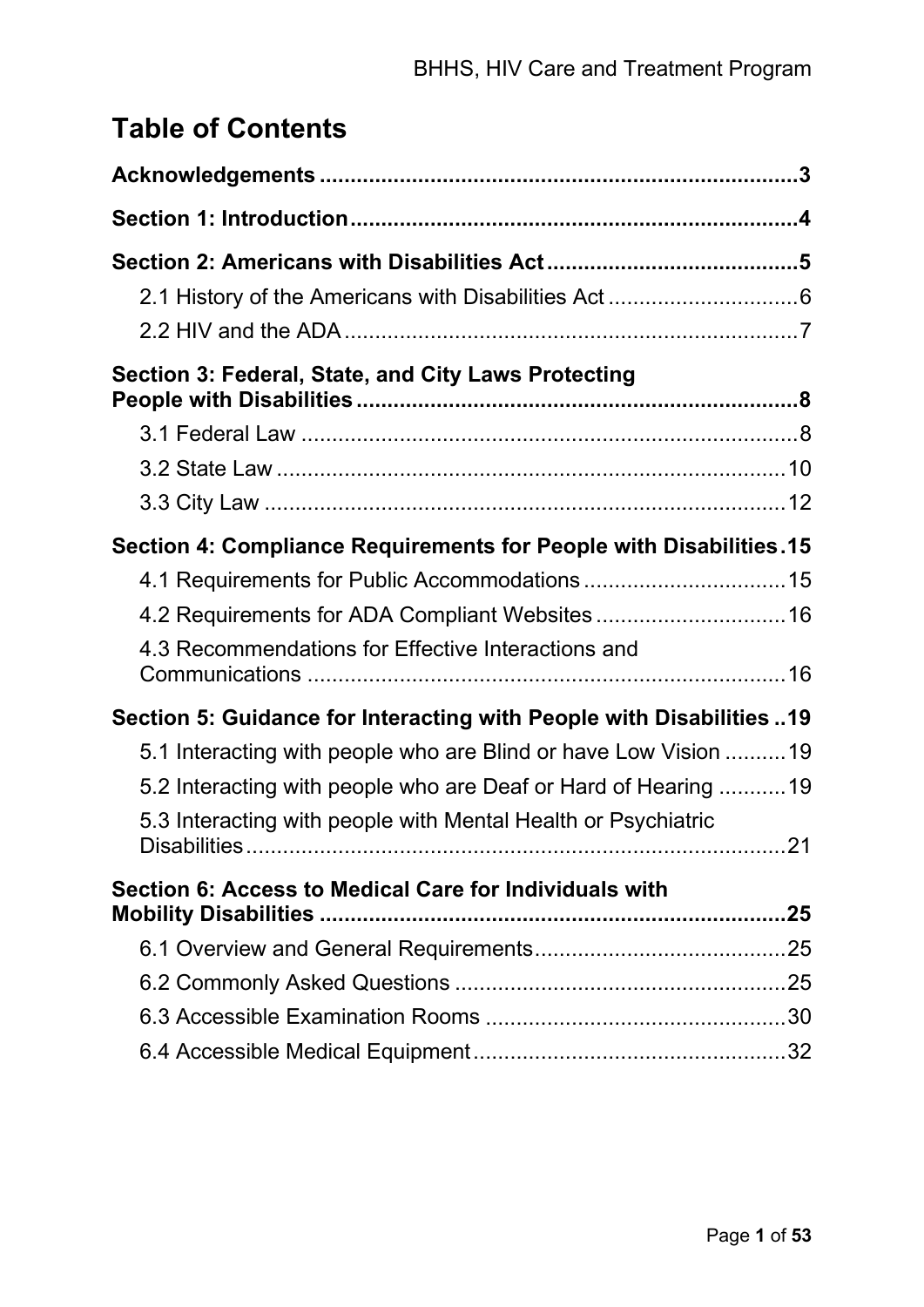| Section 7: Disability and Health Information for |  |
|--------------------------------------------------|--|
|                                                  |  |
|                                                  |  |
|                                                  |  |
|                                                  |  |
|                                                  |  |
|                                                  |  |
|                                                  |  |
|                                                  |  |
|                                                  |  |
|                                                  |  |
|                                                  |  |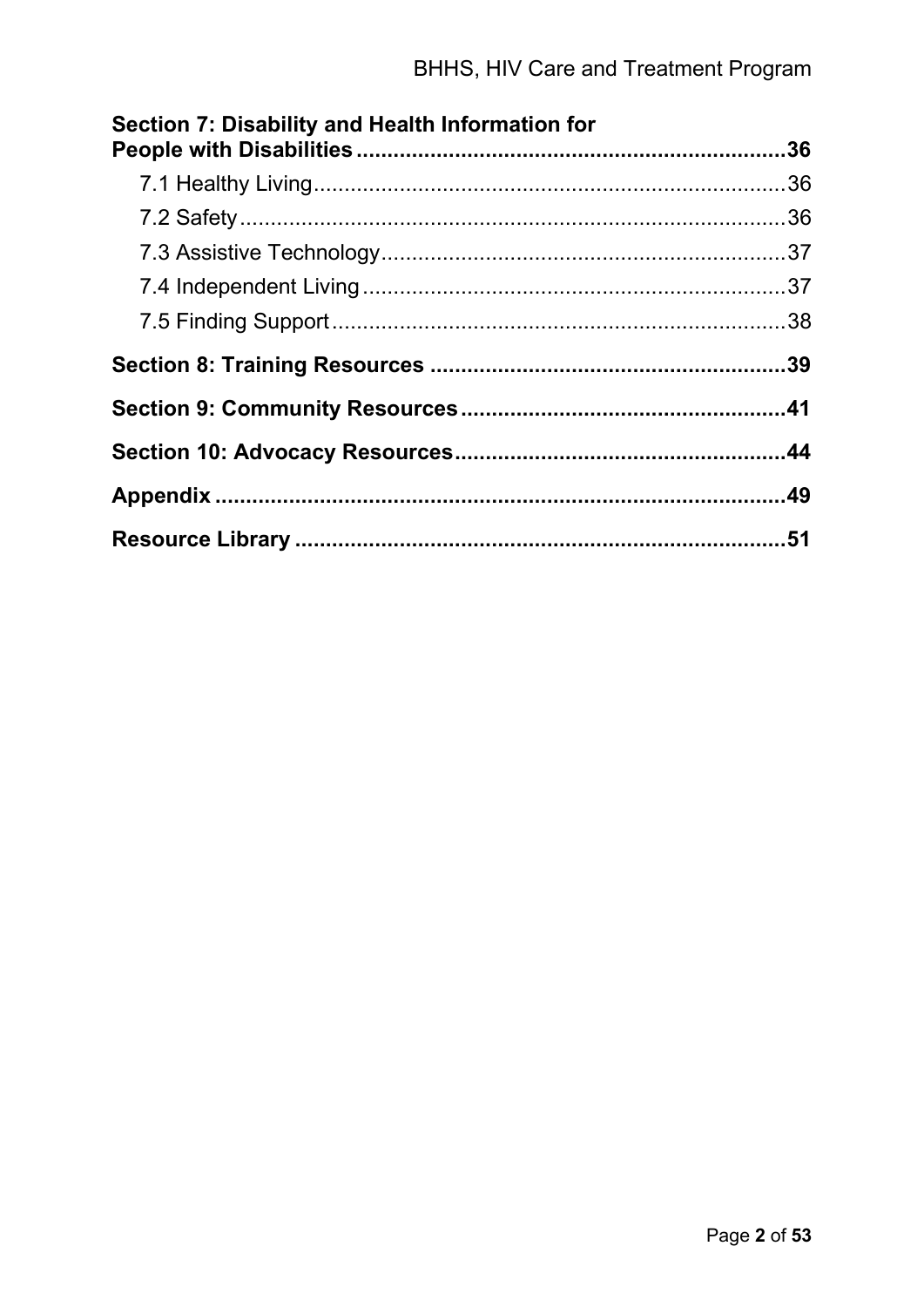# <span id="page-3-0"></span>**Acknowledgements**

The success and outcome of this resource guide required a lot of guidance and assistance from many people, and we are extremely grateful for all of their support and guidance.

The completion of this resource guide could not have been possible without the participation of the NY Health and Human Services Planning Council including its Director and Governmental Co-Chair, Graham Harriman, and staff member, Melanie Lawrence, as well as council members Billy Fields and Charmaine Graham.

We would like to extend sincere gratitude and appreciation to Arthur Jacobs from the Mayor's Office of Disabilities who served as our subject matter expert and for lending time to the review and revisions to this document while advising us throughout the development of this project.

Additional acknowledgements are extended to the HIV Care and Treatment Program staff including Guadalupe Dominguez Plummer, Program Director and Project Director for the Ryan White Part A Program in the NY EMA; Johanna Acosta, Program Planner; and Bryan Meisel, Behavioral Health Specialist for doing all the necessary research and obtaining all the information needed for the development and completion of this resource guide. Many thanks to Scarlett Macías and Therese Wilson for formatting and editing this document.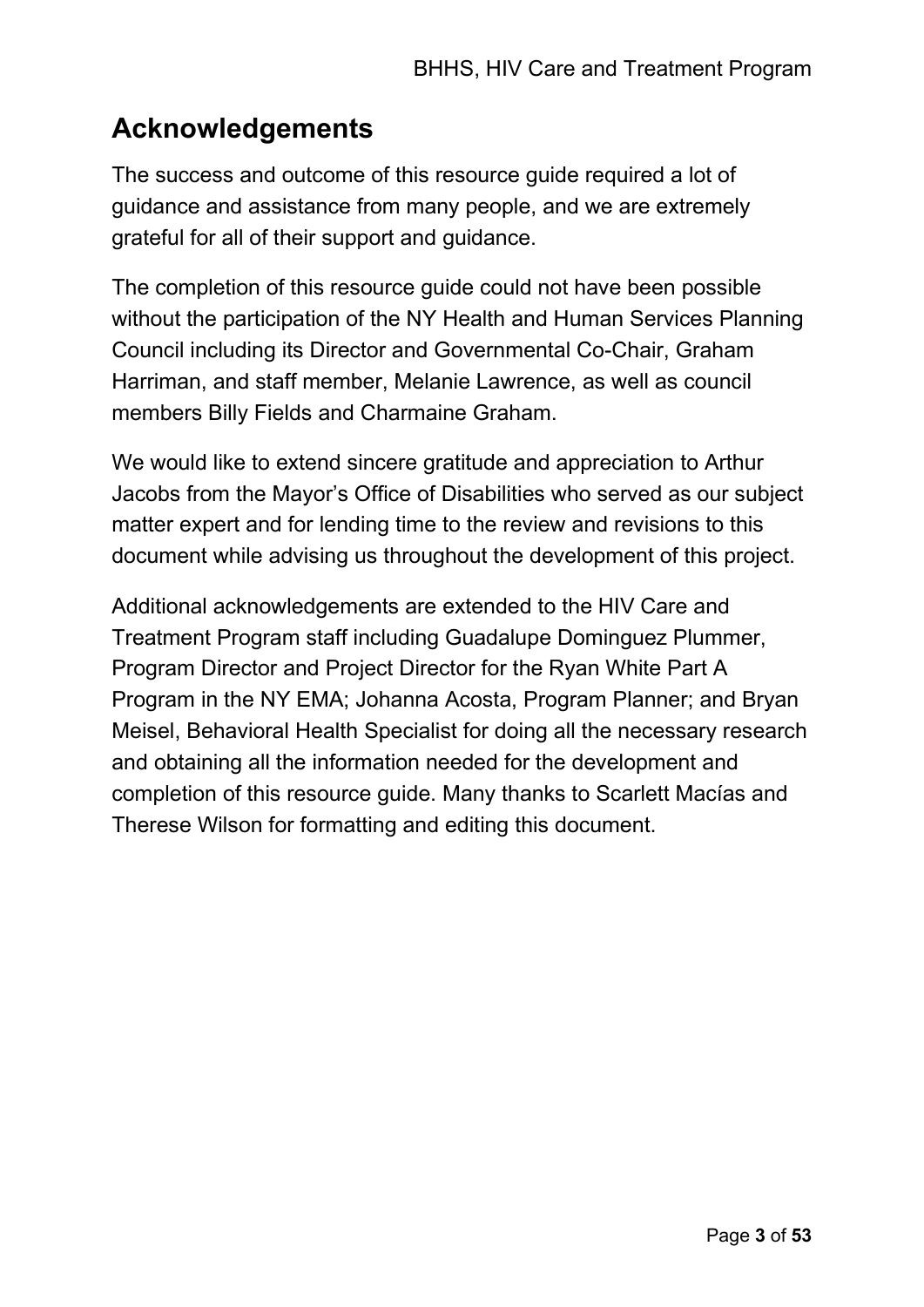# <span id="page-4-0"></span>**Section 1: Introduction**

The Ryan White HIV/AIDS Program (RWHAP) provides a comprehensive system of care that includes primary medical care and essential support services for people with HIV (PWH) who are uninsured or underinsured. The RWHAP Part A works with cities, states, and local community-based organizations to provide HIV care and treatment services to PWH. The majority of RWHAP Part A funds support primary medical care and essential support services. A smaller, but equally critical portion, is used to fund technical assistance, clinical training, and the development of innovative models of care. The program serves as an important source of ongoing access to HIV care, treatment, and supportive services enabling PWH to improve health outcomes [\(Health](https://ryanwhite.hrsa.gov/about/ryan-white)  [Resources & Services Administration, 2022\)](https://ryanwhite.hrsa.gov/about/ryan-white).

The Bureau of Hepatitis, HIV and Sexually Transmitted Infections (BHHS)'s HIV Care and Treatment Program at the NYC Department of Health and Mental Hygiene (NYC DOHMH) is the Recipient of RWHAP Part A funds in the New York Eligible Metropolitan Area (EMA). The New York EMA under Part A of the RWHAP includes the five boroughs of New York City (NYC) and the counties of Westchester, Rockland, and Putnam (Tri-County).

This manual will serve as a resource for Ryan White Part A (RWPA) funded organizations to meet the needs of PWH who require accommodations due to a disability. This resource manual provides local, State, and Federal laws as well as expectations and recommendations for Ryan White Part A program providers and any other program that provides services for people living with HIV.

Please Note: This is a working document and information presented is subject to change. Links to third-party websites within this document are provided as a convenience and are for informational purposes only, they do not constitute an endorsement of products, services, or opinions of the NYC DOHMH and the Subrecipient Agreement with Public Health Solutions (PHS).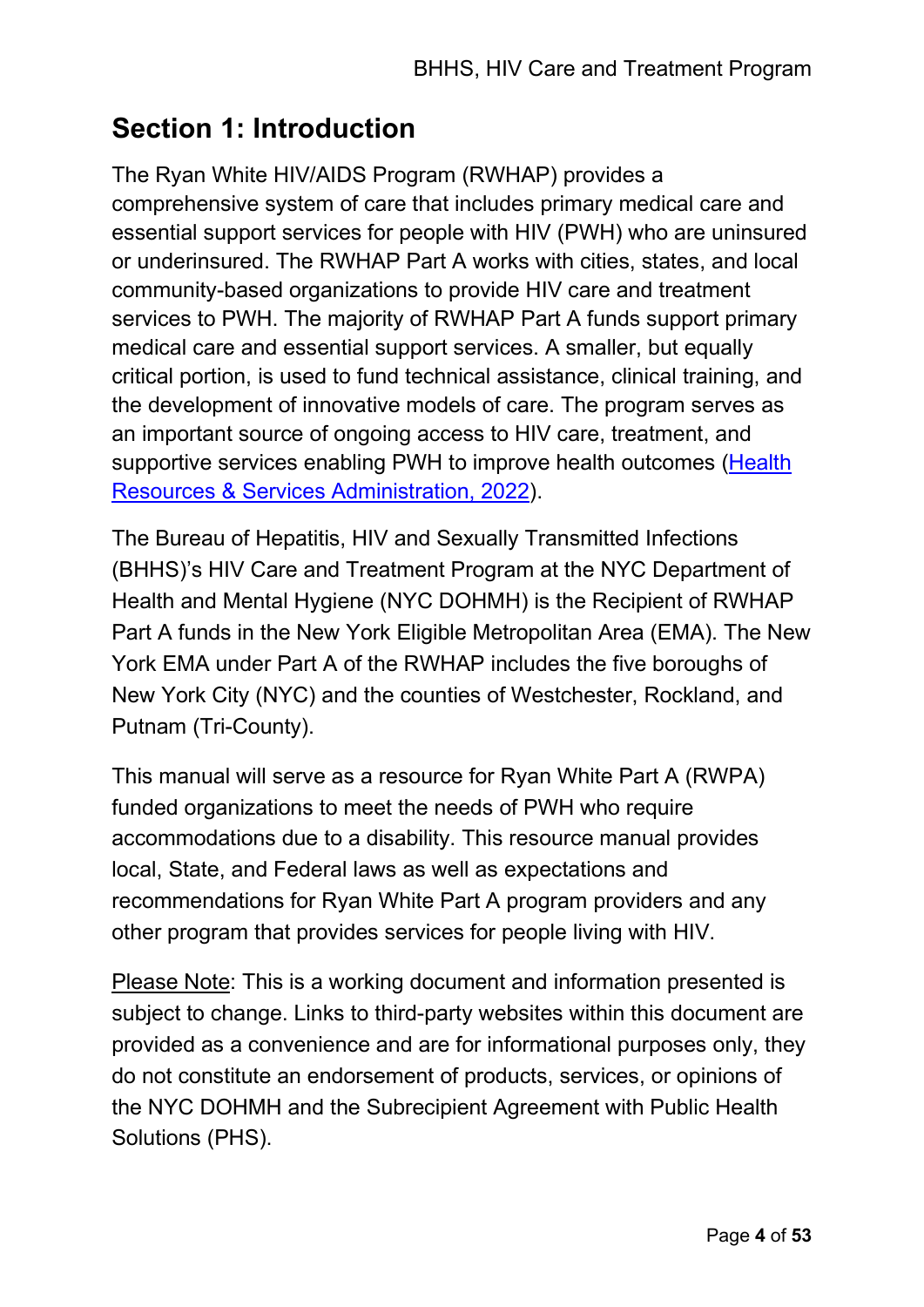# <span id="page-5-0"></span>**Section 2: Americans with Disabilities Act**

There are approximately 61 million adults in the United States living with a disability. According to the Centers for Disease Control (CDC), 1 in 4 adults (26%) in the United States has some type of disability—13.7% with a mobility disability, 10.8% with a cognitive disability, 5.9% are deaf or hard of hearing, and 4.6% are blind or have low vision (this disability is especially common among people 65 years old and older).

According to the [Centers for Disease Control and Prevention \(2020\),](https://www.cdc.gov/ncbddd/disabilityandhealth/disability.html) people living with disabilities are more likely to face barriers to accessing health care for several reasons, including:

- not having a primary healthcare provider
- having an unmet healthcare need because of cost
- not having a routine check-up within the past year.

Similarly, a person aging with HIV is not only at risk for developing the aforementioned disabilities but is also at risk for developing a disability from their HIV medications. This is due to prolonged use and long-term side effects including, musculoskeletal impairments and other challenges with mobility [\(Banks et al., 2017\)](https://journals.plos.org/plosone/article?id=10.1371/journal.pone.0181144).

Ryan White program client-level data was collected from different New York City EMA Ryan White Part A programs from the clients that were enrolled and served in 2017 to help identify Ryan White Part A clients with at least one disability. Out of 13,819 clients 6,156 (45%) reported having at least one disability, with mobility (18%) and cognition (15%) being the most common [\(Alexander, 2019\)](https://nyhiv.org/).

The Community Health Advisory and Information Network (CHAIN) also conducted a study that looked at disability among CHAIN study participants interviewed between 2015-2019 and 49% of the 2015-19 CHAIN NYC cohort reported at least one disability, and 59% of the Tri-County participants reported a disability. Serving people with a disability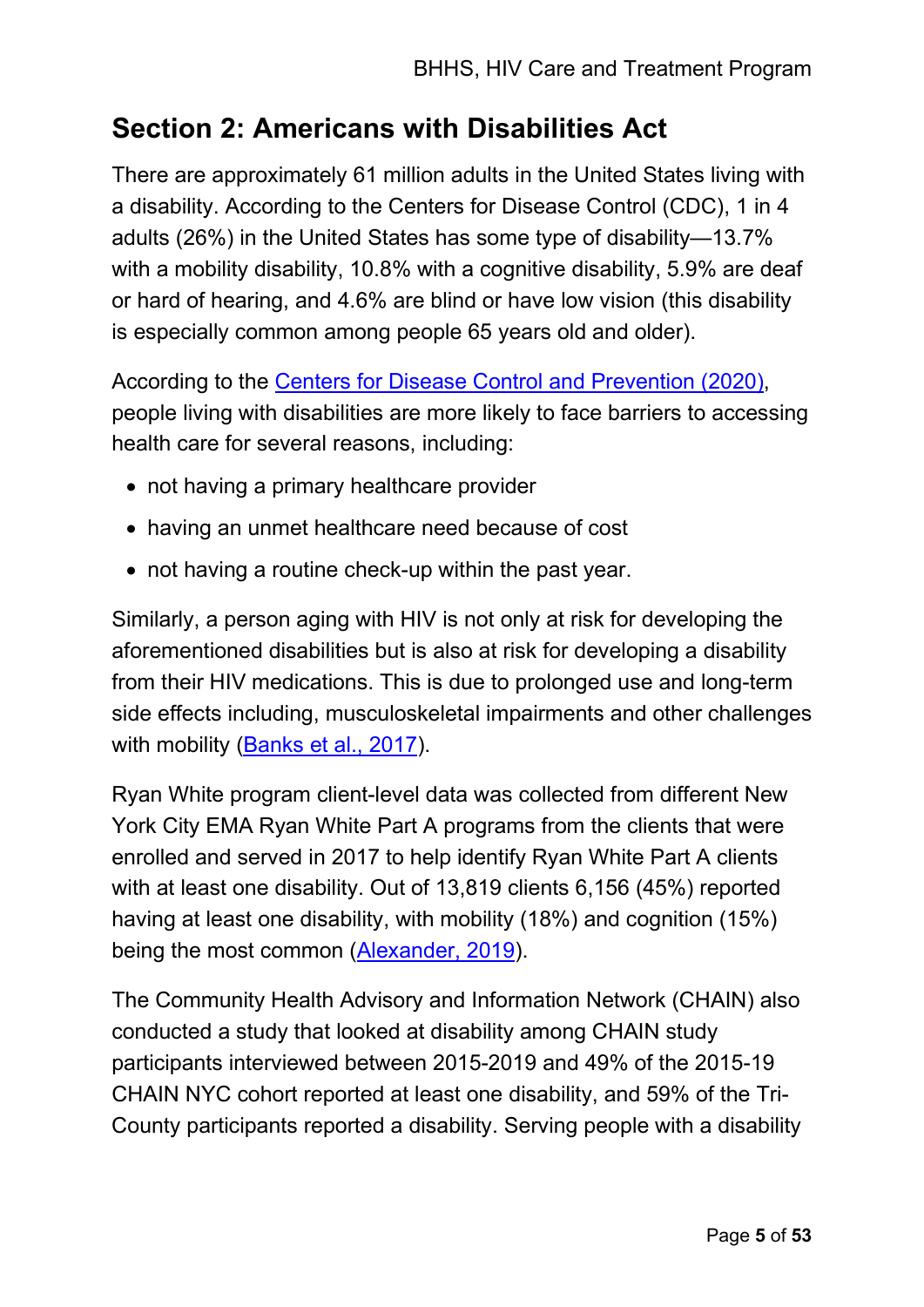in the Ryan White program is an important part of our work when nearly half reported being disabled [\(New York HIV Planning Council, n.d.](https://nyhiv.org/tdb_templates/chain-reports-template-12/)).

## <span id="page-6-0"></span>**2.1 History of the Americans with Disabilities Act**

The Americans with Disabilities Act (ADA) was signed into law in 1990, prohibiting discrimination based on disability in public accommodations [\(Brennan, 2015\).](https://www.ada.gov/reg3a.html)

The ADA defines a disability as a physical or mental impairment that substantially limits one or more major life activity [\(Brennan, 2015\)](https://www.ada.gov/reg3a.html). The law also prohibits discrimination against a person based on their association with someone who has a disability. The ADA defines major life activities as those functions that are important to most people's lives. For example:

- Breathing
- Walking
- Talking
- Hearing
- Seeing
- Sleeping
- Caring for one's self
- Performing manual tasks
- Major bodily functions
	- o Immune system functions
	- o Normal cell growth
	- o Digestive, bowel, and bladder functions
	- o Neurological and brain functions
	- o Respiratory and circulatory functions
	- o Endocrine and reproductive functions

• Working

Under the ADA, it is required that private businesses, both for-profit and not-for-profit, and health care settings provide reasonable accommodations to patients with disabilities. These settings may not discriminate against people with disabilities and may not deny full and equal enjoyment of the goods and services they offer [\(ADA National](https://adata.org/learn-about-ada)  [Network,](https://adata.org/learn-about-ada) n.d.).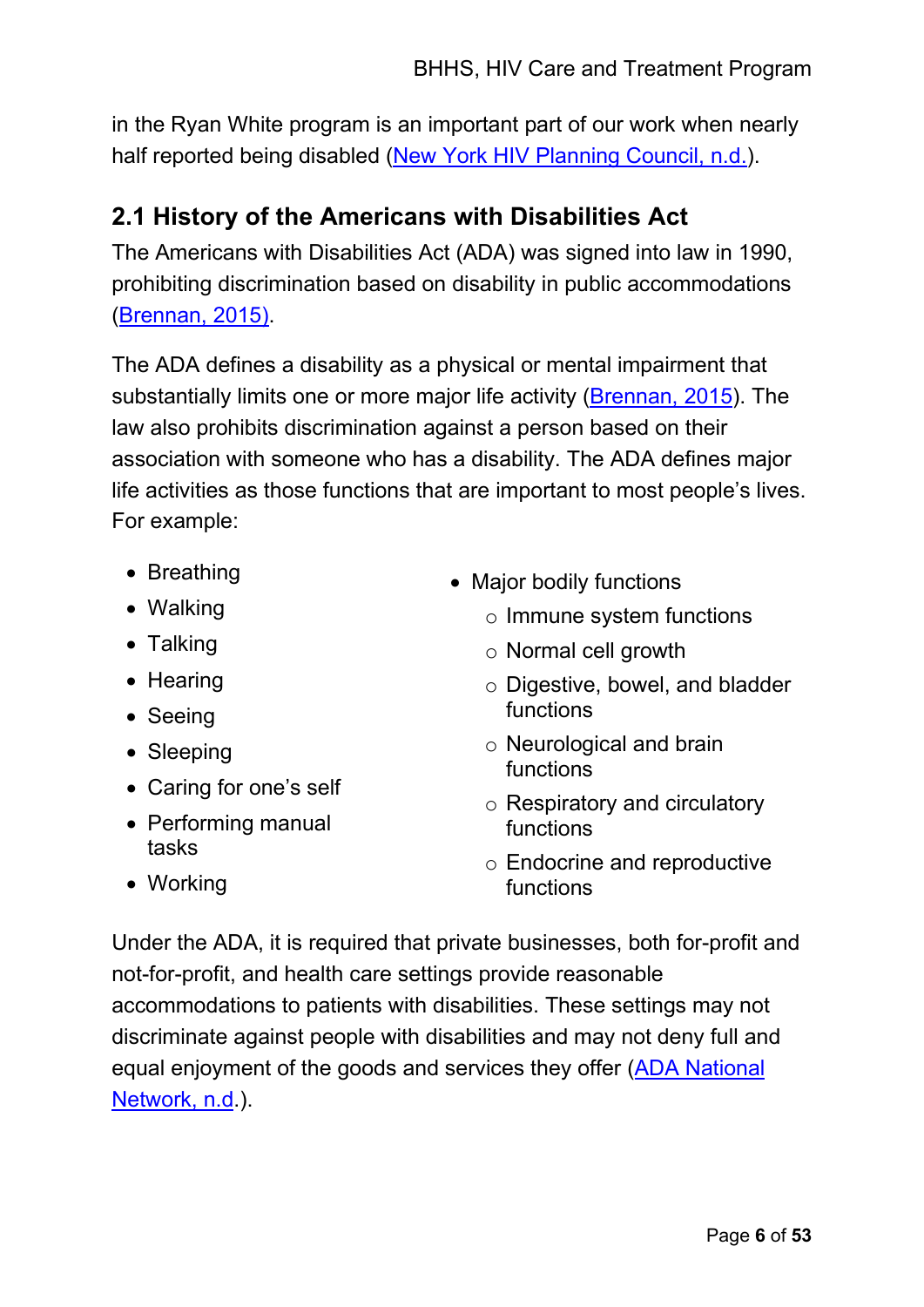## <span id="page-7-0"></span>**2.2 HIV and the ADA (Department of Justice, 2018)**

In 2008, Congress amended the ADA, making it easier for PWH to demonstrate that they are people with disabilities. The statute allows that people who are HIV positive but asymptomatic have disabilities within the meaning of the ADA and are entitled to the protections of the statute. An individual with HIV can demonstrate their disability by showing that their un-medicated HIV substantially limits the functions of their immune system. The ADA also protects people who are discriminated against because of their known association or relationship with PWH.

Understanding what that means and how the legal interpretation affects PWH can better help those who fear discrimination find the legal support they need. This understanding also reduces barriers for individuals who might otherwise avoid HIV care and treatment services. A person who believes that they have been discriminated against because of HIV by a public accommodation or a State or local government may file a complaint with the U.S. Department of Justice (DOJ). Individuals are also entitled to bring private lawsuits under the ADA [\(Department of](https://www.ada.gov/hiv/)  [Justice, 2021\)](https://www.ada.gov/hiv/).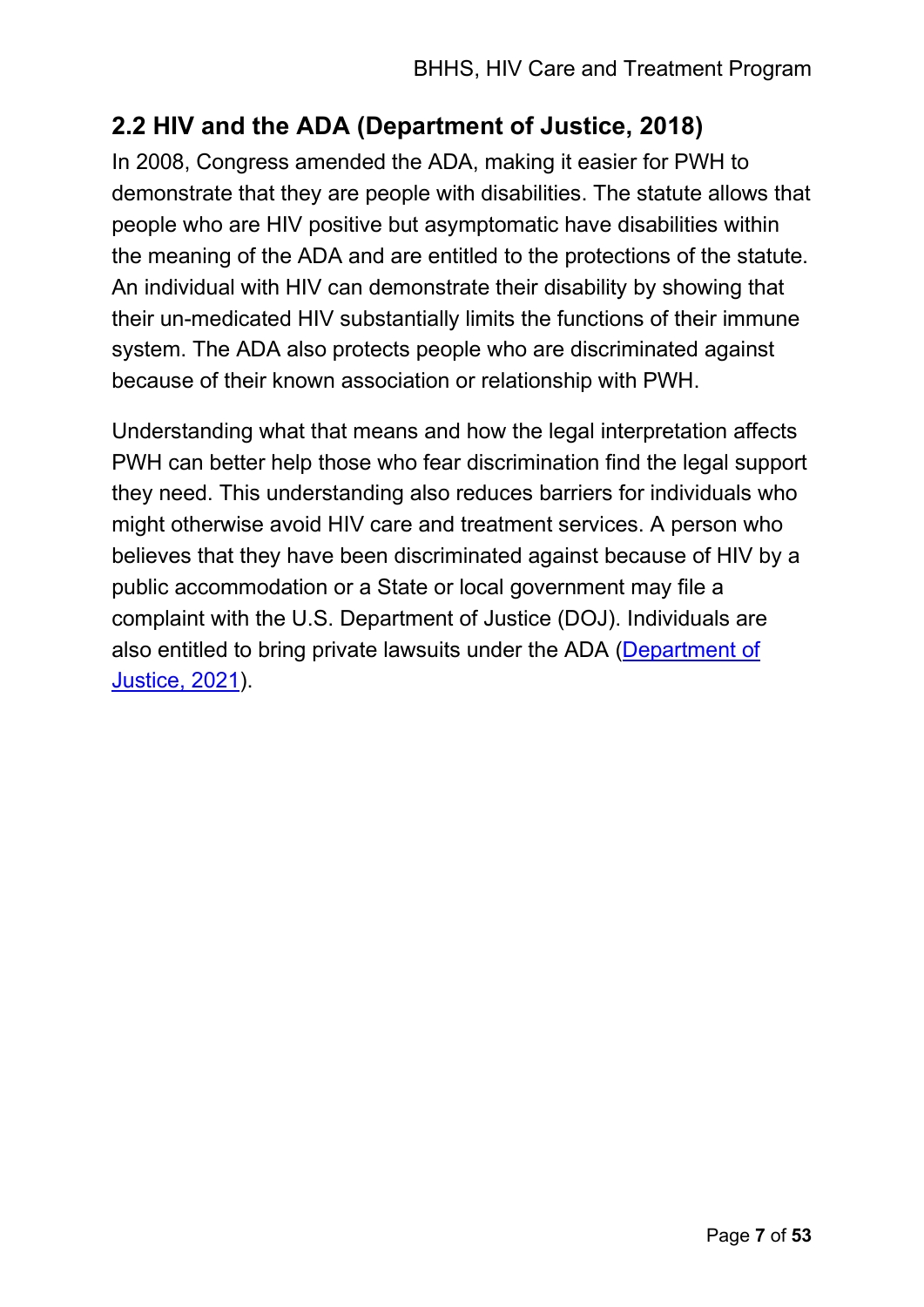# <span id="page-8-0"></span>**Section 3: Federal, State, and City Laws Protecting People with Disabilities**

## <span id="page-8-1"></span>**3.1 Federal Law**

The ADA statute identifies who is a person with a disability, who has obligations under the ADA, general non-discrimination requirements, and other basic obligations. It delegates fleshing out those obligations to federal agencies. The agencies issue regulations and design standards. The regulations have the details on the rights of people with disabilities and responsibilities of employers, state and local governments, transportation providers, businesses, and non-profit organizations.

The ADA requires state and local governments, businesses, and nonprofit organizations to provide goods, services, and programs to people with disabilities on an equal basis with the rest of the public. It also requires state and local governments to communicate effectively with customers with vision, hearing, and speech disabilities.

The goal of the effective communication provisions of the ADA is to find practical solutions for communicating effectively that work in specific situations. For example, if a person who is deaf is looking for an item at a store, exchanging written notes with a clerk may be effective communication. So, for many businesses, exchanging written notes might be all that is ever required for effective communication. But for a lot of businesses, it will depend on the kind of communication that is taking place. If a person who is deaf goes to a bank to deposit a check, the nature of the communication is different than when the same person is completing a mortgage application. If a person who is deaf is going to the doctor to get a flu shot, the complexity of the communication is different than when the same person is going to the doctor to discuss medical test results and treatment options.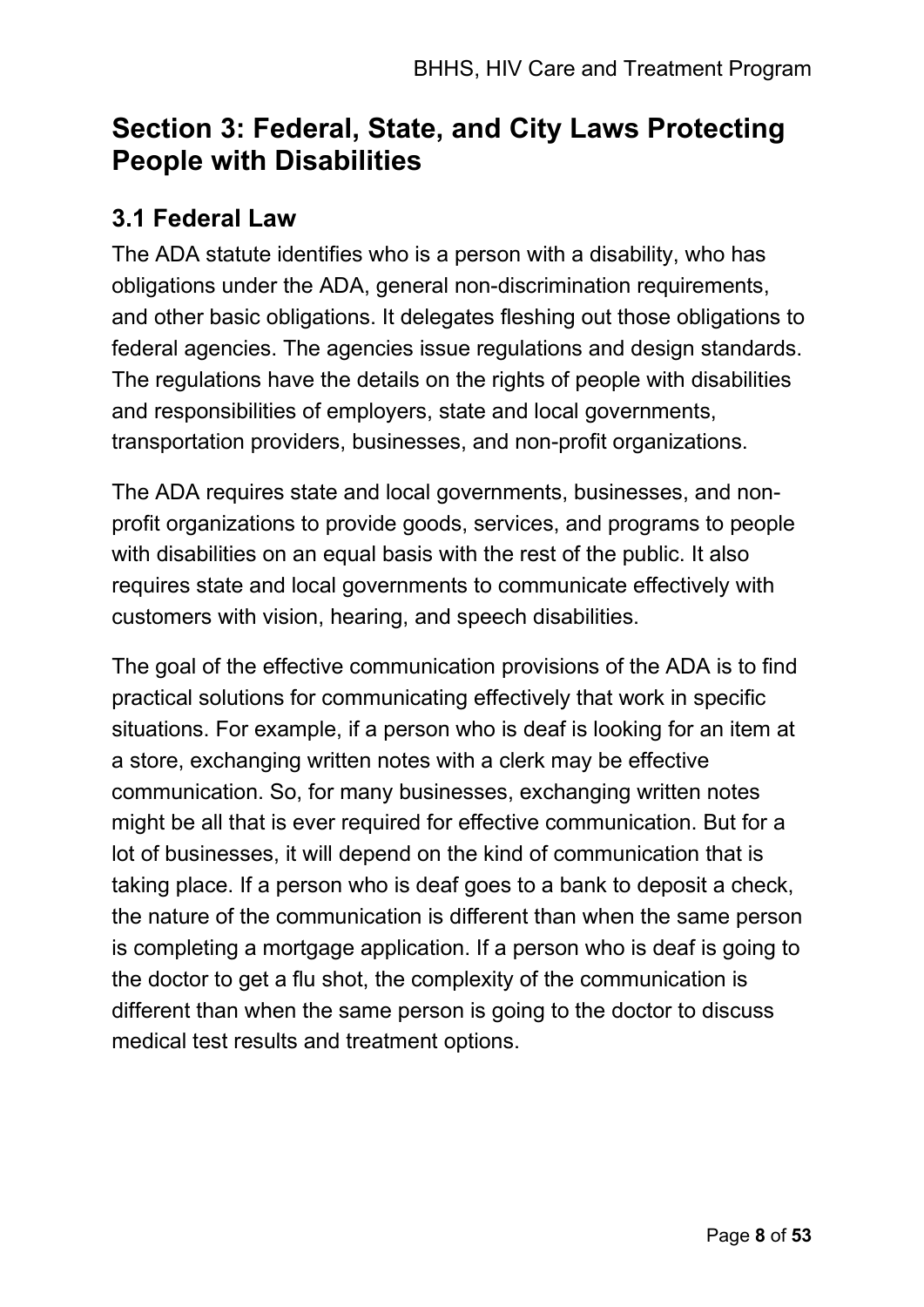State and Local government services must provide appropriate auxiliary aids and services to ensure effective communication with the individual. Examples of auxiliary aids and services include, but are not limited to, the following:

- **Reader** a person who can read effectively, accurately, and impartially using any necessary specialized vocabulary.
- **Notetaker** a person who can take notes effectively and accurately.
- **Sign Language Interpreter** a professional who is certified in American Sign Language (ASL) and interprets between a source language (usually English) and ASL. They are there in person and facilitate communication in a neutral manner, ensuring equal access to information and participation.
- **Video Remote Interpreting (VRI)** an ASL interpreter who provides the interpretation over a video conferencing platform for in-person communications between a person who is deaf and the hearing.
- **Assistive Listening Systems** an amplification system utilizing transmitters, receivers, and/or coupling devices to send a speaker's voice directly to a listener, decreasing interference from background noise. These systems use an induction loop, radio frequencies, infrared, or directly wired equipment.
- **Closed Captioning** a text transcript of dialog and other background sounds in a video which can be turned on or off by the viewer and can also be accessed by those who are deafblind.
- **Communication Access Realtime Translation (CART)** real-time captioning for both in-person and virtual interactions that are provided by a professional transcriber for people who are deaf or hard of hearing.
- **Text Telephone (TTY)** a special device that lets people who are deaf, hard of hearing, or have a speech disability use the telephone to communicate by allowing them to type messages back and forth to one another instead of talking and listening.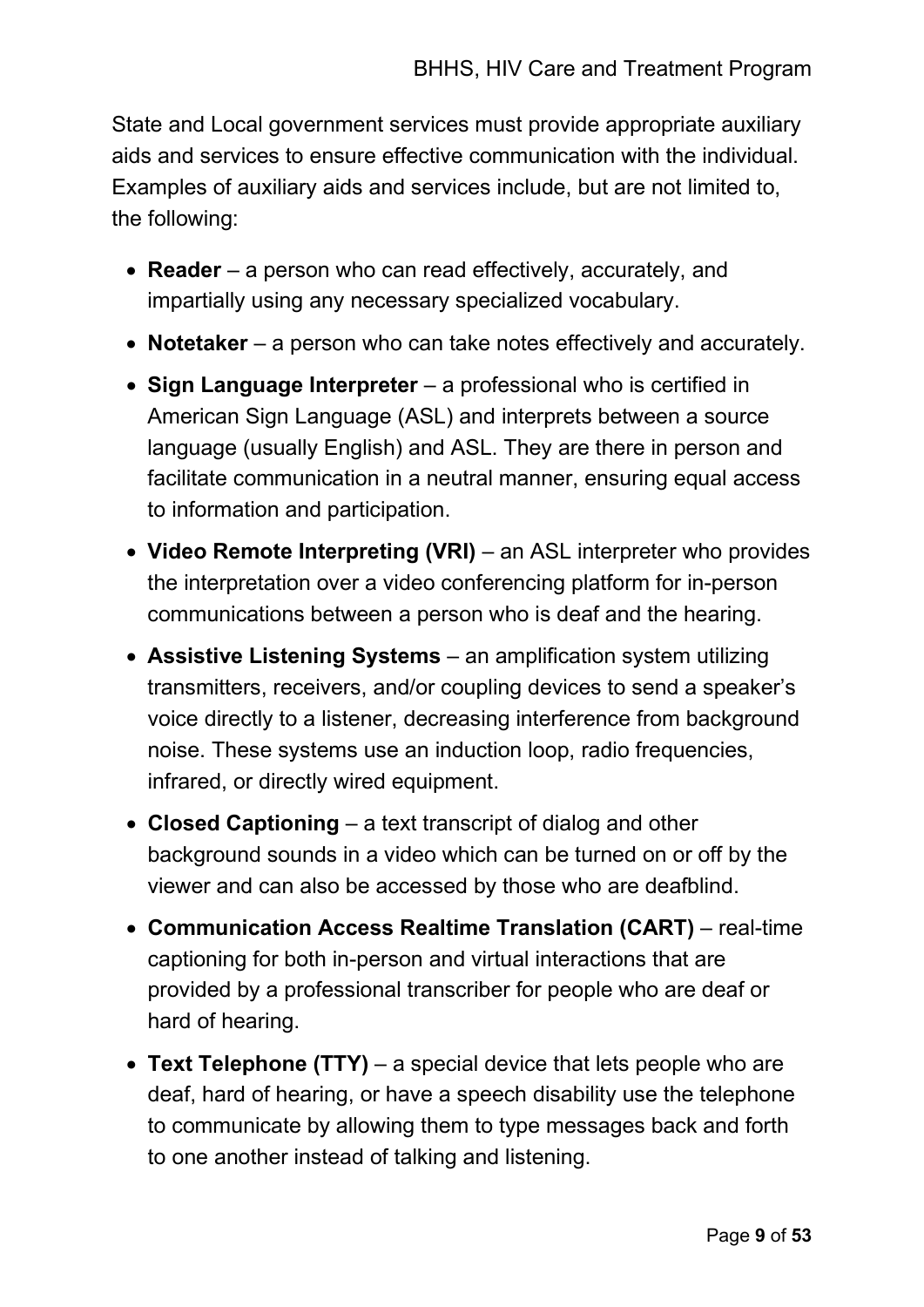- **Videophone (VP)** device that simultaneously transmits and receives both audio and video.
- **Large Print** printed materials that use at least a 16-point font size.
- **Braille** a written form of English that uses patterns of raised dots to represent letters or groups of letters that are then read with the fingertips.

## <span id="page-10-0"></span>**3.2 State Law (**[Find Law, 2021](https://codes.findlaw.com/ny/executive-law/#!tid=N1099A334233545C0A48E0D25240A381F)**)**

New York State Human Rights Law states the opportunity to obtain education, the use of places of public accommodation and the ownership, use and occupancy of housing accommodations and commercial space without discrimination because of age, race, creed, color, national origin, sexual orientation, military status, sex, marital status, or disability is recognized as and declared to be a civil right. Public accommodations include establishments dealing with goods or services of any kind, dispensaries, clinics, hospitals, public halls, public rooms, any public areas of any public building or structure.

It is considered an unlawful discriminatory practice:

- To refuse to make reasonable modifications in policies, practices, or procedures, when such modifications are necessary to afford facilities, privileges, advantages or accommodations to individuals with disabilities, unless such person can demonstrate that making such modifications would fundamentally alter the nature of such facilities, privileges, advantages, or accommodations.
- Refusal to take such steps as may be necessary to ensure that no individual with a disability is excluded or denied services because of the absence of auxiliary aids and services, unless such person can demonstrate that taking such steps would fundamentally alter the nature of the facility, privilege, advantage, or accommodation being offered or would result in an undue burden.
- A refusal to remove architectural barriers, and communication barriers that are structural in nature, in existing facilities.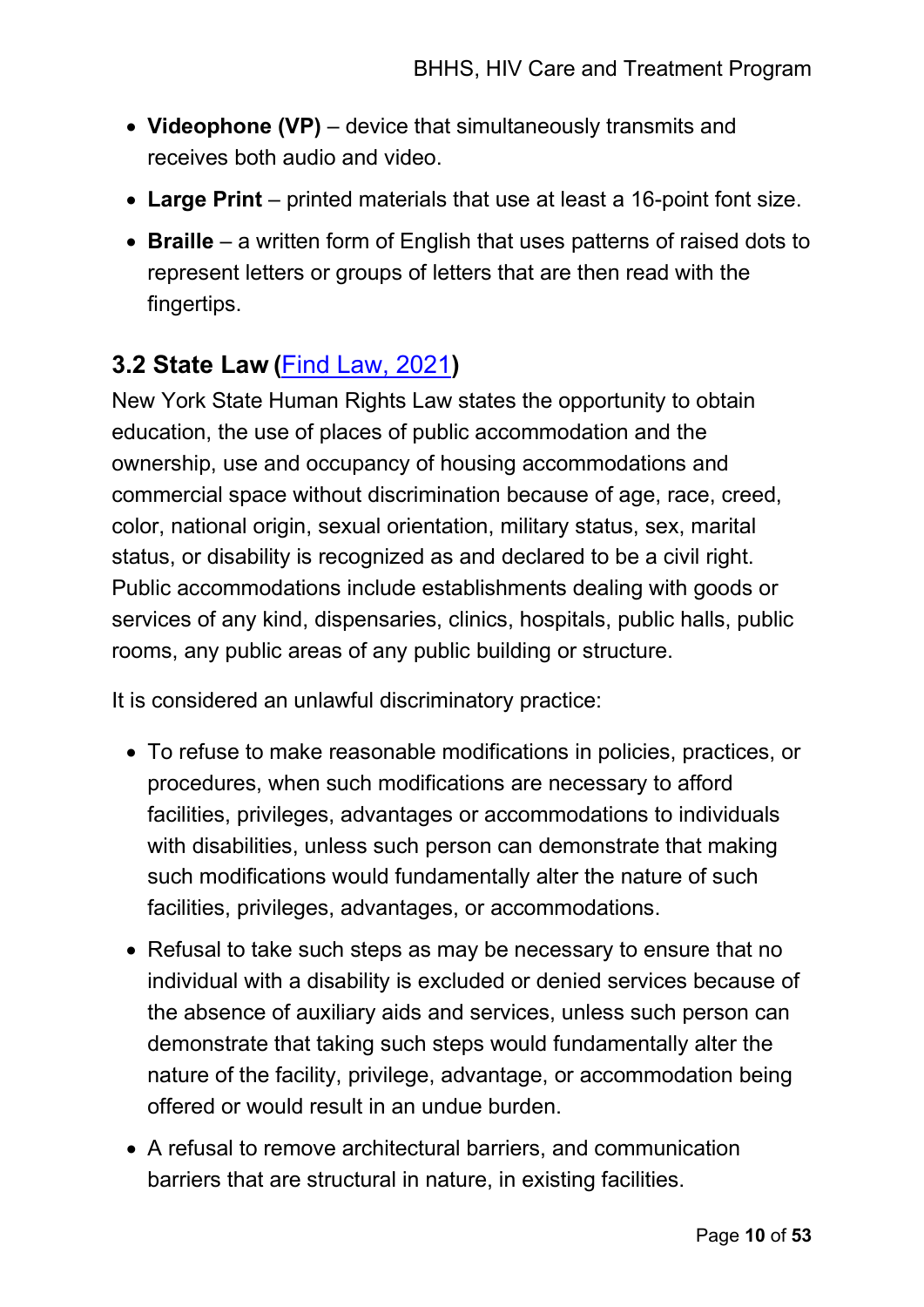- Where such a person is a local or state government entity, a refusal to remove architectural barriers, and communication barriers that are structural in nature, in existing facilities.
- Where such person can demonstrate that the removal of a barrier under subparagraph (iii) of this paragraph is not readily achievable, a failure to make such facilities, privileges, advantages, or accommodations available through alternative methods if such methods are readily achievable.

The law requires the provision of appropriate auxiliary aids and services including:

- Qualified interpreters or other effective methods of making aurally delivered materials available to individuals who are deaf or hard of hearing.
- Qualified readers, recorded texts, or other effective methods of making visually delivered materials available to individuals who are blind or have low vision.
- Acquisition or modification of equipment or devices; and
- Other similar services and actions.

Complaints are filed with the NYS Division of Human Rights [\(New York](https://dhr.ny.gov/complaint)  [State, n.d.\)](https://dhr.ny.gov/complaint). You can file a complaint alleging disability discrimination against a State or local government or a public accommodation (private business including, for example, a restaurant, doctor's office, retail store, hotel, etc.) To file a complaint:

- You must file with the Division within one year of the most recent discriminatory act.
- You may also file directly in state court within three years of the most recent act of discrimination.
- You cannot file with both the state court AND the Division of Human Rights.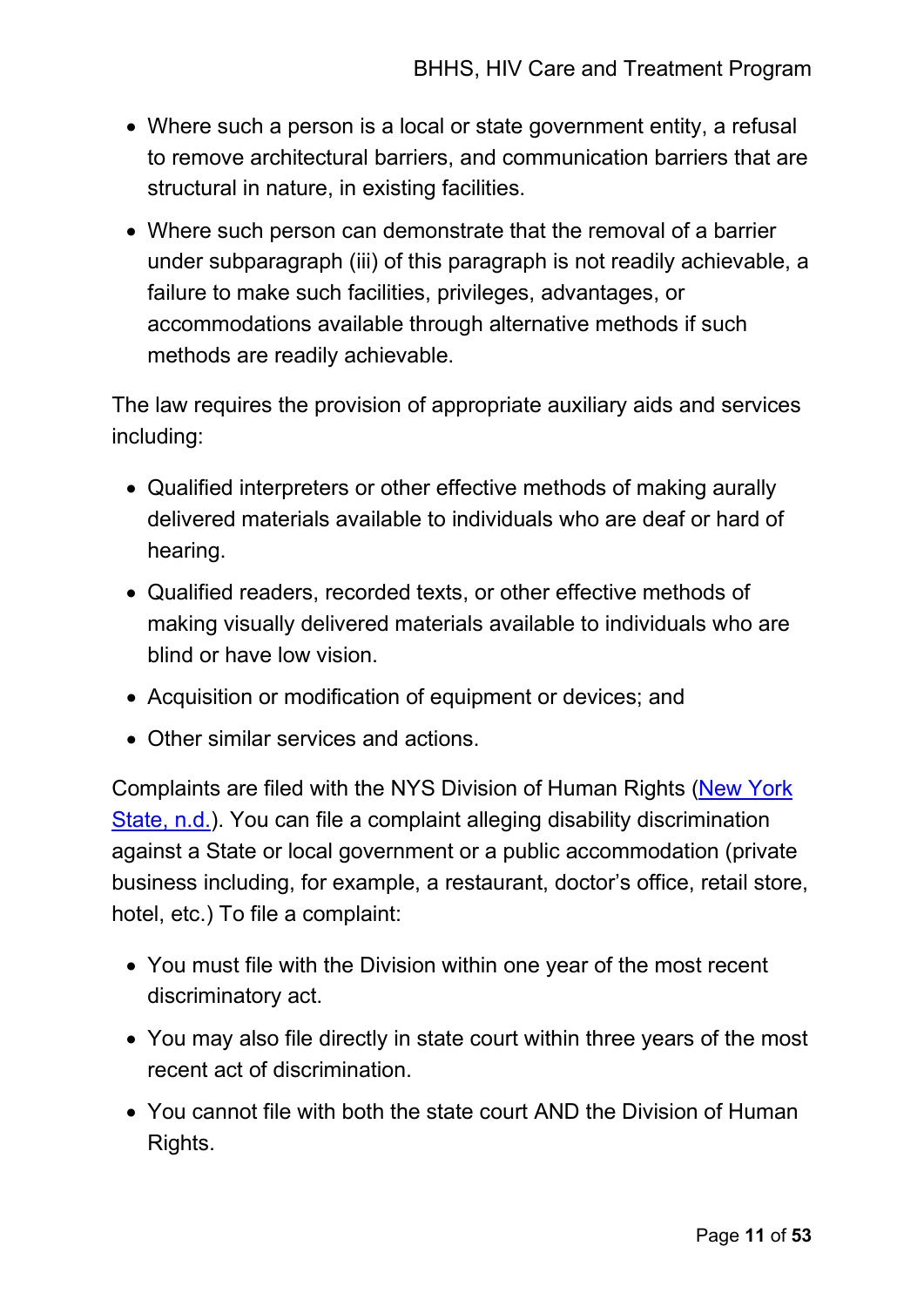- If you file with the Division of Human Rights, it will investigate the alleged discrimination.
- If the Division finds probable cause of unlawful discrimination, the case will proceed to an administrative hearing, like a trial, and an administrative law judge will decide in the case.

## <span id="page-12-0"></span>**3.3 City Law (**[New York City Department of Human Rights,](https://www1.nyc.gov/site/cchr/law/the-law.page)  [n.d](https://www1.nyc.gov/site/cchr/law/the-law.page)**.)**

New York City Human Rights Law (NYCHRL) prohibits anyone who provides goods and services (called public accommodations), including government agencies, from "withholding or refusing to provide full and equal enjoyment of the goods and services it provides to anyone based on their membership in a protected class. A protected class is a group of people with a common characteristic qualified for special protection by a law, policy, or similar authority. Protected classes are created by both federal and state law and reinforced by city law.

Protected classes include:

- Race • Age
- Color
- 
- Physical or mental disability
- Religion or creed • Veteran status
- National origin/ancestry Genetic information
- Sex
	- Citizenship/Residency/National Status

The NYCHRL applies to disability and perceived disability and defines disability more broadly than the federal Americans with Disabilities Act (ADA) and Fair Housing Act (FHA) and includes "any physical, medical, mental, or psychological impairment, or a history or record of such impairment", and includes a full range of sensory, mental, physical, mobility, developmental, learning, and psychological disabilities —whether they are visible and apparent or not [\(ADA National Network, 2017\)](https://adata.org/project/ada-checklist).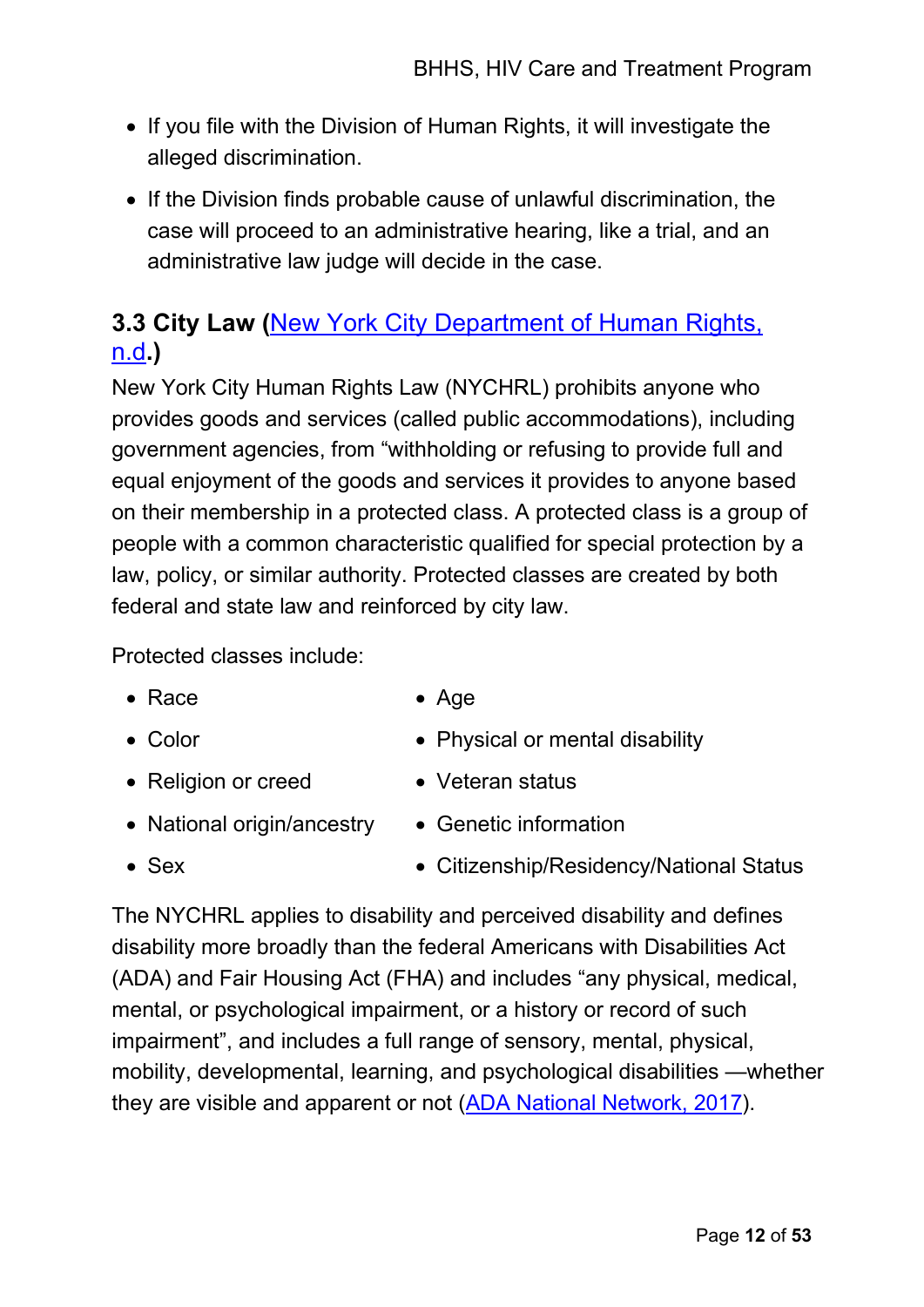Access to public accommodations can be limited based on disability either by disparate treatment or by action or policies that have a disparate impact. This means that an action or practice does not have to be intentionally discriminatory to require that a reasonable accommodation be made to ensure access.

Reasonable accommodations based on disability are defined more broadly under the NYCHRL than under the ADA, FHA, or New York State Human Rights Law. The person making a claim regarding accommodation must establish that:

- they have a disability;
- the entity knows or should have known about the disability;
- the accommodation would enable the person to access the entity; and
- the entity failed to provide the accommodation.

An accommodation is considered reasonable unless the entity that needs to provide it successfully claims that it would cause "undue hardship" to make the accommodation. Factors that may contribute to undue hardship include the type and cost of the accommodation, the resources and capacity of the entity to make the accommodation, and the type of facility of which the accommodation is requested [\(ADA](https://adata.org/faq/what-process-request-reasonable-accommodation)  [National Network, n.d.\)](https://adata.org/faq/what-process-request-reasonable-accommodation).

To request or offer a reasonable accommodation, an entity is required to engage in "cooperative dialogue" when they learn (or should have learned) that a person requires an accommodation for a disability, which is defined under the NYC Administrative Code as "the process by which a covered entity and a person who is entitled to, or may be entitled to an accommodation under the law, engage in good faith in a written or oral dialogue concerning the person's accommodation needs; potential accommodations that may address the person's accommodation needs, including alternatives to a covered entity."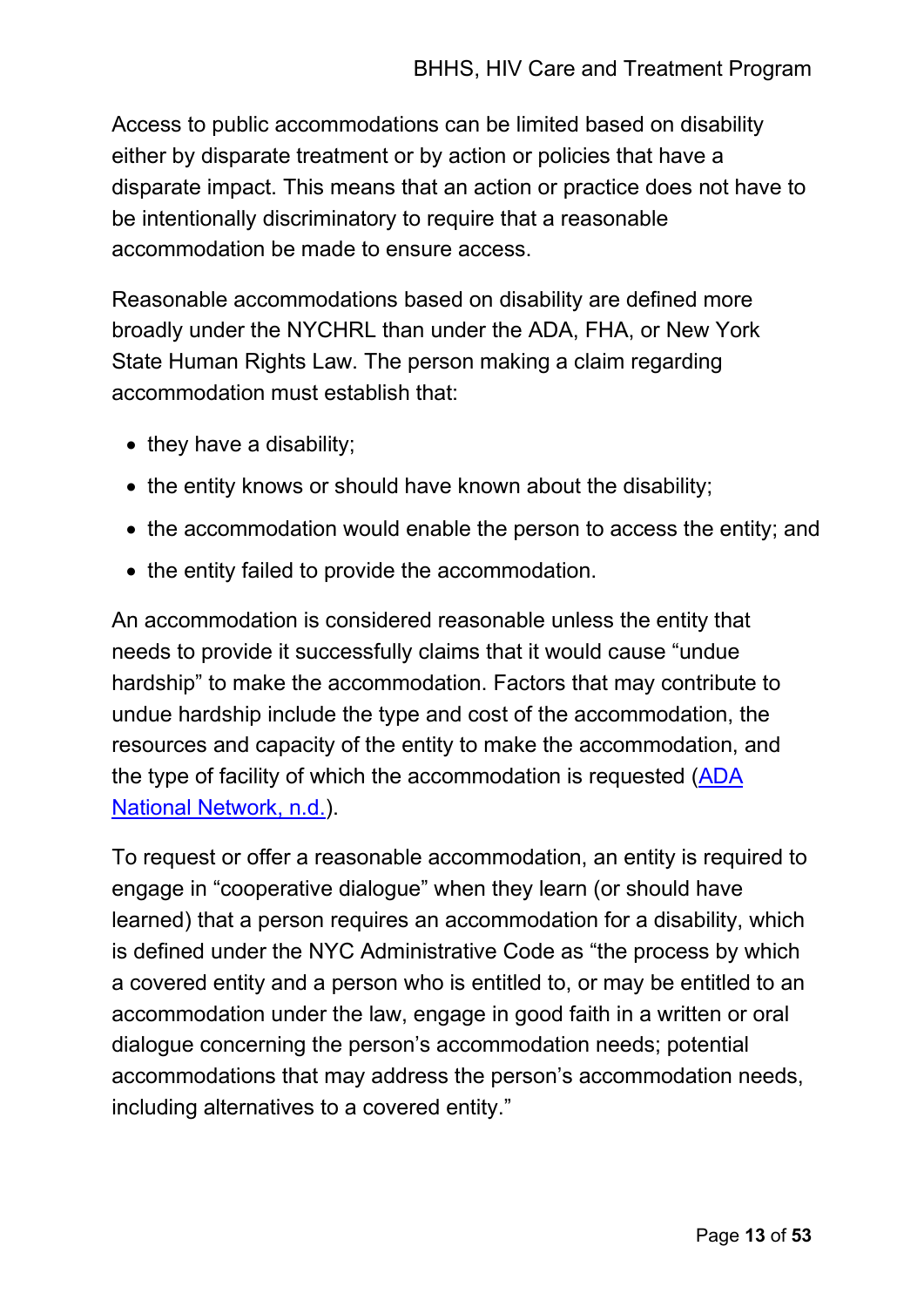A person does not have to request an accommodation, but rather an entity must inquire whether there is a need for accommodation (but cannot ask if a person has a disability) in the event that an issue comes up that indicates that there may be a disability and need for accommodation. One recommendation is for an entity to post a notice regarding the right to be free from discrimination based on disability.

An entity may propose a reasonable alternative to a requested accommodation and the person who needs it must consider it in good faith. In addition, the entity may request additional information regarding a disability if it is not apparent that the accommodation relates to the disability. They cannot request a specific form or type of documentation and they cannot compel a person to share their diagnosis to provide an accommodation. All information related to a person's disability must be kept confidential.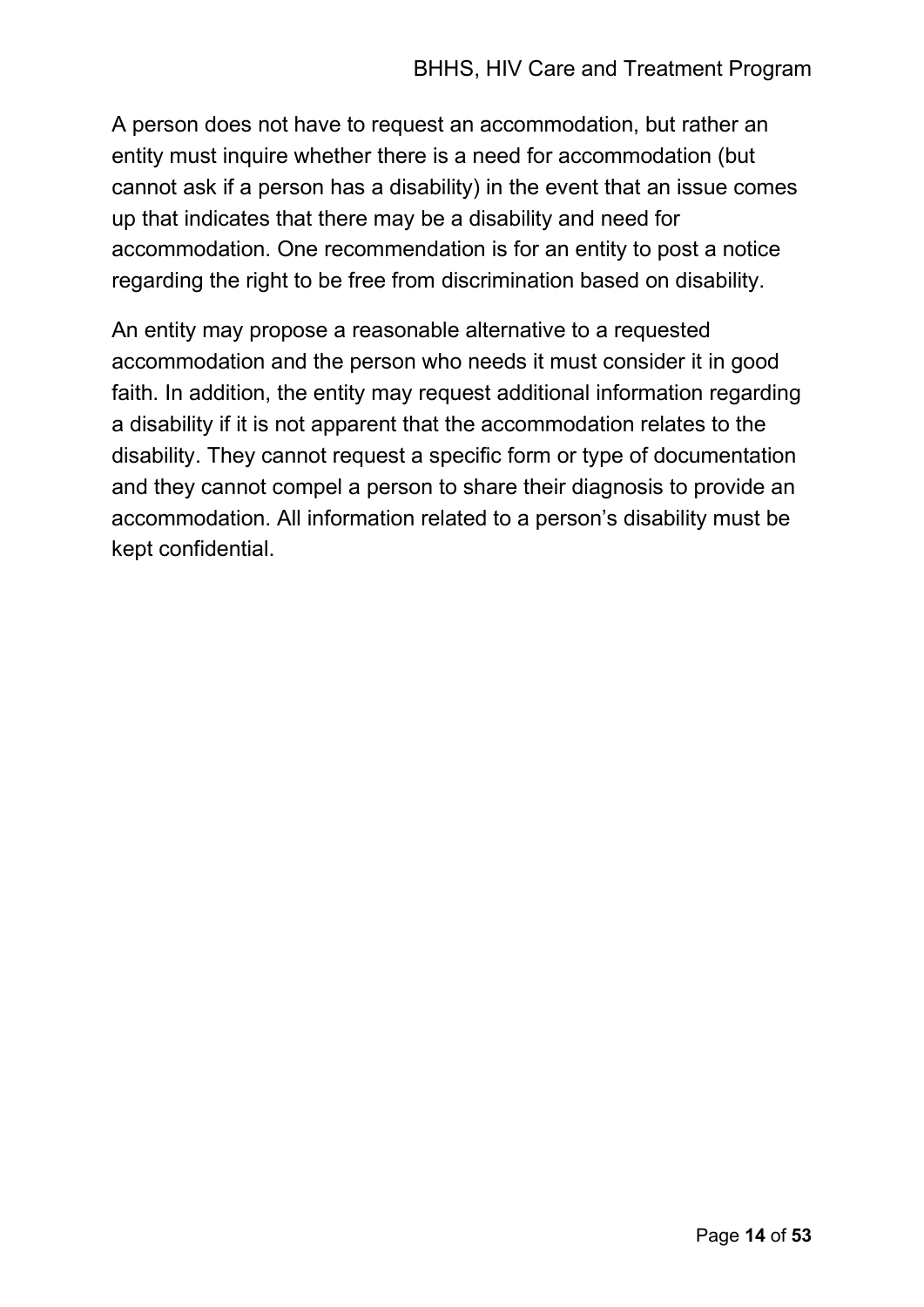# <span id="page-15-0"></span>**Section 4: Compliance Requirements for People with Disabilities**

## <span id="page-15-1"></span>**4.1 Requirements for Public Accommodations**

Businesses and non-profit organizations that serve the public must remove architectural barriers when it is "readily achievable" to do so; in other words, when barrier removal is "easily accomplishable and able to be carried out without much difficulty or expense." The decision of what is readily achievable is made considering the size, type, and overall finances of the public accommodation and the nature and cost of the access improvements needed. Barrier removal that is difficult now may be readily achievable in the future as finances and technology change.

Public accommodations' ADA obligations for barrier removal are in the Department of Justice's ADA Title III regulations 28 CFR Part 36.304. To ensure compliance, the ADA has developed the following priorities for accessibility (also included in checklist format (Appendix A)), they are also listed in the Department of Justice ADA Title III regulations. These priorities are equally applicable to state and local government facilities:

- Priority 1 Accessible approach and entrance.
- Priority 2 Access to goods and services.
- Priority 3 Access to public toilet rooms.
- Priority 4 Access to other items such as water fountains and public telephones.

The ADA, under Titles II and III regulations, require more than program accessibility and barrier removal. The regulations include requirements for non-discriminatory policies and practices and for the provision of auxiliary aids and services, such as sign language interpreters for people who are deaf or hard of hearing and material in braille for people who are blind.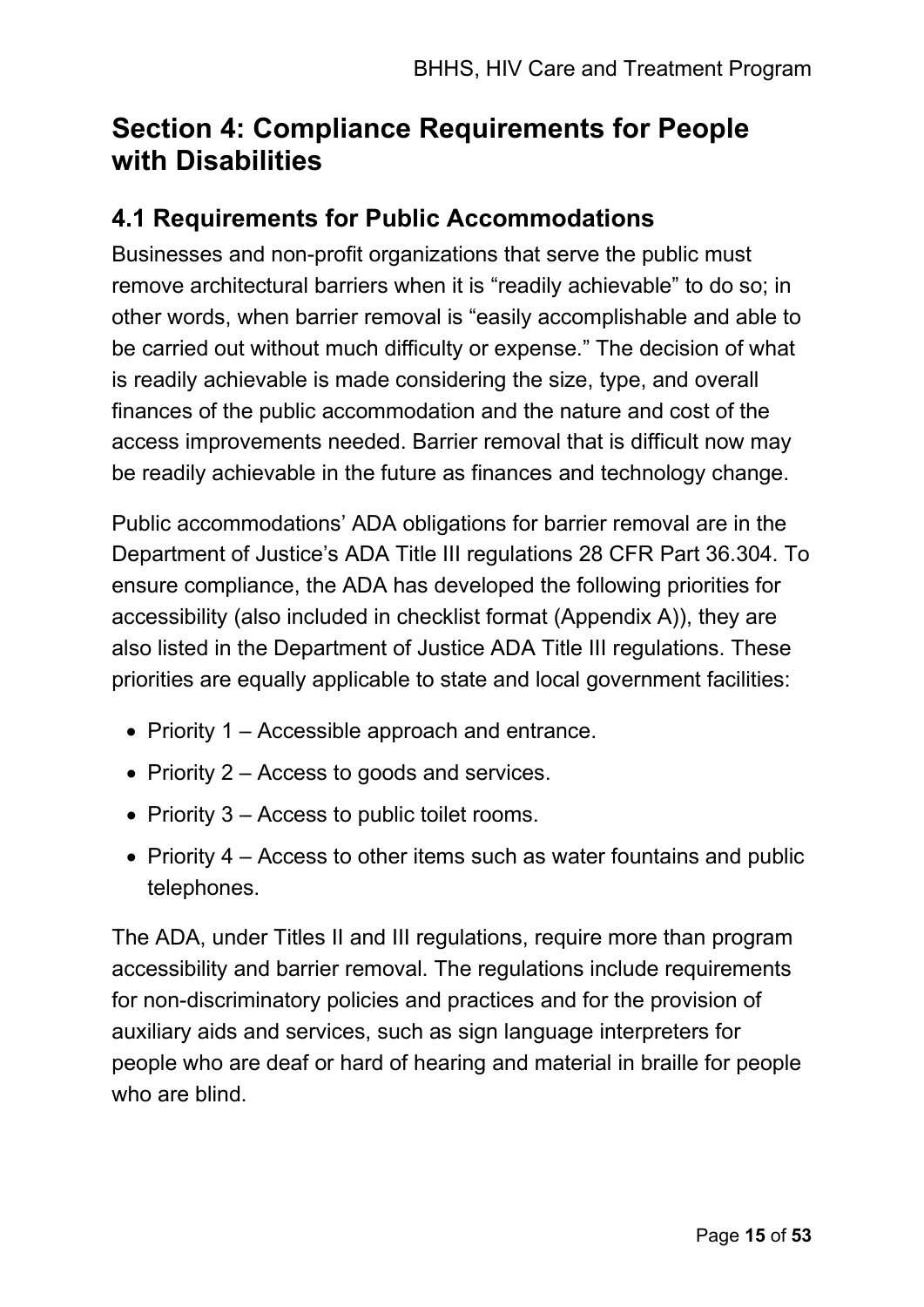## <span id="page-16-0"></span>**4.2 Requirements for ADA Compliant Websites (**[Rivenburgh, 2018](https://krisrivenburgh.medium.com/the-ada-checklist-website-compliance-guidelines-for-2019-in-plain-english-123c1d58fad9)**)**

The ADA also requires public entities to ensure that their website is ADA compliant. To be ADA compliant means the website provides full and equal access, effective communication, and/or meaningful access. To ensure compliance, public entities, and specifically City agencies, must follow the Web Content Accessibility Guidelines (WCAG) version 2.1 at Level AA [\(Web Accessibility Initiative, 2019\)](https://www.w3.org/WAI/WCAG21/quickref/).

The WCAG covers a wide range of recommendations for making web content accessible. Following these guidelines will make content accessible to a wide range of people with disabilities, including those who are blind or have low vision and deaf or hard of hearing; those with limited dexterity, speech disabilities, or photosensitivity; and any combinations of these. These guidelines will also make navigating and using websites for people with learning disabilities and intellectual/developmental disabilities easier; but will not address every users' need. These guidelines address accessibility of web content on desktops, laptops, tablets, and mobile devices. Following these guidelines will also often make web content more usable to users in general.

## <span id="page-16-1"></span>**4.3 Recommendations for Effective Interactions and Communications**

Organizations and staff must make a concerted effort to eliminate barriers to accessing services for all clients with disabilities. Organizations should use a client-centered approach when delivering services to all clients including people with disabilities. The following offers guidance to organizations when collecting client specific information on:

- Client's preferred language
- Barriers or obstacles that need to be addressed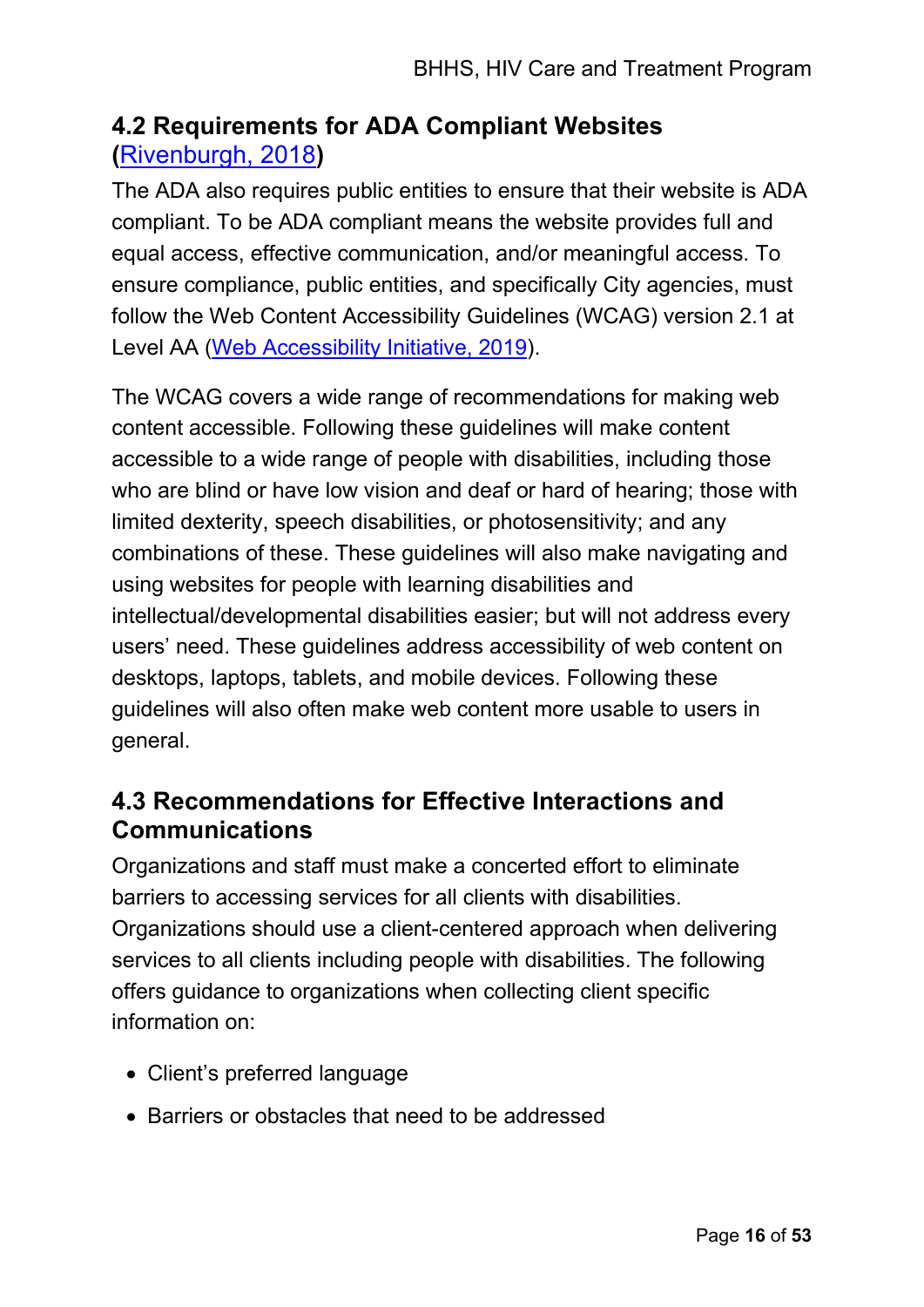- Reasonable accommodations:
	- o Documentation of a client's functional limitation and requests for reasonable accommodations should be kept so that requests are not repeated.

When providing service to a client with a disability, it is important to keep in mind the following:

- Organizations should consider offering a space in which the person with a disability can ask for help.
- A family member, friend or health professional may ask for an accommodation for someone, if they obtain consent from the person with a disability.
- Do not physically touch or tap the client to get their attention, unless they have consented to such touch.
- A person with a disability should understand that they can ask for a reasonable accommodation or modification at any time.

It is important to use respectful and appropriate language when communicating with a person with a disability. Acceptable terminology includes the use of a person-centered approach, such as a person with a disability or people with a disability. It is encouraged to use preferred terminology and avoid language that reinforces negative stereotypes or connotations, like portraying a person as a victim. Avoid using terms such as "wheelchair bound" and "deaf and dumb" as these are demeaning and disrespectful to people with disabilities.

Person-first language should always be used:

- "person who is disabled"
- "a person who is blind or has low vision"
- "a person who is deaf or hard of hearing"
- "a person who uses a wheelchair"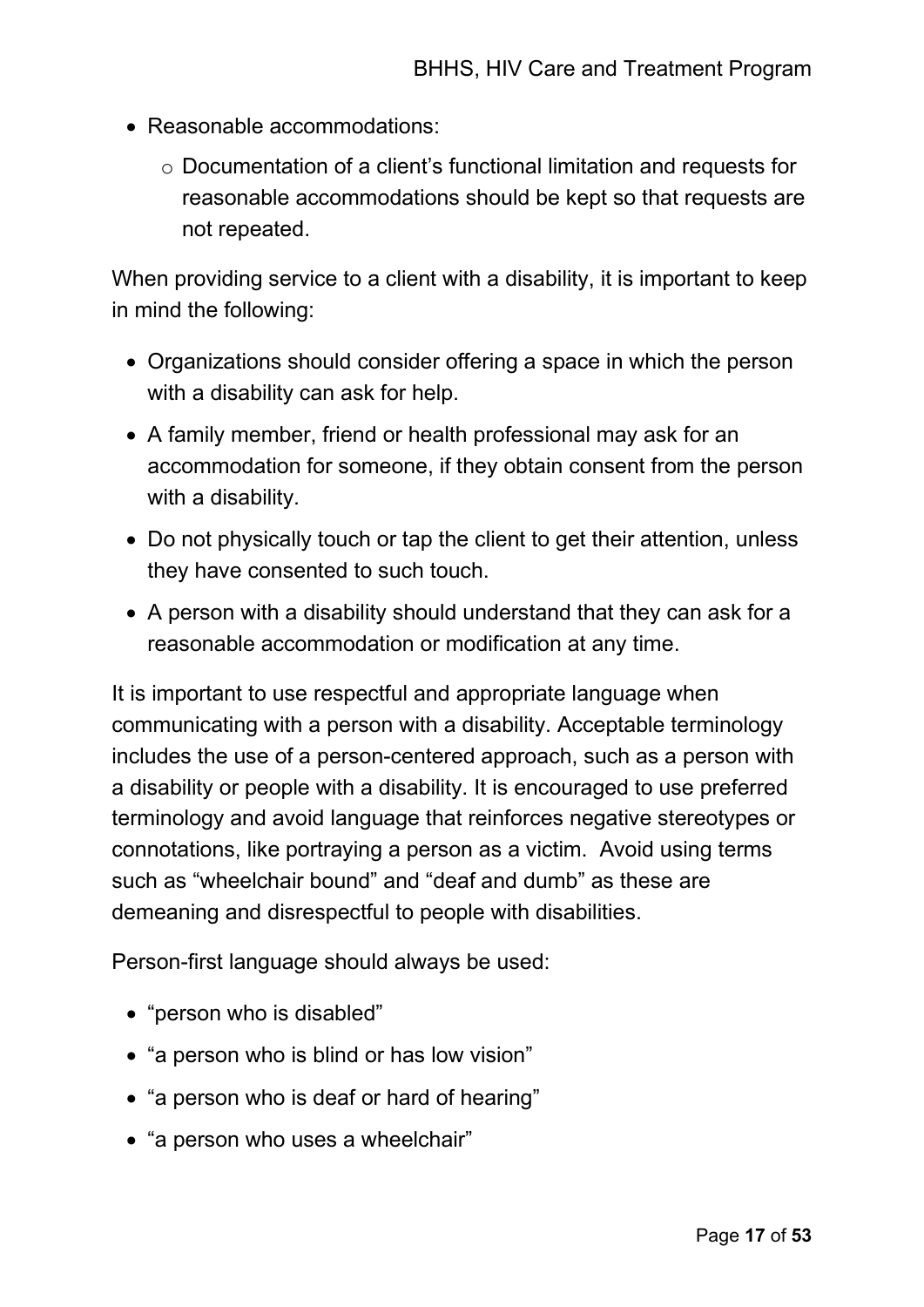Terms to avoid:

- Victim
- Sufferer
- Crazy
- Handicapped
- Wheelchair-bound
- Special Needs
- Visually or Hearing Impaired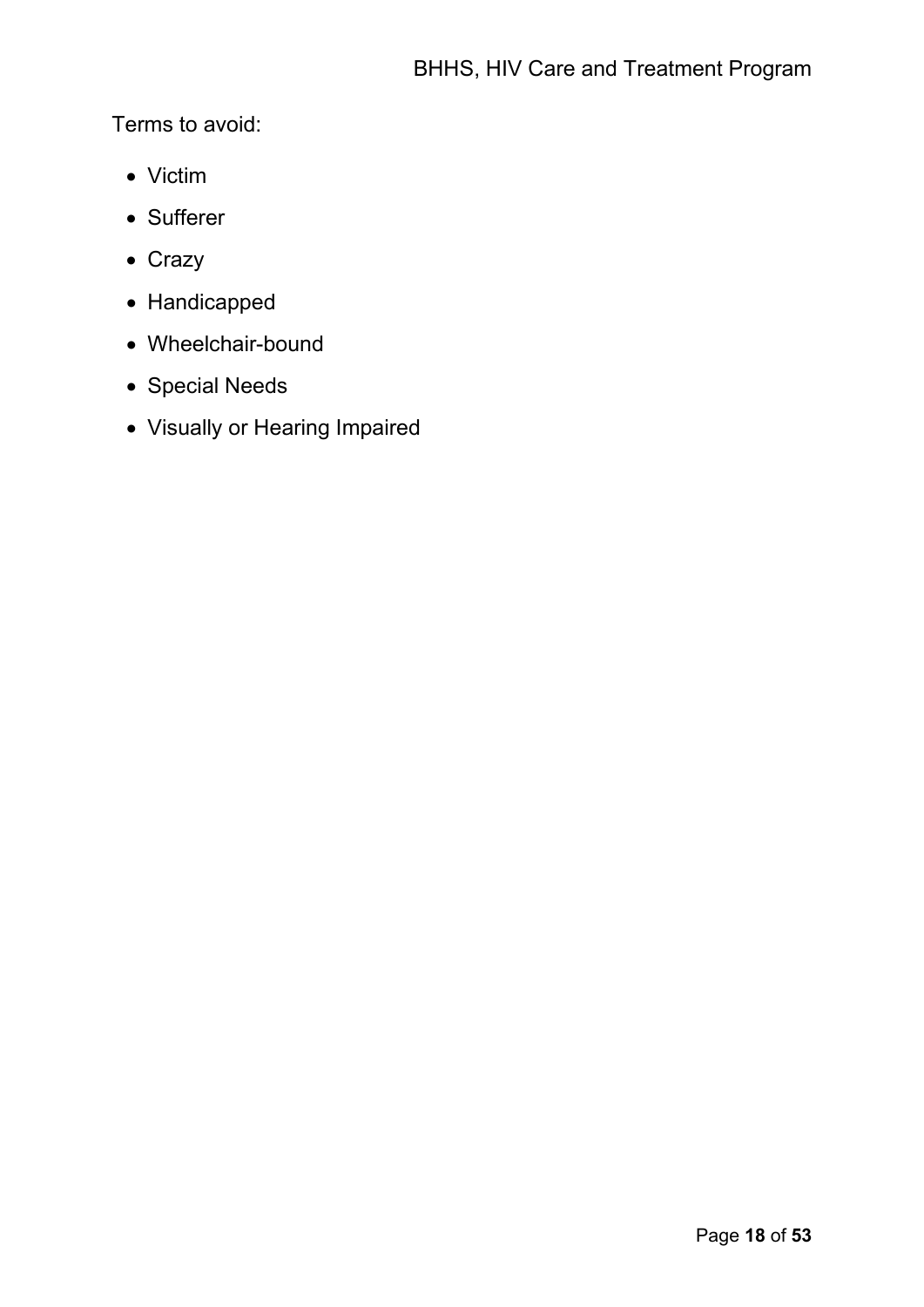# <span id="page-19-0"></span>**Section 5: Guidance for Interacting with People with Disabilities**

## <span id="page-19-1"></span>**5.1 Interacting with people who are Blind or have Low Vision (**[Blindskills, n.d.](http://www.blindskills.com/)**)**

The following is guidance for providers to effectively communicate with a person who is either blind or has low vision:

- When you enter the room, be sure to address the client by name if you know it and identify yourself by name and the organization you represent. If someone else is in the room, be sure to address the client, and not their companion.
- If you are there to do something, make them aware of the details of the procedure. It is important to describe the plan in detail, referencing any tools or instruments that will be used. This is common courtesy for someone who cannot glance at you and immediately see what it is that you are carrying.
- When interacting with the client, be sure to take the time to describe anything new that may have been added to the room since their last visit. If the client's chart is available in the room, ask if they would like to have it read to them if the information is regularly available to sighted patients. Explain any written instructions that may have been posted in their room.

Questions and comments should be addressed directly to the person with a disability and not a third party. Do not assume that the person automatically requires your help due to their disability.

## <span id="page-19-2"></span>**5.2 Interacting with people who are Deaf or Hard of Hearing (**[University of California at San Francisco Health, n.d.](https://www.ucsfhealth.org/education/communicating-with-people-with-hearing-loss)**)**

The following is guidance for organizations to effectively communicate with people who are deaf or hard of hearing: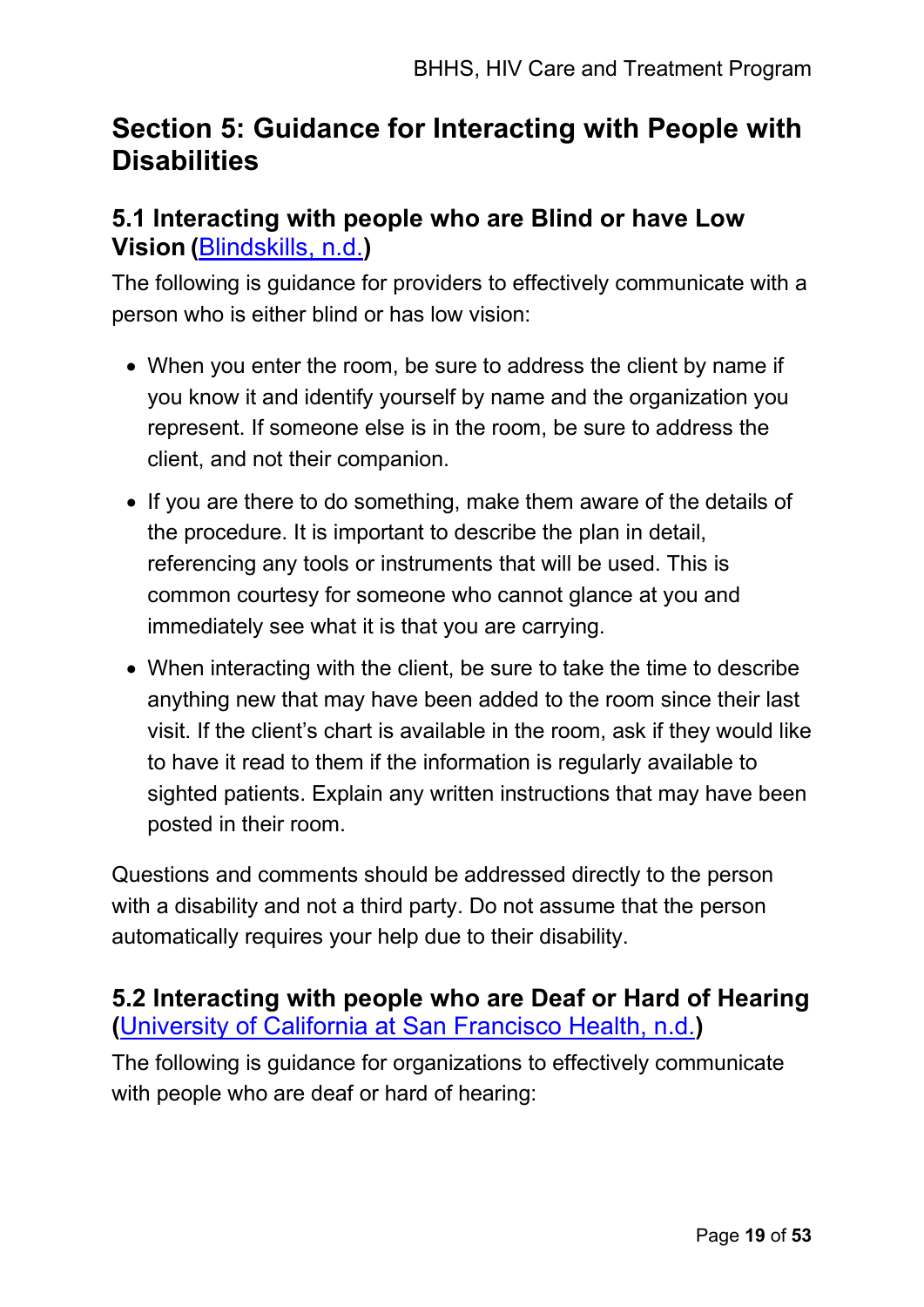- Face the person directly, on the same level and in good light whenever possible. To ensure appropriate positioning of the light, be sure you are positioned under the light where it shone onto your face and not directly into the eyes of the client.
- Do not talk from another room. Not being able to see each other when talking is a common reason people have difficulty understanding what is said.
- Speak clearly and naturally, without shouting or exaggerating mouth movements. This distorts the sound of speech and makes speech more difficult to understand.
- Say the person's name before beginning a conversation. This gives the listener a chance to focus attention and reduces the chance of missing words at the beginning of the conversation.

Keep your hands away from your face while talking. If you are eating, chewing, smoking, etc. while talking, your speech will be more difficult to understand. Also, be aware of facial hair as beards and moustaches can also interfere with the ability of the deaf or hard of hearing to lip read. Do not rely solely on a person to lip read, the best lip readers only catch about 30% of what is said.

Additional tips worth noting:

- Remember, a person who uses ASL typically understands English as a second language and may find reading long and/or complex text difficult. Having ASL interpretation is a critical accommodation.
- If the person hears better in one ear than the other, try to make a point of remembering which ear is better so that you will know where to position yourself.
- Be aware of possible distortion of sounds. The person may hear your voice but may have difficulty understanding some words.
- Try to minimize extraneous noise when talking.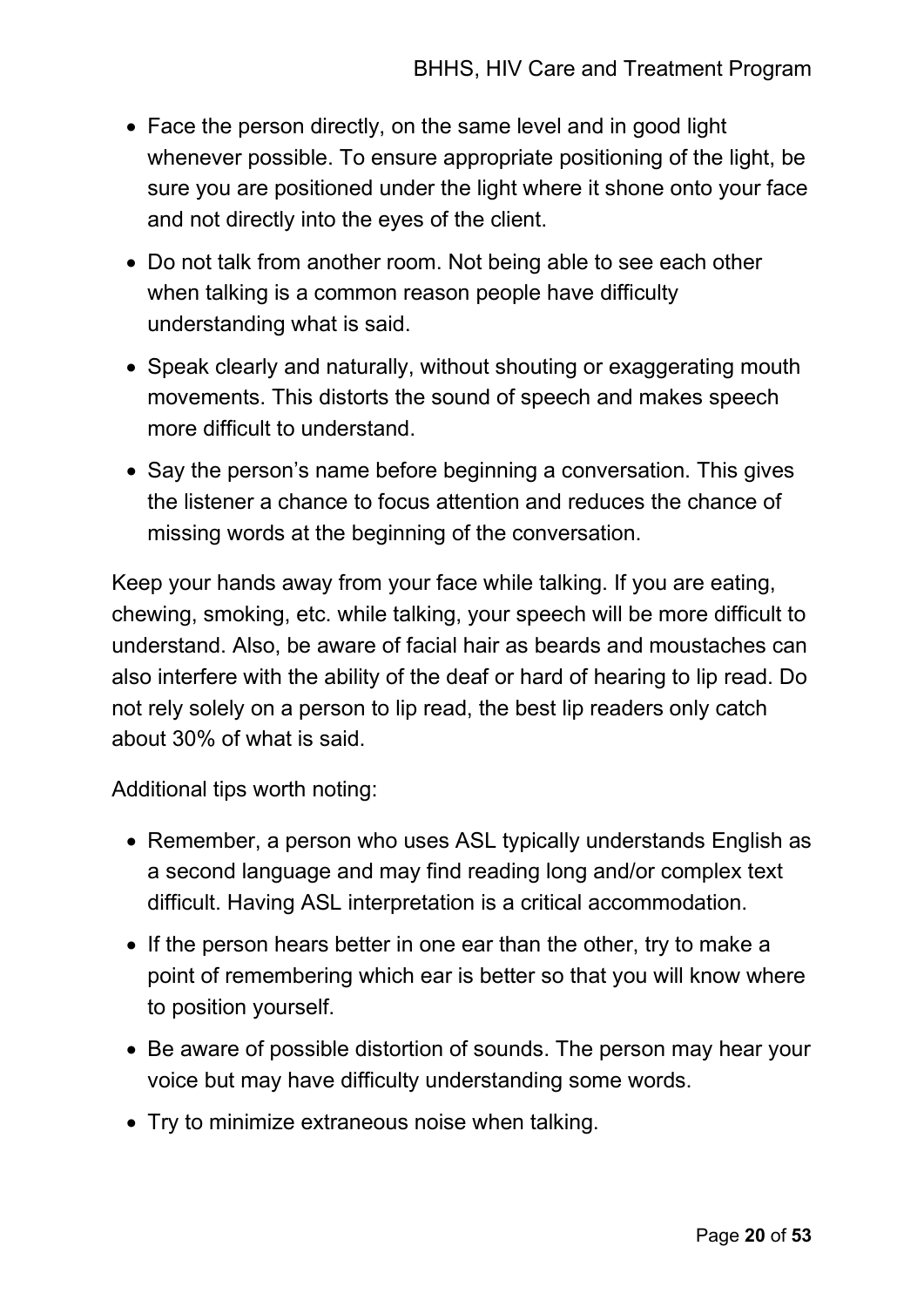- Find alternative ways of saying the same thing in case a client has difficulty understanding phrases and/or words.
- Whenever possible, provide pertinent information in writing, such as directions, schedules, work assignments, etc.
- Recognize that everyone has a more difficult time hearing and understanding when ill or tired.
- Pay attention to the listener. A puzzled look may indicate misunderstanding. Tactfully ask the person if they understood you or ask leading questions so you know your message got across.
- Use available resources such as New York Relay Service (New York [Relay Service, n.d.\)](http://nyrelay.com/).

## <span id="page-21-0"></span>**5.3 Interacting with people with Mental Health or Psychiatric Disabilities**

Most beliefs and attitudes toward mental health can be stigmatizing and discriminating. People with mental health disabilities contend with their symptoms along with the stereotypes and prejudice that results from the misconceptions about mental health. As a result of both, people with mental health disabilities struggle with opportunities that define a quality of life including, employment, housing, and access to satisfactory health care [\(PWALTI, 2009\)](https://www.health.ny.gov/publications/9579.pdf).

PWH may also experience stigma about having HIV and a mental health disability. PWH who feel stigmatized may not seek help because they fear this will lead to even more bias, discrimination, or stereotyping. Mental health disabilities affect the way you think, feel, and function. Mental health issues often have a strong effect on the physical health of PWH by:

- Making it challenging to take HIV medications daily and consistently
- Interfering with healthy behaviors, such as sufficient sleep, eating a healthy, balanced diet, and avoiding riskier behaviors, such as less safe sex and less safe drug use.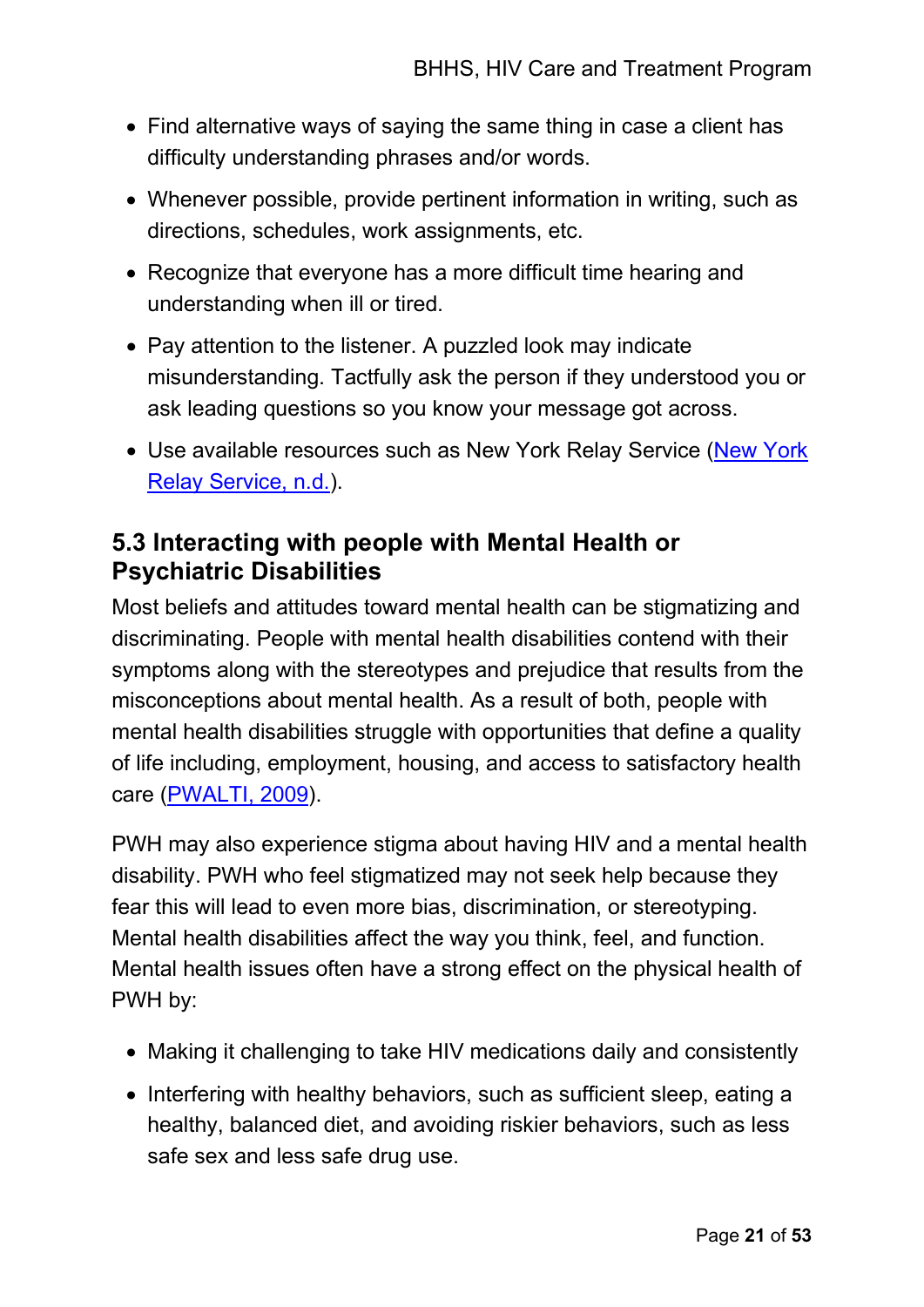• Interfering with the ability to use coping skills or creating barriers to using daily living skills.

A mental health disability may be a pre-existing condition that may have been initially diagnosed after an HIV diagnosis; or it may be directly or indirectly caused by the progression of the disease.

## **5.3.1 Best Practices for Interacting with People with Mental Health Disabilities (**[San Diego State University, n.d.](https://newscenter.sdsu.edu/student_affairs/sds/tip-mental-health.aspx)**)**

### 1. **Speak Directly**

Use clear simple communications. Most people, whether they have a mental health disability, appreciate it. If someone is having difficulty processing sounds or information, as often occurs in psychiatric disorders, your message is more apt to be clearly understood. Speak directly to the person; do not speak through a companion or service provider.

### 2. **Offer to Shake Hands When Introduced**

Always use the same good manners in interacting with a person who has a psychiatric disability that you would use in meeting any other person. Shaking hands is a uniformly acceptable and recognized signal of friendliness in American culture. A lack of simple courtesy is unacceptable to most people and tends to make everyone uncomfortable.

### 3. **Make Eye Contact and be Aware of Body Language**

People will sense your discomfort. Look them in the eye when speaking to them and maintain a relaxed posture.

### 4. **Listen Attentively**

If a person has difficulty speaking or speaks in a manner that is difficult for you to understand, listen carefully — then wait for them to finish speaking. If needed, clarify what they have said. Ask short questions that can be answered by a "yes" or a "no" or by nodding the head. Never pretend to understand. Reflect what you have heard, and let the person clarify as needed.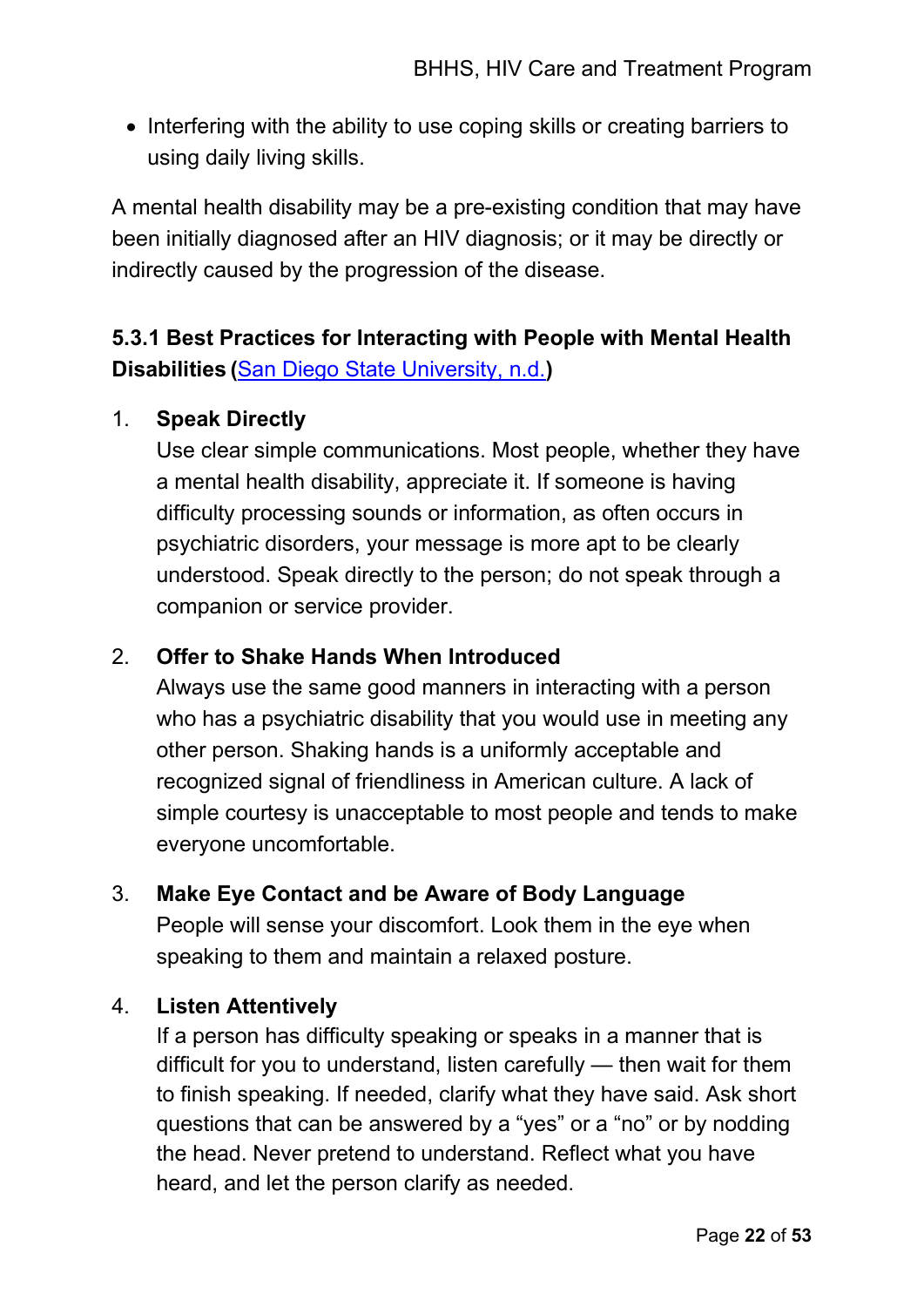### 5. **Treat Adults as Adults**

Always use common courtesy. Do not assume familiarity by using the person's first name or by touching their shoulder or arm unless you know the person well enough to do so. Do not patronize, condescend, or threaten. Do not make decisions for the person or assume their preferences.

### 6. **Do Not Give Unsolicited Advice or Assistance**

If you offer any kind of assistance, wait until the offer is accepted. Then listen to the person's response and/or ask for suggestions or instructions. Do not panic or summon an ambulance or the police if a person appears to be experiencing a mental health crisis. Calmly ask the person how you can help.

## 7. **Do Not Blame the Person**

A person who has a mental health disability has a complex, biomedical condition that is sometimes difficult to control, even with proper treatment. A person who is experiencing this cannot "just shape up" or "pull himself up by the bootstraps." It is rude, insensitive, and ineffective to tell or expect the person to do so.

### 8. **Question the Accuracy of Media Stereotypes of Mental Illness**

The movies and the media have sensationalized mental illness. Despite the stereotypes portrayed, studies have shown that people with mental health disabilities are far more likely to be victims of crime than to victimize others. Most people with mental health disabilities never experience symptoms that include violent behavior. As with the general public, about 1% - 5% of all people with mental health disabilities are exceptionally easily provoked to violence. (National Alliance for the Mentally Ill, 1990)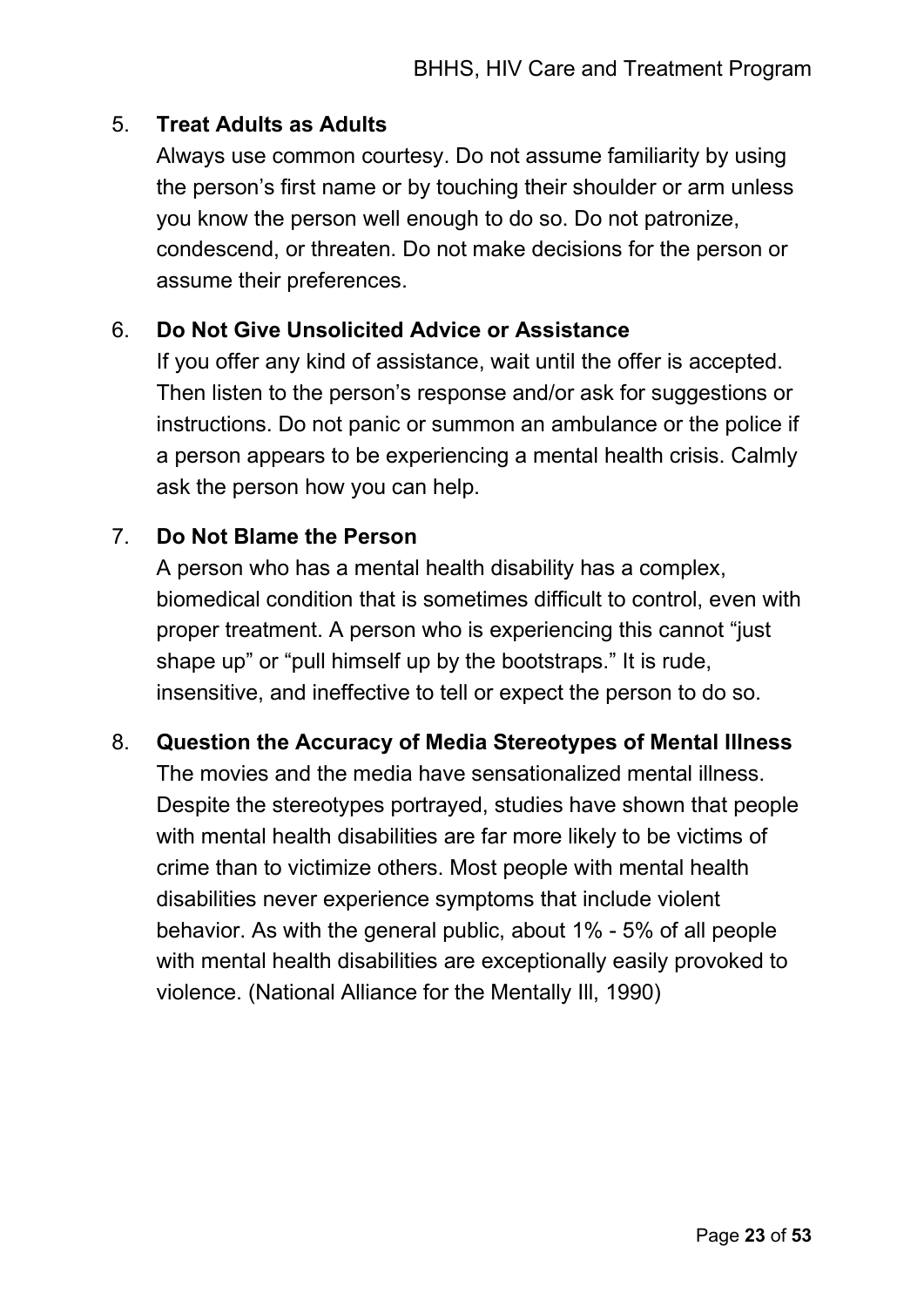### 9. **Relax!**

The most important thing to remember in interacting with people who have mental health disabilities is to be yourself. While you should avoid using words like 'crazy' or 'nuts', you do not need to be embarrassed if you happen to use one. Being overly apologetic only calls more attention to their disability. Just ask the person how they feel about what you have said. Chances are, you get a flippant remark and a laugh in answer.

### 10. **See the Person**

Beneath all the symptoms and behaviors, a person with a mental health issue has many of the same wants, needs, dreams and desires as anyone else. This includes people with mental health disabilities. Treat people with mental health issues the way you'd want to be treated!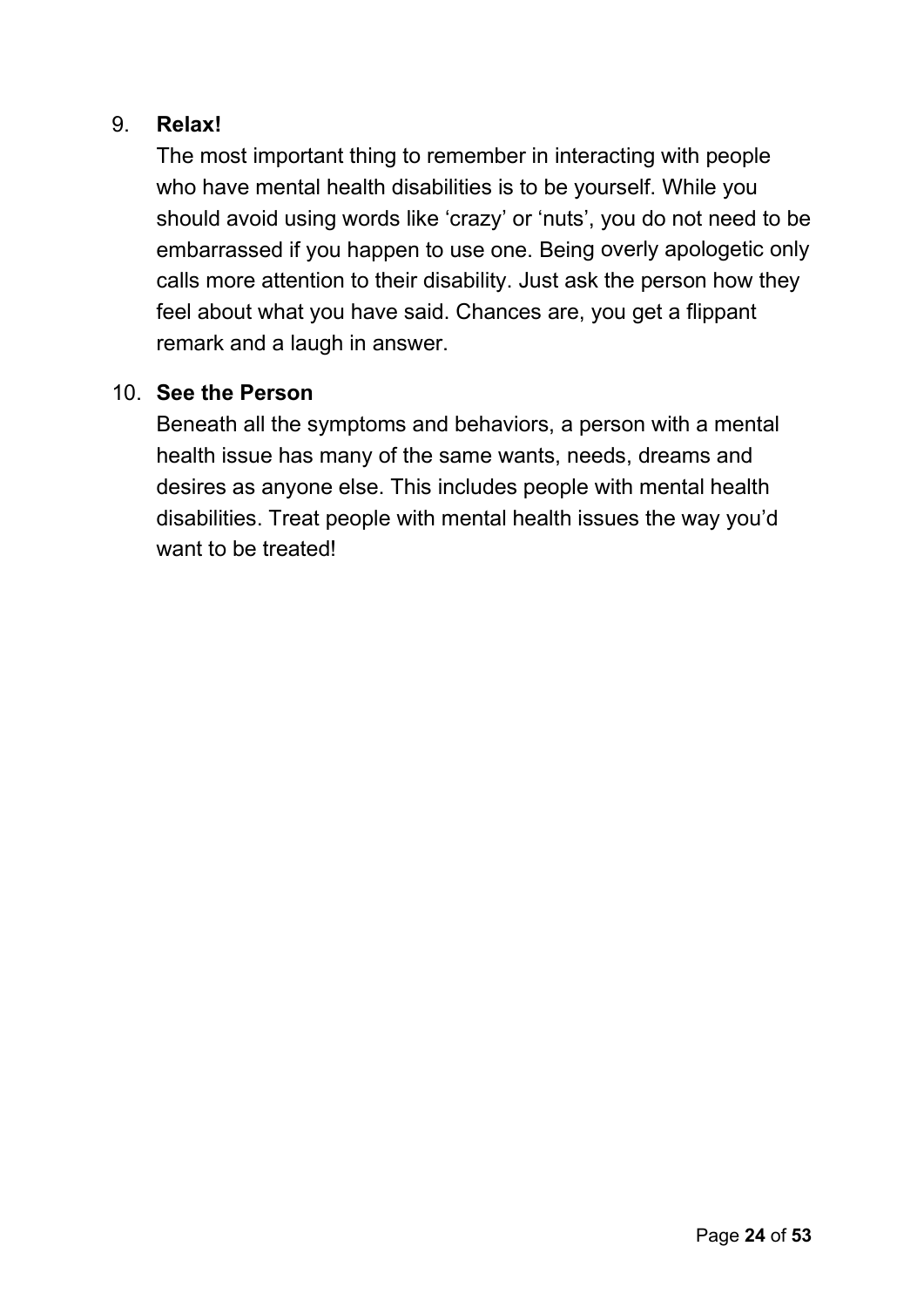# <span id="page-25-0"></span>**Section 6: Access to Medical Care for Individuals with Mobility Disabilities [\(Department of Justice,](https://www.ada.gov/medcare_mobility_ta/medcare_ta.htm)  [2010\)](https://www.ada.gov/medcare_mobility_ta/medcare_ta.htm)**

## <span id="page-25-1"></span>**6.1 Overview and General Requirements**

Accessibility of doctor's offices, clinics, and other health care providers is essential in providing medical care to people with disabilities. Due to barriers, individuals with disabilities are less likely to get routine preventative medical care than people without disabilities. Accessibility is not only a legal requirement; it is important medically so that minor problems can be detected and treated before turning into major and possibly life-threatening problems.

Both Title II and Title III of the ADA and Section 504 require that medical care providers provide individuals with disabilities [\(Americans with](https://www.ada.gov/regs2010/titleII_2010/titleII_2010_regulations.htm)  [Disabilities Act, 2010\):](https://www.ada.gov/regs2010/titleII_2010/titleII_2010_regulations.htm)

- full and equal access to their health care services and facilities; and
- reasonable modifications to policies, practices, and procedures when necessary to make health care services fully available to individuals with disabilities, unless the modifications would fundamentally alter the nature of the services (i.e. alter the essential nature of the services).

## <span id="page-25-2"></span>**6.2 Commonly Asked Questions**

### Question 1

Is it OK to examine a patient who uses a wheelchair in the wheelchair, because the patient cannot get onto the exam table independently?

### Answer 1

**Generally, no**. Examining a patient in their wheelchair usually is less thorough than on the exam table and does not provide the patient equal medical services. There are several ways to make the exam table accessible to a person using a wheelchair. A good option is to have a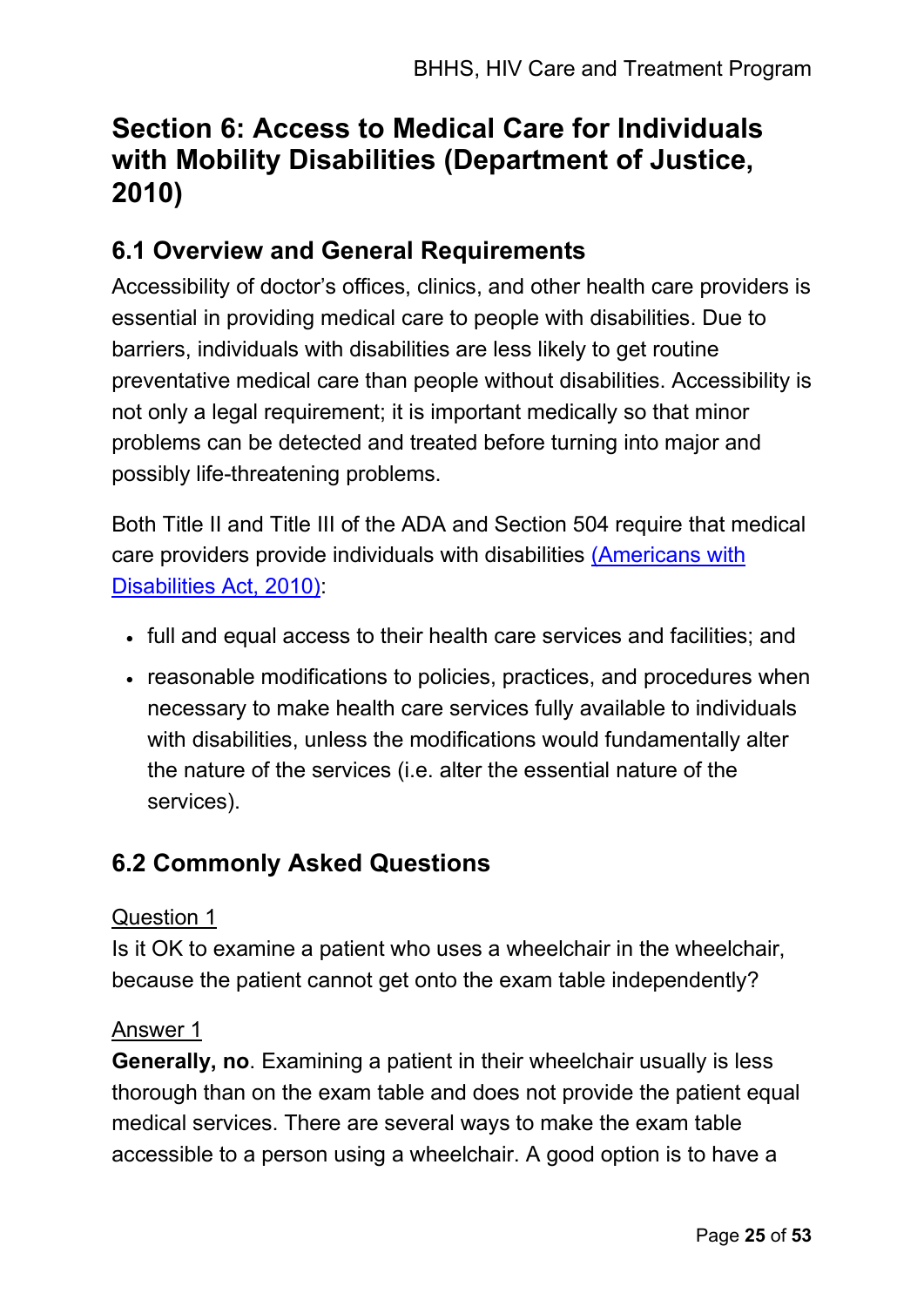table that adjusts down to the level of a wheelchair, approximately 17-19 inches from the floor. What is important is that a person with a disability receives equal medical services to those received by a person without a disability. If the examination does not require that a person lie down (for example, an examination of the face), then the exam table is not important to the medical care and the patient may remain seated.

### Question 2

Can I tell a patient that I cannot treat them because I don't have accessible equipment?

### Answer 2

**Generally, no**. You cannot deny service to a patient whom you would otherwise serve because they have a disability. You must examine the patient as you would any patient. To do so, you may need to provide an accessible exam table, an accessible stretcher or gurney, or a patient lift, or have enough trained staff available who can assist the patient to transfer.

### Question 3

Is it okay to tell a patient who has a disability to bring along someone who can help at the exam?

### Answer 3

**No**. If a patient chooses to bring along a friend or family member to the appointment, they may. However, a patient with a disability, just like other individuals, may come to an appointment alone, and the provider must provide reasonable assistance to enable the individual to receive the medical care. This assistance may include helping the patient to undress and dress, get on and off the exam table or other equipment, and lie back and be positioned on the examination table or other equipment. Once on the exam table, some patients may need a staff person to stay with them to help maintain balance and positioning. The provider should ask the patient if he or she needs any assistance and, if so, what is the best way to help.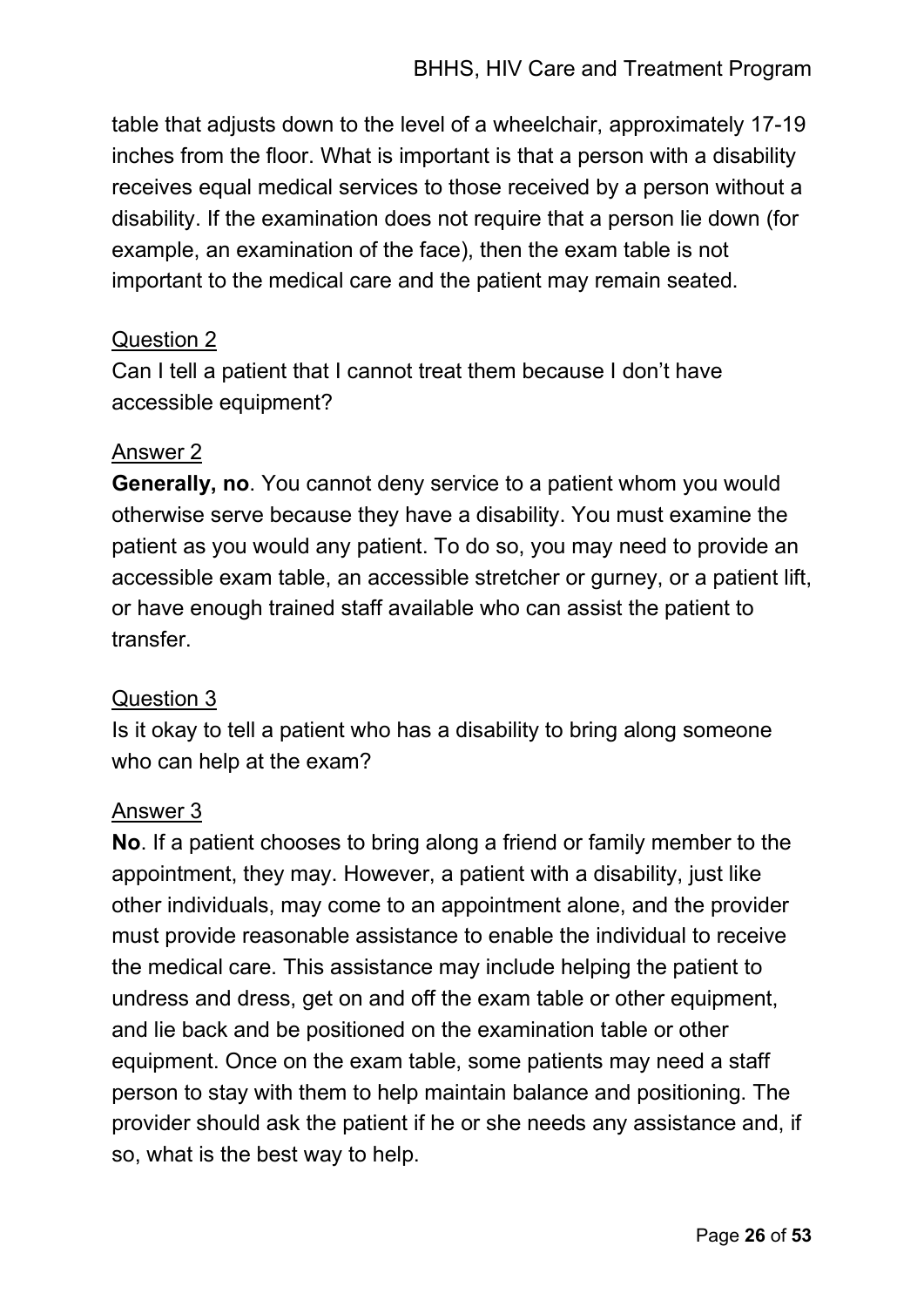### Question 4

If the patient does bring an assistant or a family member, do I talk to the patient or the companion? Should the companion remain in the room while I examine the patient and while discussing the medical problem or results?

### Answer 4

**You should always address the patient directly, not the companion, as you would with any other patient**. Just because the patient has a disability does not mean that they cannot speak for themselves or understand the exam results. It is up to the patient to decide whether a companion remains in the room during your exam or discussion with the patient. The patient may have brought a companion to assist in getting to the exam but would prefer to ask the companion to leave the room before the doctor begins a substantive discussion. Before beginning your examination or discussion, you should ask the patient if they wish the companion to remain in the room.

## Question 5

Can I decide not to treat a patient with a disability because it takes me longer to examine them, and insurance won't reimburse me for the additional time?

### Answer 5

**No, you cannot refuse to treat a patient who has a disability just because the exam might take more of your or your staff's time**. Some examinations take longer than others, for all sorts of reasons, in the normal course of a medical practice.

### Question 6

I have an accessible exam table, but if it is in use when a patient with a disability comes in for an appointment, is it OK to make the patient wait for the room to open up, or else use an exam table that is not accessible?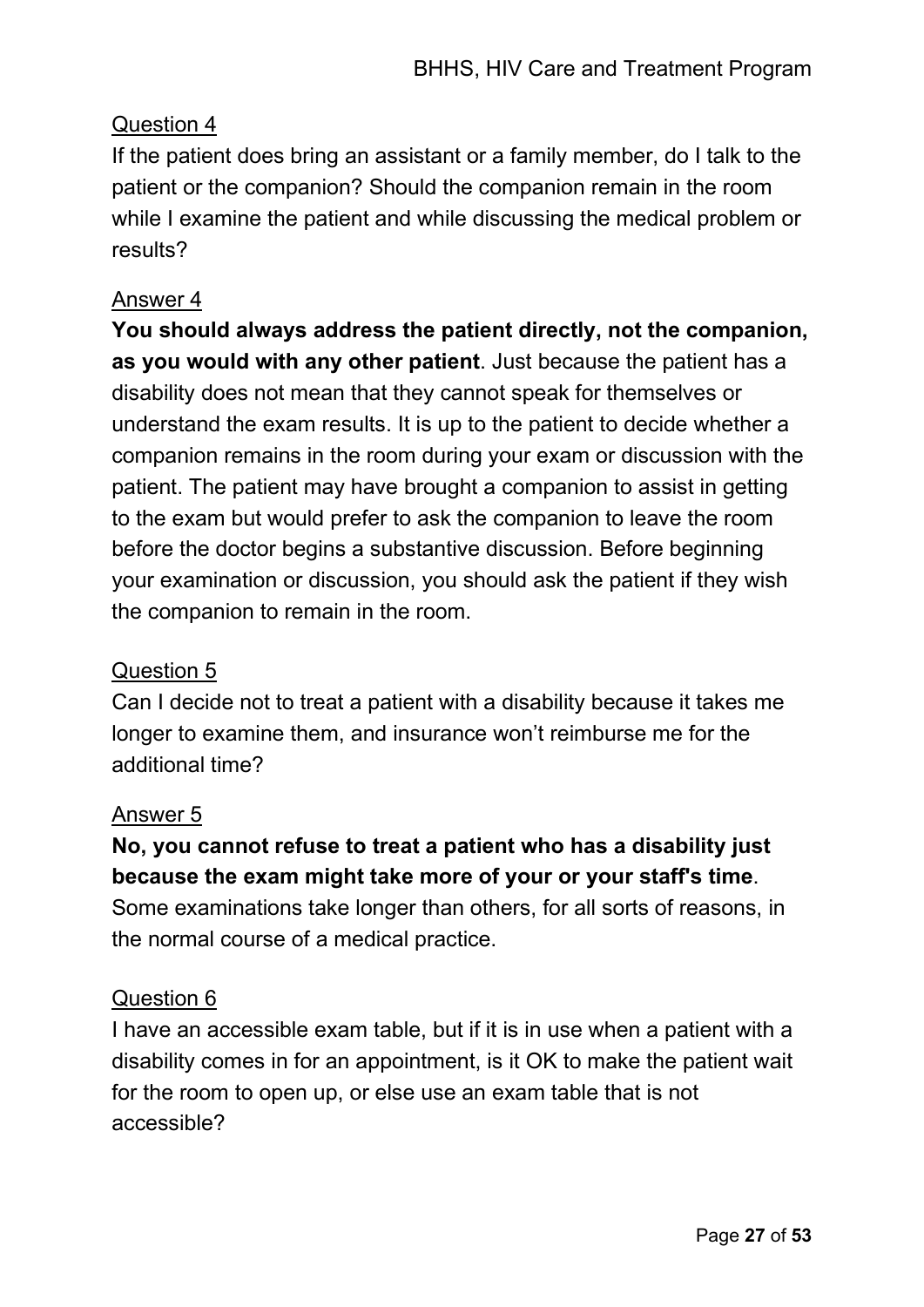#### Answer 6

**Generally, a patient with a disability should not wait longer than other patients because they are waiting for a particular exam table**. If the patient with a disability has made an appointment in advance, the staff should reserve the room with the accessible exam table for that patient's appointment. The receptionist should ask everyone who calls to make an appointment if the individual will need any assistance at the examination because of a disability. This way, the medical provider can be prepared to provide the assistance and staff needed. Accessibility needs should be noted in the patient's chart so the provider is prepared to accommodate the patient on future visits as well. If the medical provider finds that it cannot successfully reserve the room with the accessible exam table for individuals with disabilities, then the provider should consider acquiring additional accessible exam tables so that more exam rooms are available for individuals with disabilities.

#### Question 7

In a doctor's office or clinic with multiple exam rooms, must every examination room have an accessible exam table and sufficient clear floor space next to the exam table?

### Answer 7

**Probably not**. The medical care provider must be able to provide its services in an accessible manner to individuals with disabilities. To do so, accessible equipment is usually necessary. However, the number of accessible exam tables needed by the medical care provider depends on the size of the practice, the patient population, and other factors. One accessible exam table may be sufficient in a small doctor's practice, while more will likely be necessary in a large clinic.

#### Question 8

I don't want to discriminate against patients with disabilities, but I don't want my staff to injure their backs by lifting people who use wheelchairs onto exam tables. If my nurse has a bad back, then she doesn't have to help lift a patient, does she?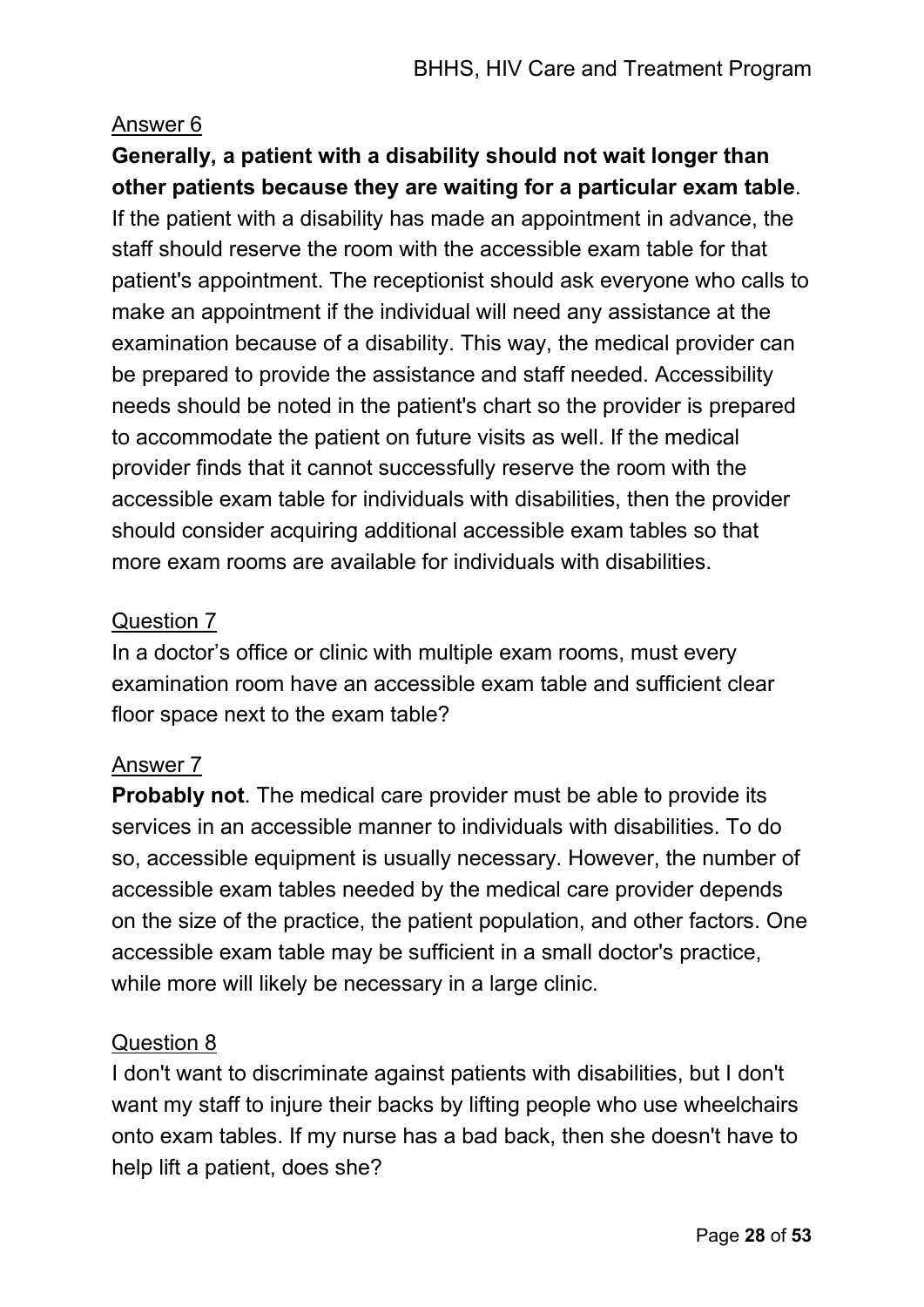### Answer 8

## **Staff should be protected from injury, but that doesn't justify refusing to provide equal medical services to individuals with**

**disabilities.** The medical provider can protect his or her staff from injury by providing accessible equipment, such as an adjustable exam table and/or a ceiling or floor-based patient lift, and training on proper patient handling techniques as necessary to provide equal medical services to a patient with a disability.

### Question 9

What should I do if my staff do not know how to help a person with a disability transfer or know what the ADA requires my office to do? Also, I am unsure how to examine someone with spasticity or paralysis.

### Answer 9

**To provide medical services in an accessible manner, the medical provider and staff will likely need to receive training**. This training will need to address how to operate the accessible equipment, how to assist with transfers and positioning of individuals with disabilities, and how not to discriminate against individuals with disabilities. Local or national disability organizations may be able to provide training for your staff. This document and other technical assistance materials found on the ADA Website (www.ada.gov) can be used in conjunction with live training to train medical staff. The U.S. Department of Justice ADA Information Line is another resource. Anyone can call the Information Line at 800-514-0301 (voice) or 800-514-0383 (TTY) to speak with an ADA Specialist to get answers to questions about the ADA. Additionally, when preparing to assist a patient with a disability, it is always best to ask the patient if assistance is needed and if so, what is the best way to help. If the provider is unsure of how to handle something, it is OK to ask the patient what works best.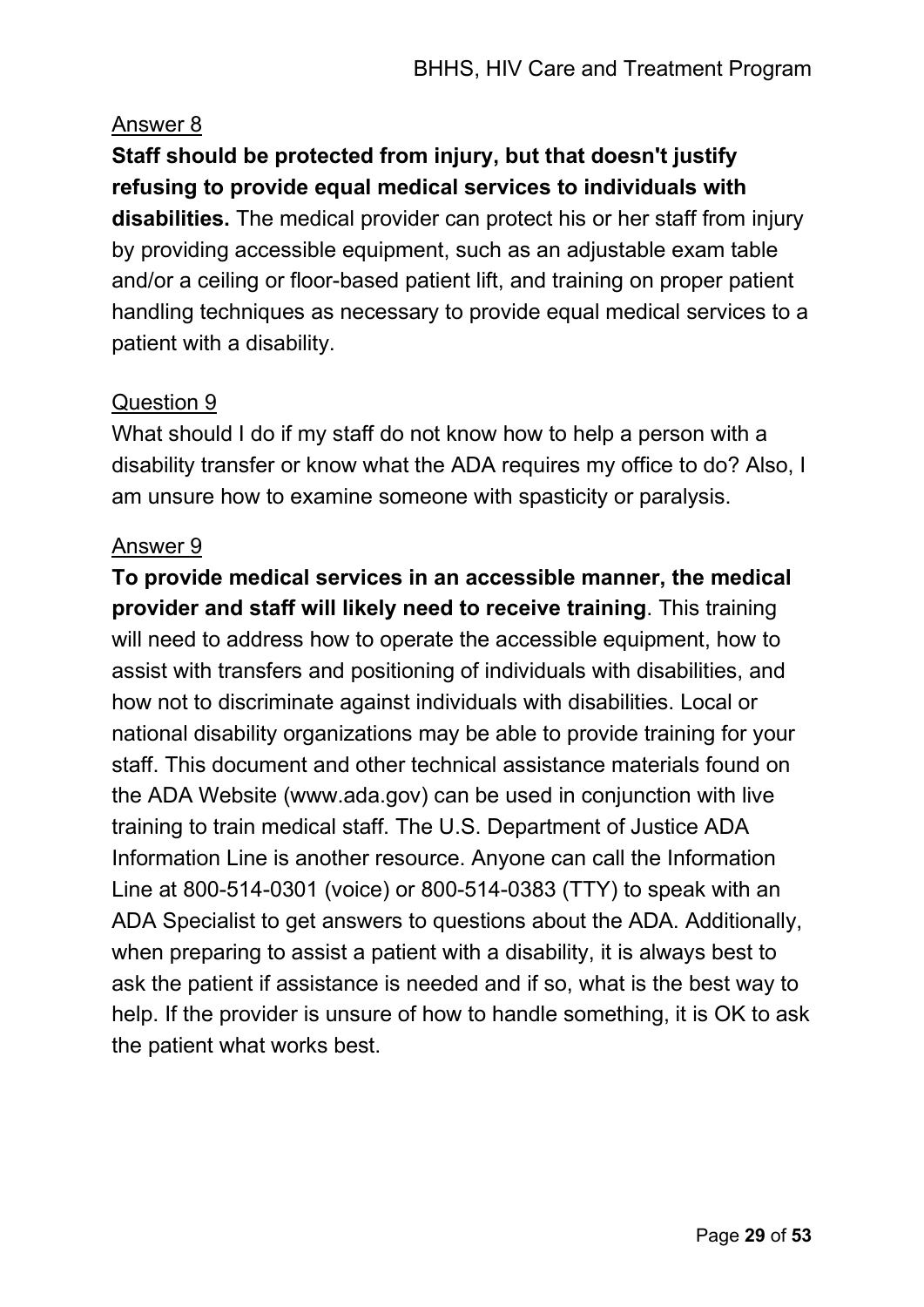#### Question 10

If I lease my medical office space, am I responsible for making sure the examination room, waiting room, and toilet rooms are accessible?

#### Answer 10

**Yes**. Any private entity that owns, leases or leases to, or operates a place of public accommodation is responsible for complying with Title III of the ADA. Both tenants and landlords are equally responsible for complying with the ADA. However, your lease with the landlord may specify that, as between the parties, the landlord is responsible for some or all the accessibility requirements of the space. Frequently, the tenant is made responsible for the space it uses and controls (e.g., the examination rooms and reception area), while the landlord is responsible for common space, such as toilet rooms used by more than one tenant.

#### Question 11

Are there any tax breaks for making accessibility changes to my medical office?

#### Answer 11

**Yes**. Subject to IRS rules, federal tax credits and deductions are available to private businesses to offset expenses incurred to comply with the ADA. See [IRS Form 8826](http://www.irs.gov/pub/irs-pdf/f8826.pdf) for additional information about the Disabled Access Credit established under Section 44 of the Internal Revenue Code. See [IRS Publication 535 \(Number 7: Barrier Removal\)](http://www.irs.gov/publications/p535/index.html) for more information about the tax deduction, established under Section 190 of the Internal Revenue Code. Both the tax credit and deduction may be taken annually.

## <span id="page-30-0"></span>**6.3 Accessible Examination Rooms**

An accessible examination room has features that make it possible for patients with mobility disabilities, including those who use wheelchairs, to receive appropriate medical care. These features allow the patient to enter the examination room, move around in the room, and utilize the accessible equipment provided. These features make this possible: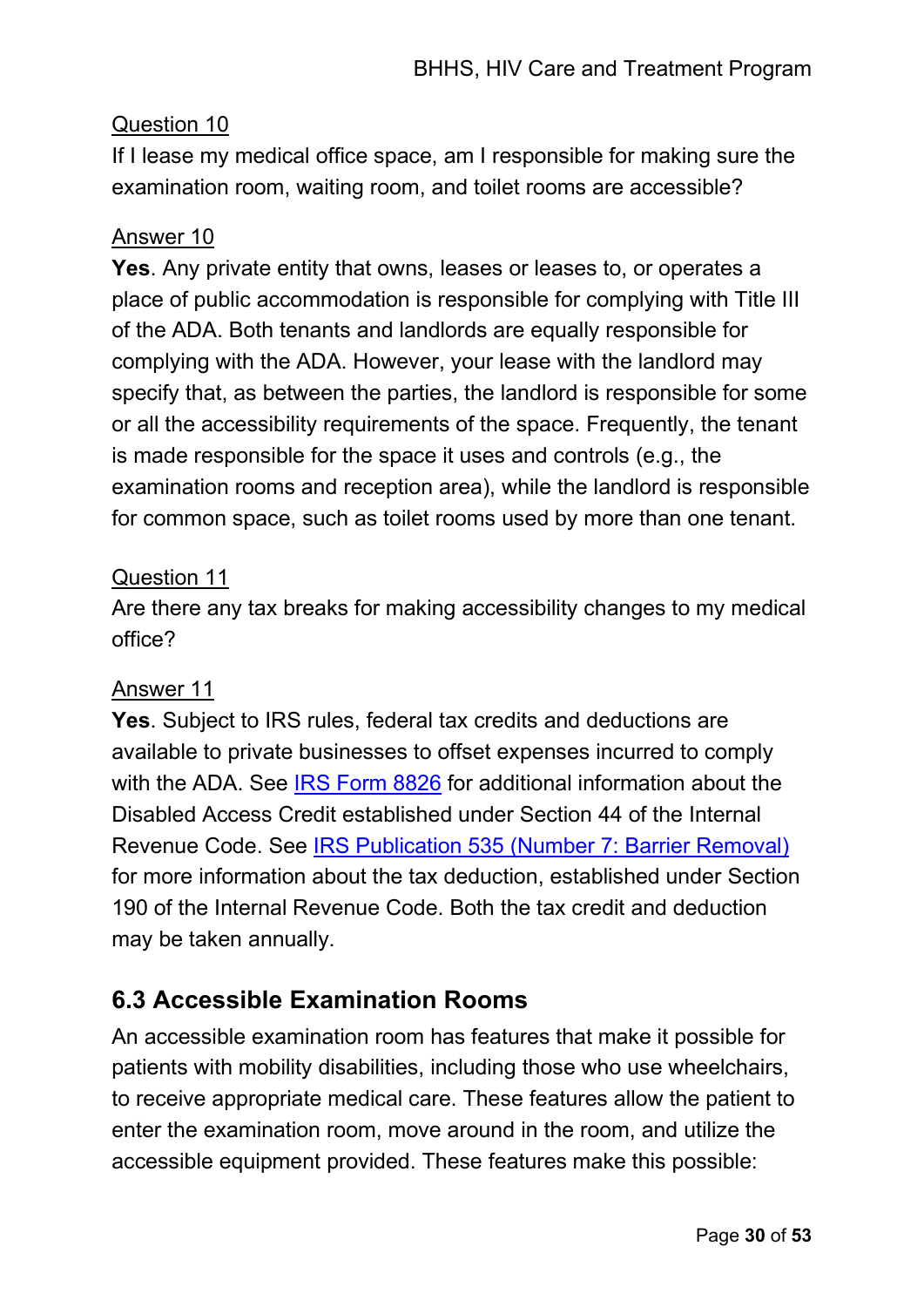- an accessible route to and through the room;
- an entry door with adequate clear width, maneuvering clearance, and accessible hardware;
- appropriate models and placement of accessible examination equipment (See Part 4 for detailed discussion of accessible examination equipment.); and
- adequate clear floor space inside the room for side transfers and use of lift equipment.

New and altered examination rooms must meet requirements of the ADA Standards for Accessible Design. Accessible examination rooms may need additional floor space to accommodate transfers and for certain equipment, such as a floor lift.

The number of examination rooms with accessible equipment needed by the medical care provider depends on the size of the practice, the patient population, and other factors. One such exam room may be sufficient in a small doctor's practice, while more will likely be necessary in a large clinic.

### **Entry Doors**

Under the ADA Standards for Accessible Design, an accessible doorway must have a minimum clear opening width of 32 inches when the door is opened to 90 degrees. Maneuvering clearances on either side of the door that comply with the ADA Standards must be provided. In addition, the door hardware must not require tight twisting, pinching, or grasping to use it. Keep in mind that the hallway outside of the door and the space inside the door should be kept free of boxes, chairs, or equipment, so that they do not interfere with the maneuvering clearance or accessible route.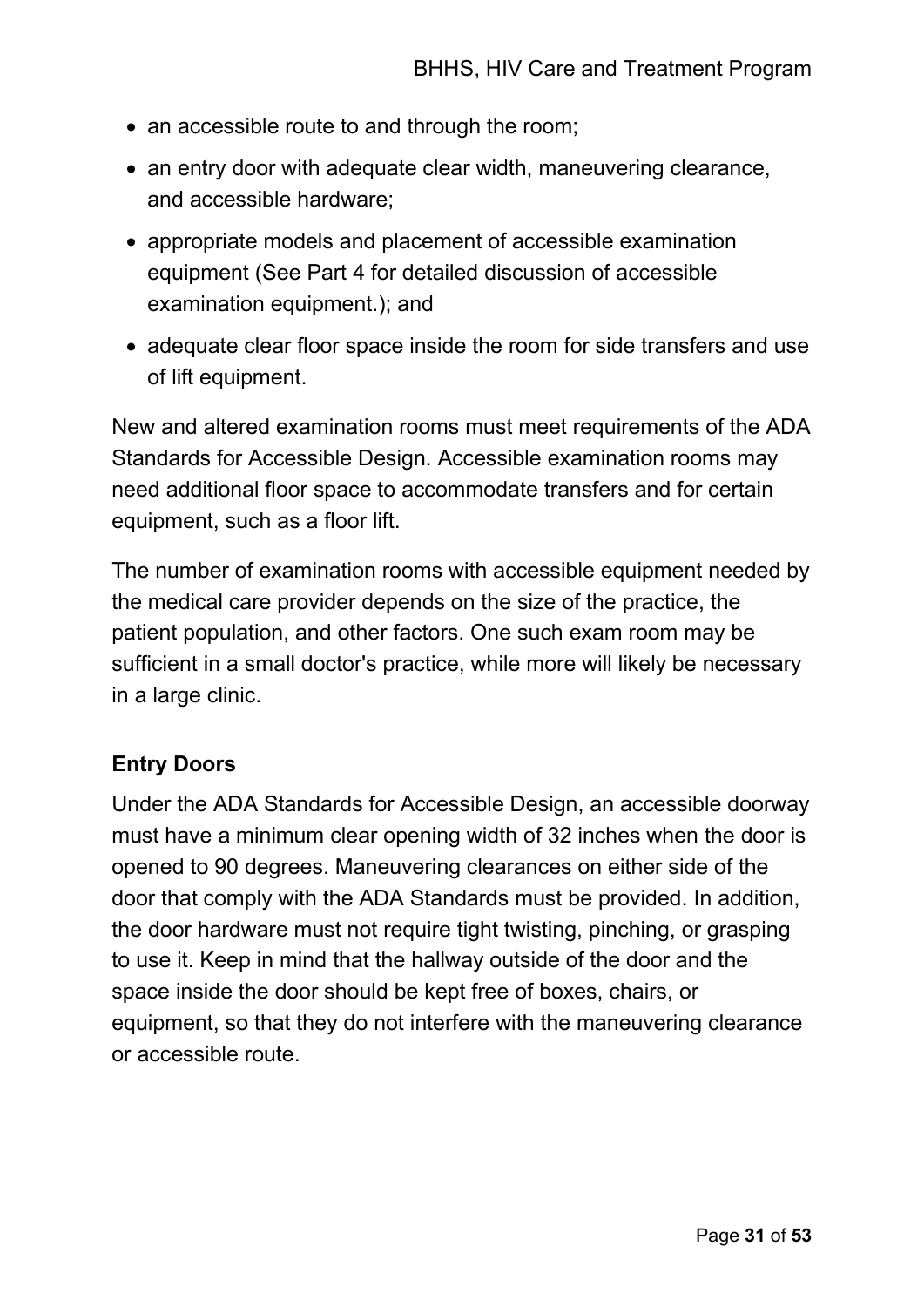### **Clear Floor and Turning Space Inside Examination Rooms**

For accessible equipment to be usable by an individual who uses a wheelchair or other mobility device, that individual must be able to approach the exam table and any other elements of the room to which patients have access. The exam table must have sufficient clear floor space next to it so that an individual using a wheelchair can approach the side of the table for transfer onto it. The minimum amount of space required is 30 inches by 48 inches. Clear floor space is needed along at least one side of an adjustable height examination table.

Because some individuals can only transfer from the right or left side, providing clear floor space on both sides of the table allows one accessible table to serve both right and left side transfers. Another way to allow transfers to either side of exam tables, particularly when more than one accessible examination room is available, is to provide a reverse furniture layout in another accessible examination room.

The room should also have enough turning space for an individual using a wheelchair to make a 180-degree turn, using a clear space of 60 inches in diameter or a 60 inch by 60-inch T-shaped space. Movable chairs and other objects, such as waste baskets, should be moved aside if necessary, to provide sufficient clear floor space for maneuvering and turning.

When a portable patient lift or stretcher is to be used, additional clear floor space will be needed to maneuver the lift or stretcher. Ceilingmounted lifts, on the other hand, do not require the additional maneuvering clear floor space because these lifts are mounted overhead.

## <span id="page-32-0"></span>**6.4 Accessible Medical Equipment**

Availability of accessible medical equipment is an important part of providing accessible medical care, and doctors and other providers must ensure that medical equipment is not a barrier to individuals with disabilities. This section provides examples of accessible medical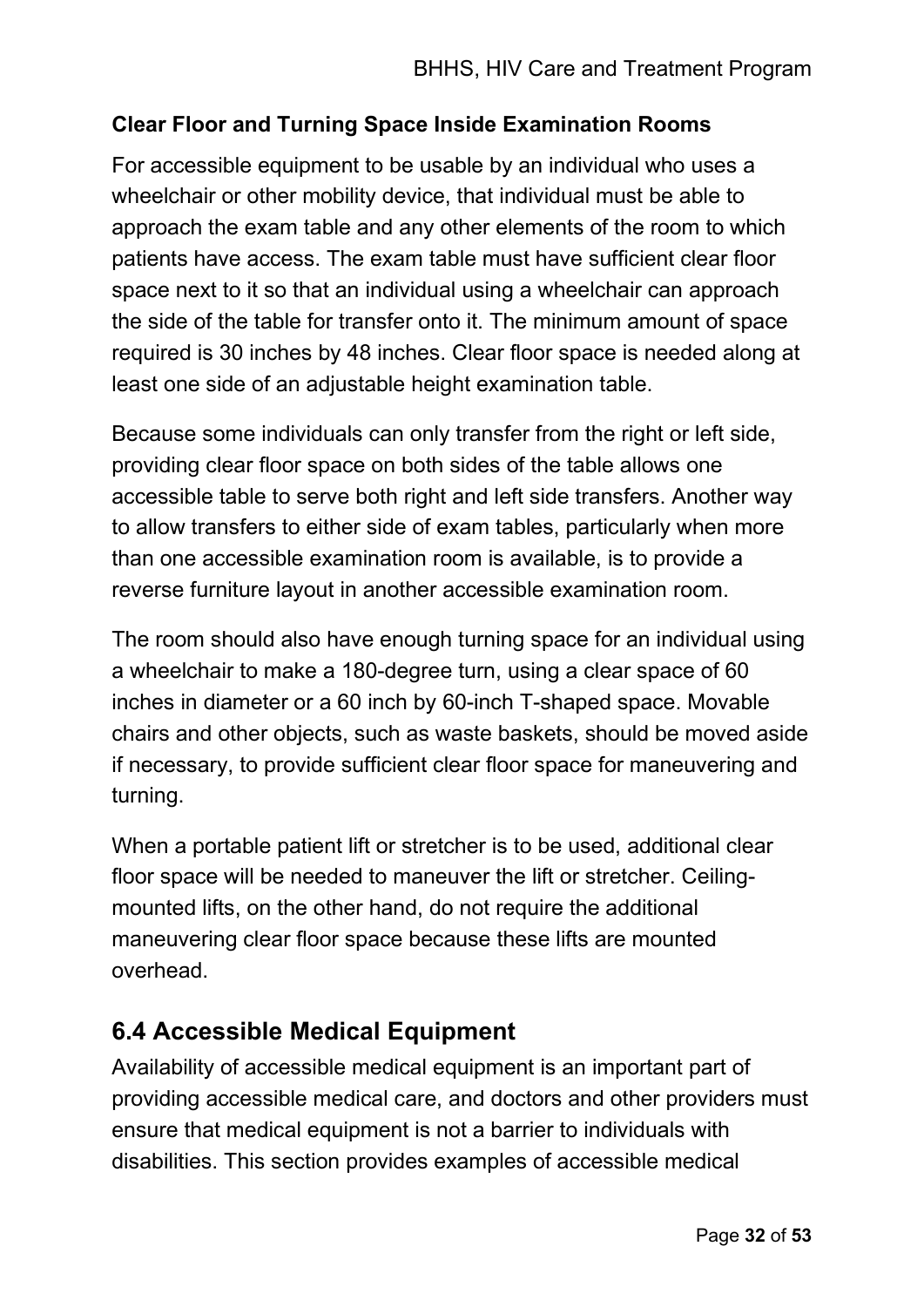equipment and how it is used by people with mobility disabilities. Such equipment includes adjustable-height exam tables and chairs, wheelchair-accessible scales, adjustable-height radiologic equipment, portable floor and overhead track lifts, and gurneys and stretchers.

The right solution or solutions for providing accessible medical care depends on existing equipment, the space available both within the examination room and for storage of equipment, the size of the practice and staff, and the patient population. What is important is that a person with a disability receives medical services equal to those received by a person without a disability. For example, if a patient must be lying down to be thoroughly examined, then a person with a disability must also be examined lying down. Likewise, examinations which require specialized positioning, such as gynecological examinations, must be accessible to a person with a disability. To provide an accessible gynecological exam to women with paralysis or other conditions that make it difficult or impossible for them to move or support their legs, the provider may need an accessible height exam table with adjustable, padded leg supports, instead of typical stirrups.

However, if the examination or procedure does not require that a person lie down (for example, an examination of the face or an x-ray of the hand), then using an exam table is not necessarily important to the quality of the medical care and the patient may remain seated.

### **Exam Tables and Chairs**

Traditional fixed-height exam tables and chairs (also called treatment tables or procedure tables) are too high for many people with a mobility disability to use. Individuals with mobility disabilities often need to use an adjustable-height table which, when positioned at a low height, allows them to transfer from a wheelchair. A handle or support rail is often needed along one side of the table for stability during a transfer and during the examination. Individuals transfer to and from adjustableheight exam tables and chairs differently. Some will be able to transfer on their own by standing up from a mobility device, pivoting, and sitting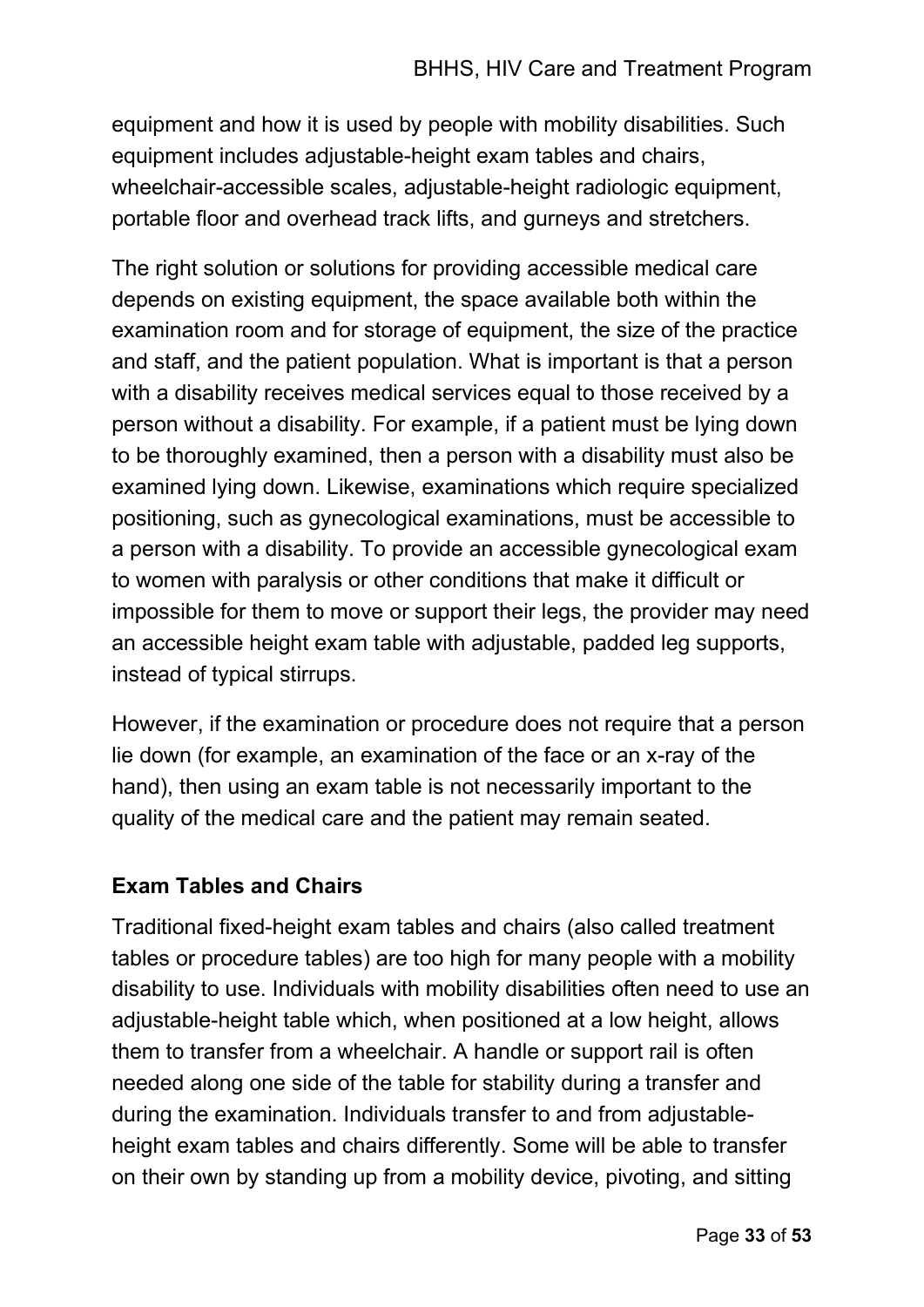down on the exam table. Those using walkers may simply walk to the exam table and sit down, while others with limited mobility may walk more slowly and need a steadying arm or hand to help with balance and sitting down. Some people using wheelchairs may be able to independently transfer to the table or chair, while others will need assistance from a staff member. Transfers may also require use of equipment, such as a transfer board or patient lift.

An accessible exam table or chair should have at least the following:

- ability to lower to the height of the wheelchair seat, 17-19 inches from the floor; and
- elements to stabilize and support a person during transfer and while on the table, such as rails, straps, stabilization cushions, wedges, or rolled up towels.

Once a patient has transferred, staff should ask if assistance is needed—some patients may need staff to stay and help undress or stabilize them on the table. Never leave the patient unattended unless the patient says they do not need assistance.

Different types of exam tables are used for different purposes. Some exam tables fold into a chair-like position; others remain flat. Either type can be used by people with disabilities with the right accessible features and table accessories. Pillows, rolled up towels, or foam wedges may be needed to stabilize and position the patient on the table. Tilt, adjustability, and headrests, footrests, and armrests may make the examination more accessible for the patient and easier for the doctor.

A critical, but often overlooked component to ensuring success is adequate and ongoing training of medical practitioners and staff. Purchasing accessible medical equipment will not provide access if no one knows how to operate it. Staff must also know which examination and procedure rooms are accessible, and where portable accessible medical equipment is stored. Whenever new equipment to provide accessible care is received, staff should be immediately trained on its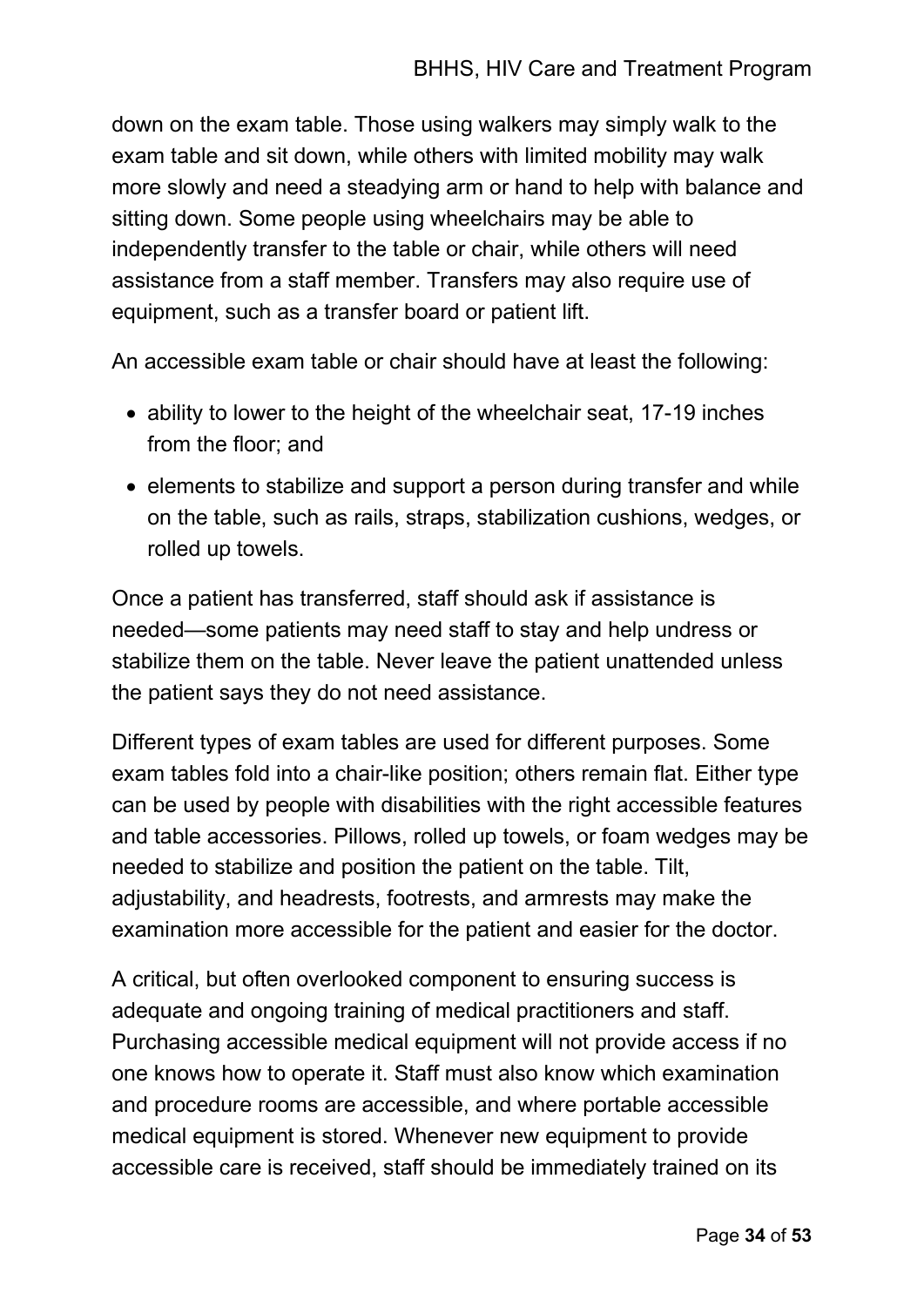proper use and maintenance. New staff should receive training as soon as they come on the job and all staff should undergo periodic refresher training during each year.

Training staff to properly assist with transfers and lifts, and to use positioning aids correctly will minimize the chance of injury for both patients and staff. Staff should be instructed to ask patients with disabilities if they need help before aiding and, if they do, how best they can help. People with mobility disabilities are not all the same – they use mobility devices of different types, sizes and weight, transfer in different ways, and have varying levels of physical ability. Make sure that staff know, especially if they are unsure, that it is not only permissible, but encouraged, to ask questions. Understanding what assistance, if any, is needed and how to provide it, will go a long way toward providing safe and accessible health care for people with mobility disabilities.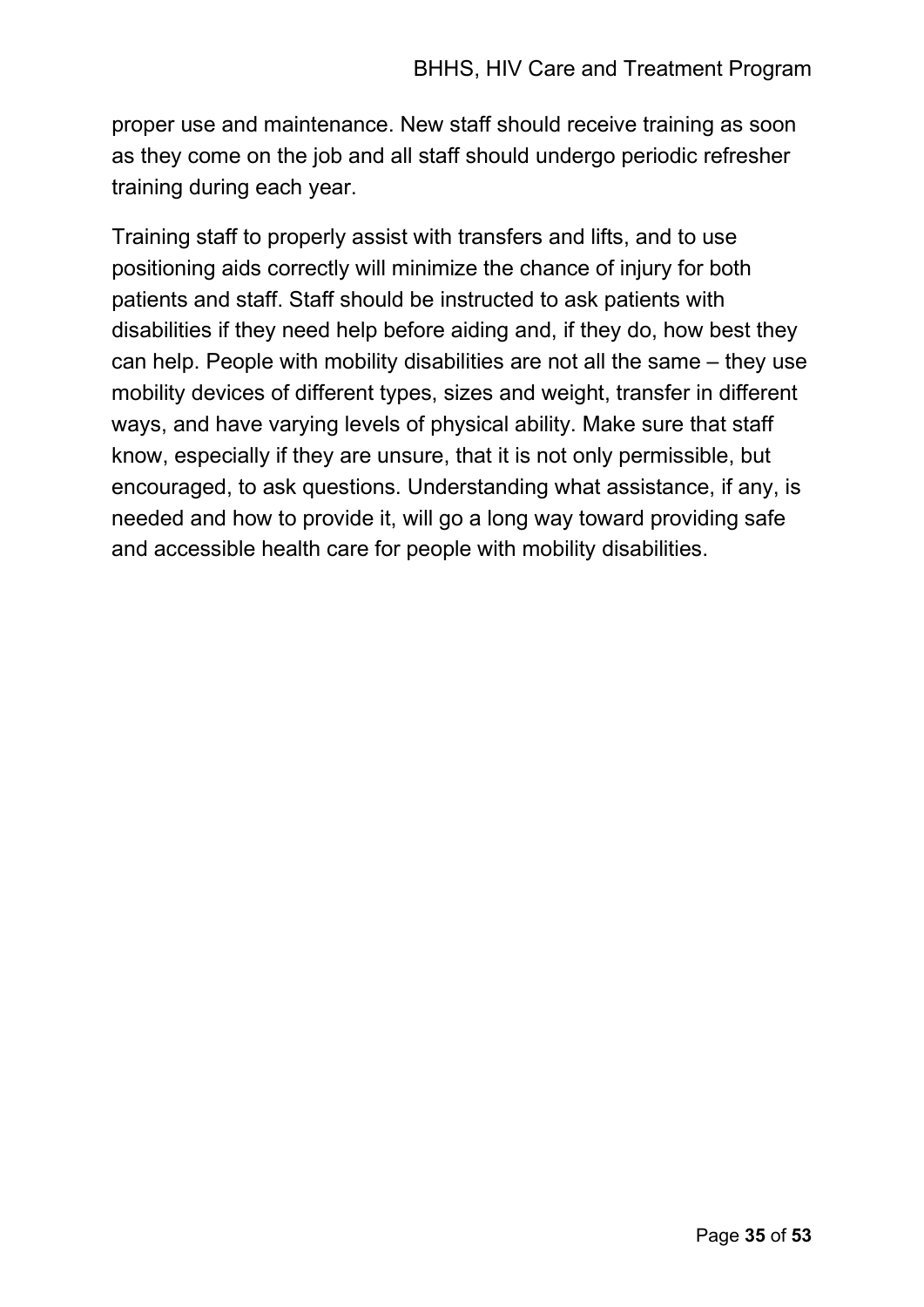# <span id="page-36-0"></span>**Section 7: Disability and Health Information for People with Disabilities [\(Centers for Disease Control](https://www.cdc.gov/ncbddd/disabilityandhealth/people.html)  [and Prevention, 2020\)](https://www.cdc.gov/ncbddd/disabilityandhealth/people.html)**

Since the Americans with Disabilities Act was enacted in 1990, many social barriers have been removed or reduced for people with disabilities. But there is more work that needs to be done for people with disabilities to become more independent and involved in their world. Good health is important to be able to work, learn, and be engaged within a community.

## <span id="page-36-1"></span>**7.1 Healthy Living**

People with disabilities need health care and health programs for the same reasons anyone else does—to stay well, active, and a part of the community. Having a disability does not mean a person is not healthy or that they cannot be healthy. Being healthy means the same thing for all of us—getting and staying well so we can lead full, active lives. That means having the tools and information to make healthy choices and knowing how to prevent illness [\(Centers for Disease Control and](https://www.cdc.gov/ncbddd/disabilityandhealth/healthyliving.html)  [Prevention, 2012\)](https://www.cdc.gov/ncbddd/disabilityandhealth/healthyliving.html).

[Learn more about healthy living](https://www.cdc.gov/ncbddd/disabilityandhealth/healthyliving.html)

## <span id="page-36-2"></span>**7.2 Safety**

People with disabilities can be at higher risk for injuries and abuse. It is important for parents and other family members to teach their loved one how to stay safe and what to do if they feel threatened or have been hurt in any way.

For more information:

- [Bullying and Youth with Disabilities and Special Health Needs](https://www.stopbullying.gov/at-risk/groups/special-needs/index.html)
- [Violence Prevention](https://www.cdc.gov/ViolencePrevention/index.html)
- **[Injury Prevention](https://www.cdc.gov/injury/index.html)**
- [Emergency Preparedness](https://www.cdc.gov/ncbddd/disabilityandhealth/emergencypreparedness.html)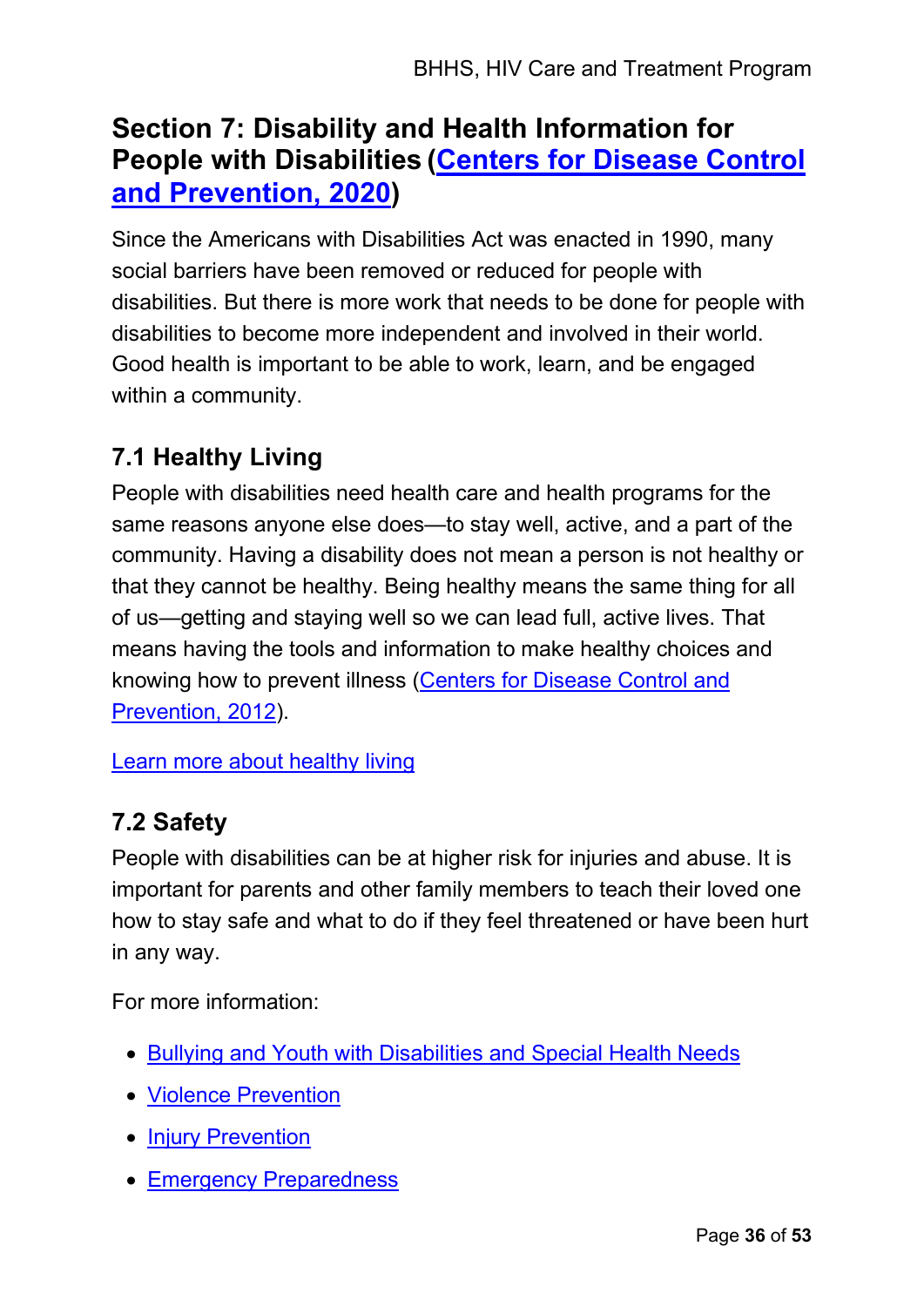## <span id="page-37-0"></span>**7.3 Assistive Technology (**[Centers for Disease Control and](https://www.cdc.gov/ncbddd/disabilityandhealth/people.html)  [Prevention, 2020](https://www.cdc.gov/ncbddd/disabilityandhealth/people.html)**)**

Assistive technologies (AT) are devices or equipment that can be used to help a person with a disability fully engage in life activities. AT's can help enhance functional independence and make daily living tasks easier using aids that help a person travel, communicate with others, learn, work, and participate in social and recreational activities. An example of an assistive technology can be anything from a low-tech device, such as a magnifying glass, to a high-tech device, such as a special computer that talks and helps someone communicate. Other examples are wheelchairs, walkers, and scooters, which are mobility aids that can be used by people with physical disabilities.

For more information, visit **Publications, Organizations, and Programs:** [People with Disabilities and Assistive Technology](http://www.aahd.us/best-practice-topic/assistive-technology/)

## <span id="page-37-1"></span>**7.4 Independent Living**

Independent living has to do with self-determination. It is having the right and the opportunity to pursue a course of action. And, it is having the freedom to fail — and to learn from one's failures, just as nondisabled people do. Independent living should not be defined in terms of living on one's own, being employed in a job fitting one's capabilities and interests, or having an active social life. These are aspects of living independently. [\(REACH ILC\)](https://www.reachcils.org/what-independent-living/)

For more information:

- [A Center for Independent Living](http://www.ilru.org/html/publications/directory/index.html)
- [Build or Modify Your Home for Independence](http://www.aota.org/-/media/Corporate/Files/Practice/Aging/Resources/Focus-On-Falls-Prevention-Home-Mod-Booklet.pdf)
- [U.S. Department of Housing and Urban Development: Information](https://www.hud.gov/program_offices/fair_housing_equal_opp/disability_main)  for People with Disabilities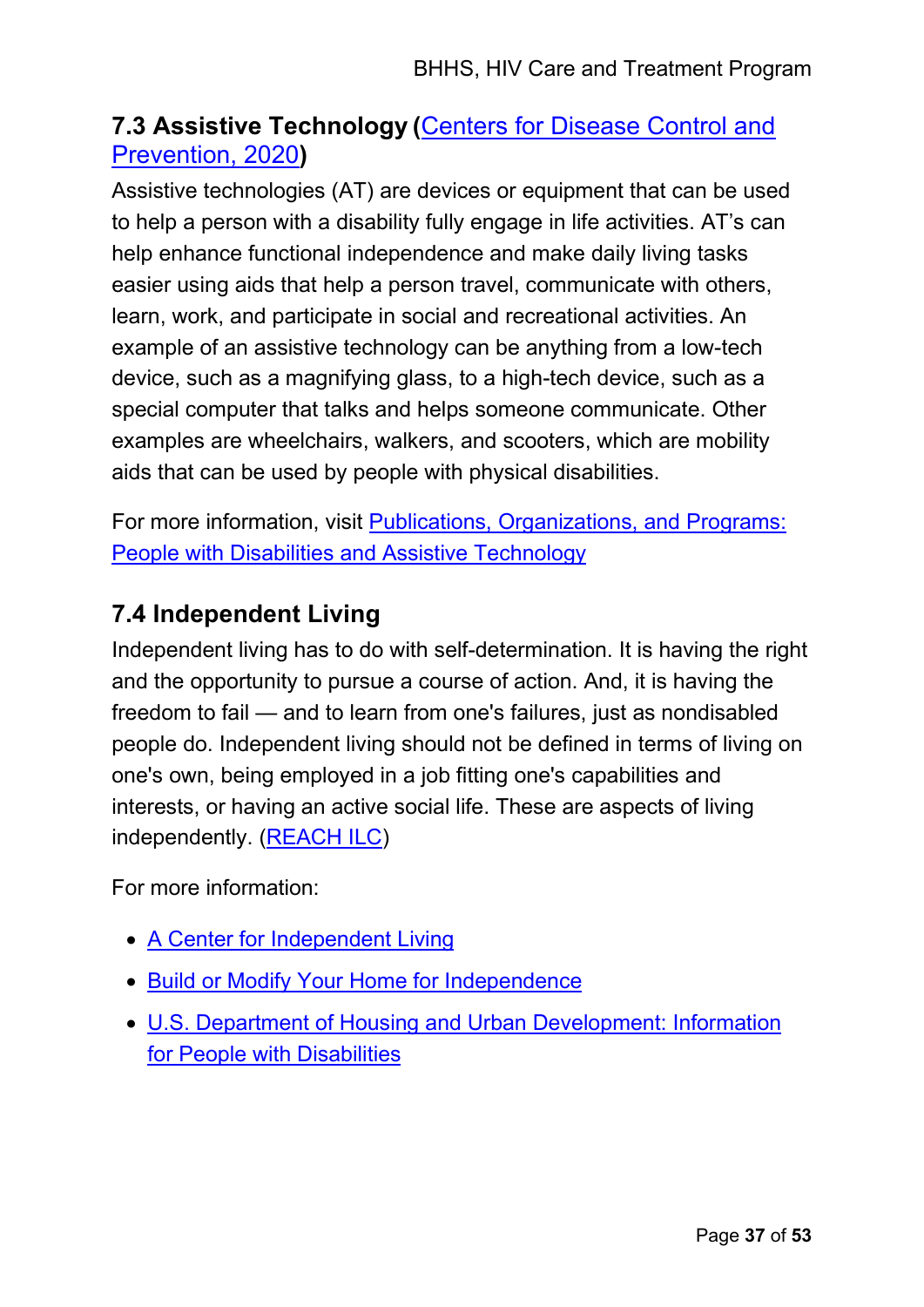## <span id="page-38-0"></span>**7.5 Finding Support (**[Centers for Disease Control and](https://www.cdc.gov/ncbddd/disabilityandhealth/people.html)  [Prevention, 2020](https://www.cdc.gov/ncbddd/disabilityandhealth/people.html)**)**

For many people with disabilities and those who care for them, daily life may not be easy. Disabilities affect the entire family. Meeting the complex needs of a person with a disability can put families under a great deal of stress — emotional, financial, and sometimes even physical.

However, finding resources, knowing what to expect, and planning for the future can greatly improve overall quality of life. If you have a disability or care for someone who does, it might be helpful to talk with other people who can relate to your experience.

Find a Support Network - By finding support within your community, you can learn more about resources available to meet the needs of families and people with disabilities. This can help increase confidence, enhance quality of life, and assist in meeting the needs of family members.

A national organization that focuses on the disability, such as Spina Bifida Association, that has a state or local branch, such as Spina Bifida Association in your state, might exist. State or local area Centers for Independent Living could also be helpful [\(ILRU, n.d.\)](https://www.ilru.org/projects/cil-net/cil-center-and-association-directory). United Way offices may be able to point out resources. Look in the phone book or on the web for phone numbers and addresses.

Other ways to connect with other people include camps, organized activities, and sports for people with disabilities. In addition, there are online support groups and networks for people with many different types of disabilities.

Talk with a Mental Health Professional - Psychologists, social workers, and counselors can help you deal with the challenges of living with or caring for someone with a disability. Talk to your primary care physician for a referral.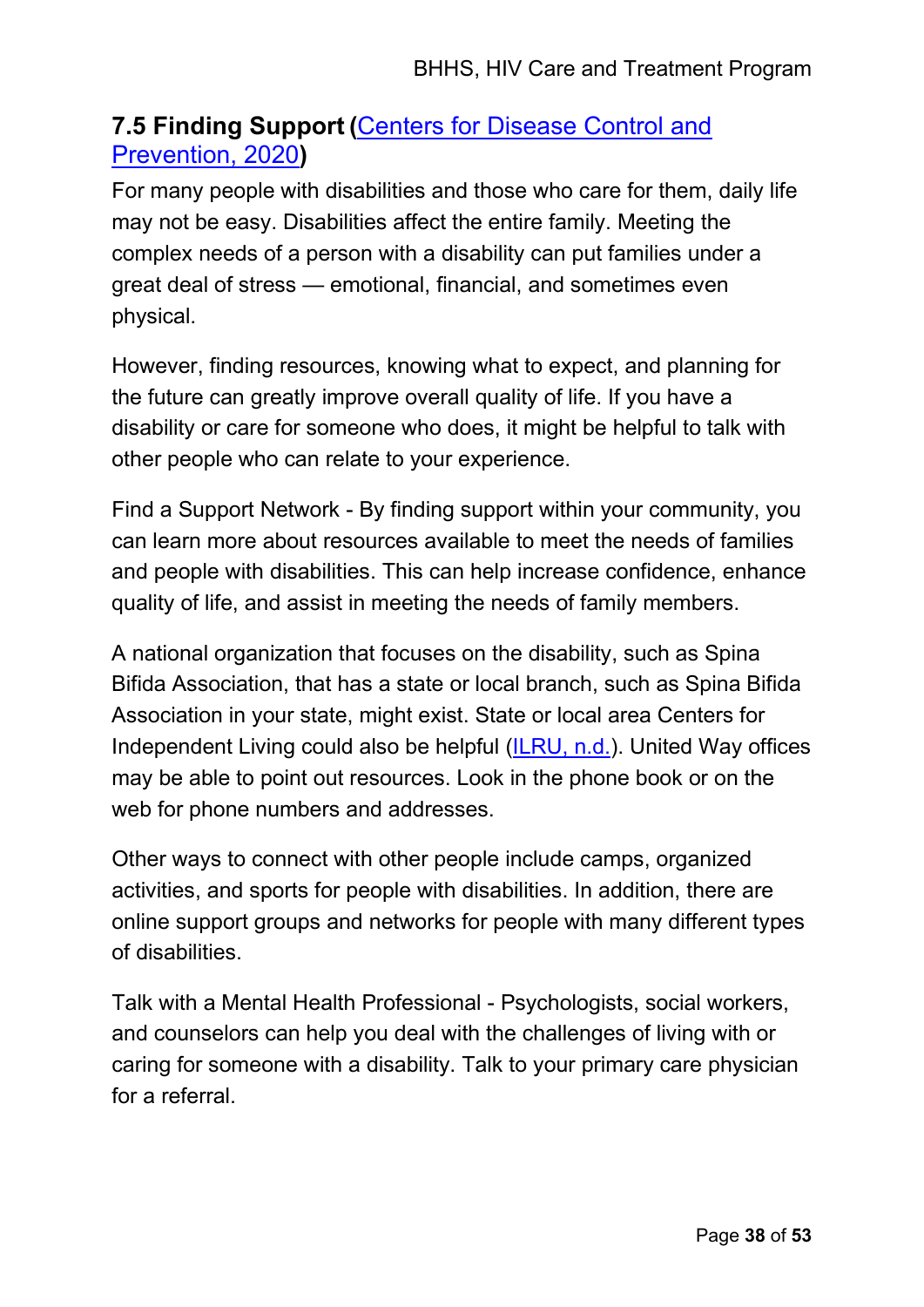# <span id="page-39-0"></span>**Section 8: Training Resources**

## **Center for the [Independence of the Disabled, NY](https://www.cidny.org/about-us/)**

Center for the Independence of the Disabled, NY (CIDNY) counselors provide benefits eligibility screening and application assistance, help navigating complex systems, and help with appeals of government determinations. We teach self-advocacy. Our services include peer counseling, transition assistance, independent living skills help, benefits advisement, communications help; and more. Areas of expertise include health coverage and access, transportation, employment, education, housing searches, income assistance, and transition from institutions to the community.

Disability Awareness Training—the 7th Sense offers a series of disability awareness trainings tailored for corporations, service providers, government agencies, and other organizations that work with or provide services to people with disabilities. Training includes real life vignettes, group exercises, questions, and answers to help participants examine and recognize their attitudes about people with disabilities in a safe, supportive environment.

Website: [cidny.org/about-us/](https://www.cidny.org/about-us/)

## **[NYS-ED: Adult Career and Continuing Education Services-](http://www.acces.nysed.gov/vr)Vocational Rehabilitation (ACCES-VR)**

ACCES-VR assists people with disabilities to achieve and maintain employment and to support independent living by providing no-cost technical assistance on disability issues. ACCES-VR can provides this assistance to increase the accessibility of the workplace. They can also provide diversity training for management, line, and support staff regarding disability-related diversity issues.

Website: [acces.nysed.gov/vr](http://www.acces.nysed.gov/vr)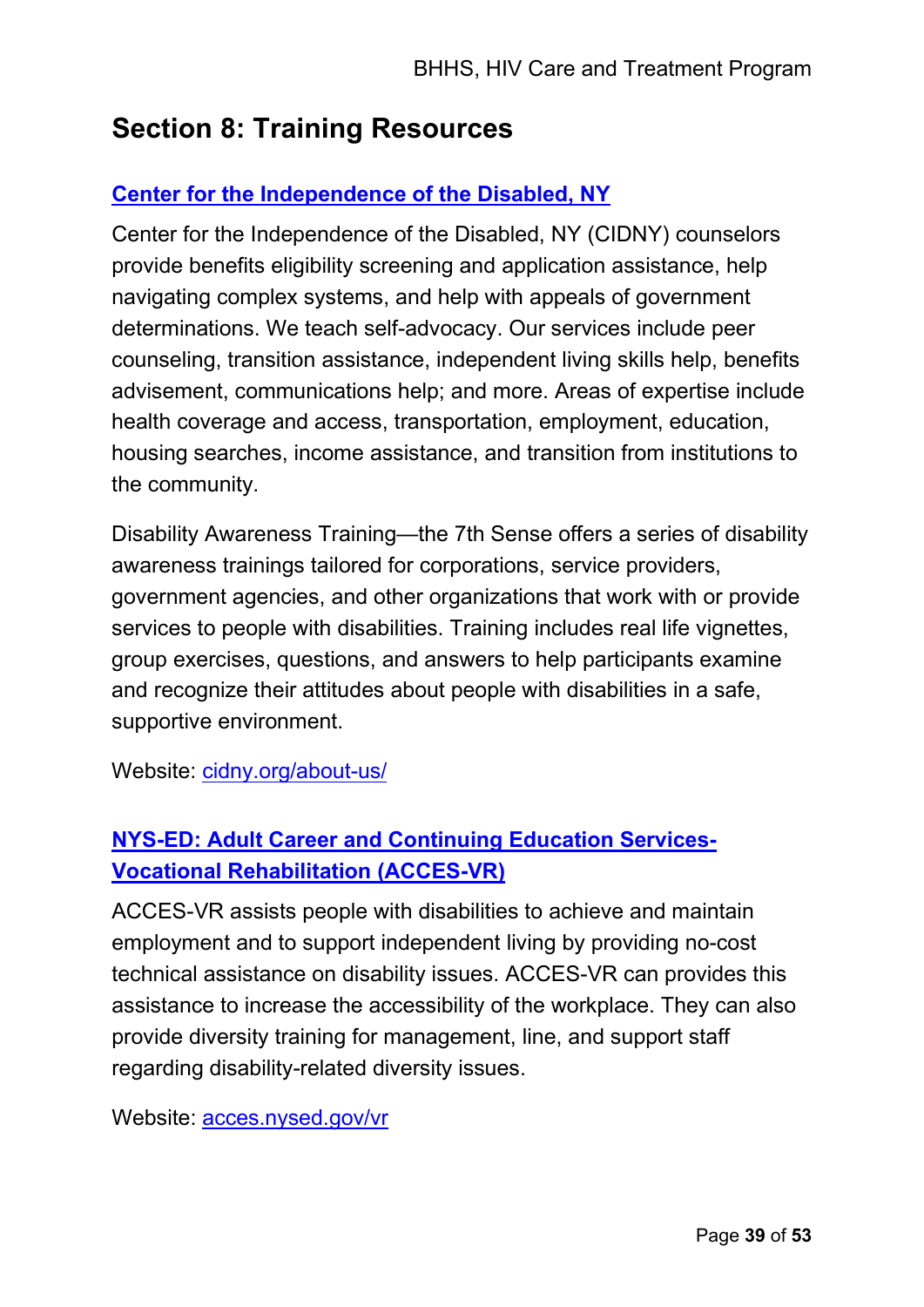### **[ADA National Network](https://adata.org/ada-training)**

The ADA National Network offers a variety of training opportunities to increase your knowledge of the ADA. They provide training on all ADA topics and on all levels from basic to advanced. Trainings are available in-person, webcast, and online.

Website: [adata.org/ada-training](https://adata.org/ada-training)

## **[Lighthouse Guild](https://lighthouseguild.org/)**

The Lighthouse Guild provides eLearning for healthcare and education professionals. Online programs include webinars, videos, and educational materials prepared for healthcare and education professionals to identify and address vision issues, refer patients to vision rehabilitation, and improve effectiveness, quality of care and quality of life for people of all ages with vision loss.

Website: [LighthouseGuild.org](https://lighthouseguild.org/)

### **[Flesch Kincaid Calculator](https://goodcalculators.com/flesch-kincaid-calculator/)**

This Flesch Kincaid Calculator can be used to show how readable your text is by providing a Flesch Readability Ease score and the Flesch-Kincaid Grade Level score. Cut-and-paste the text you want to test into the box in the URL below, then click "Calculate"; this will give you the text's readability scores.

<span id="page-40-0"></span>Websites: [GoodCalculators.com/flesch-kincaid-calculator/](https://goodcalculators.com/flesch-kincaid-calculator/)

[TextCompare.org/readability/flesch-kincaid-reading-ease](https://www.textcompare.org/readability/flesch-kincaid-reading-ease)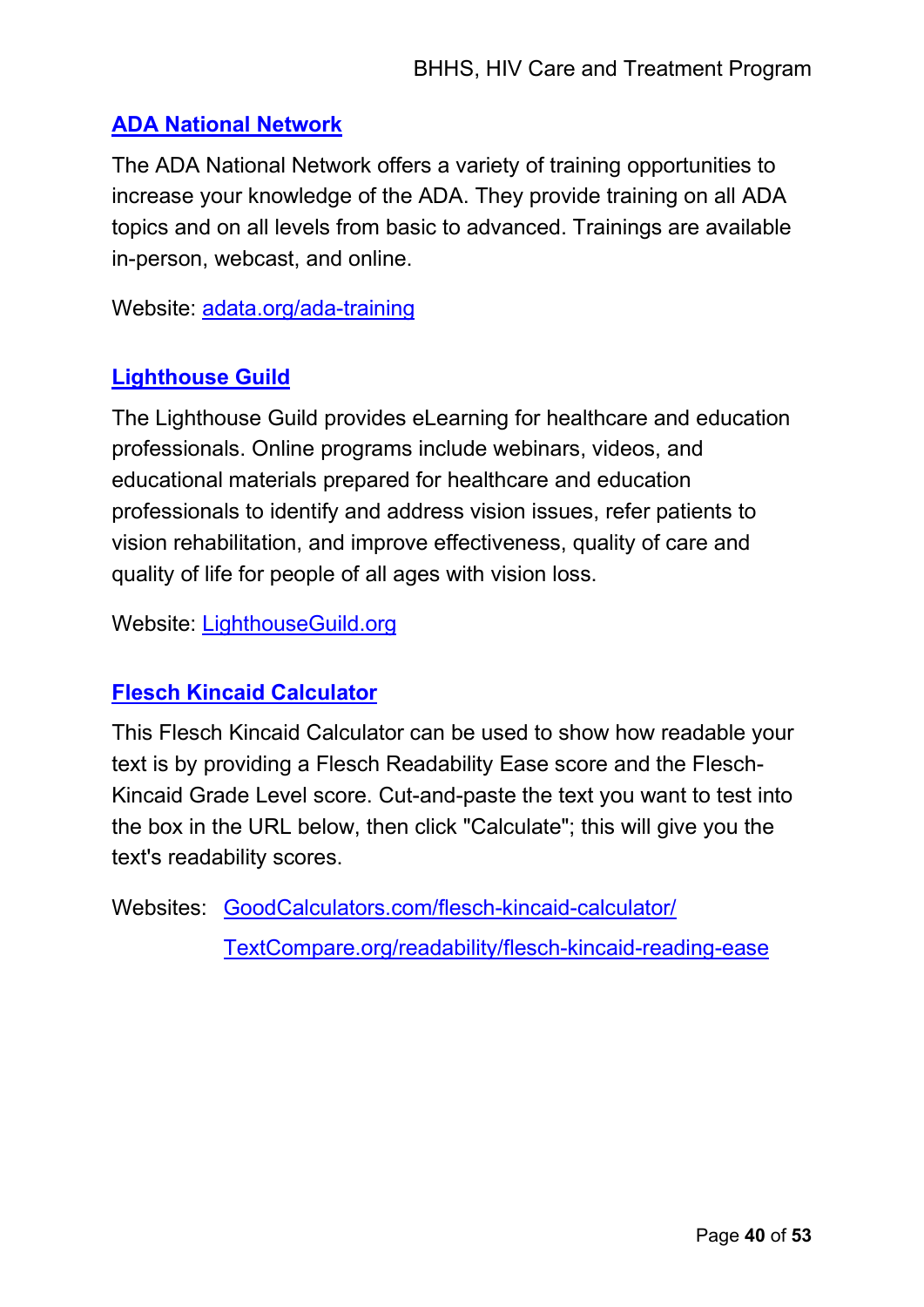# **Section 9: Community Resources**

## **[NYC Mayor's Office for People with Disabilities](https://www1.nyc.gov/site/mopd/index.page)**

Operating since 1973, the Mayor's Office for People with Disabilities (MOPD) is the liaison between New York City government and the disability community. In partnership with all City offices and agencies, MOPD consistently ensures that the rights and concerns of the disability community are included in all City initiatives and that City programs and policies address the needs of people with disabilities. Through its work and advocacy, MOPD has steadily improved services and programs for the over 920,000 New Yorkers who self-identify as people who are living with a disability as well as the approximately six million annual visitors to the city who have disabilities. This is done in all facets of life, including transportation, employment, healthcare, housing, education, access to City services, and financial empowerment. Working to make New York the most accessible city in the world, the office regularly engages in advocacy and policymaking at the local, state, national, and international levels to make certain that accessibility and full inclusion are key priorities for all public and private stakeholders alike.

Website: [nyc.gov/mopd](https://www1.nyc.gov/site/mopd/index.page)

## **[New York State Commission for the Blind](https://ocfs.ny.gov/publications/NYSCB/NYSCB-Pub505.pdf)**

The mission of the New York State Commission for the Blind (NYSCB) is to enhance employability, to maximize independence and to assist in the development of the capacities and strengths of people who are legally blind. NYSCB assists New York State residents of all ages who are legally blind or deafblind to live independent and productive lives by providing vocational counseling, advocacy, rehabilitation training and employment services.

Website: [ocfs.ny.gov/main/cb](https://ocfs.ny.gov/main/cb/)

[ocfs.ny.gov/publications/NYSCB/NYSCB-Pub505.pdf](https://ocfs.ny.gov/publications/NYSCB/NYSCB-Pub505.pdf)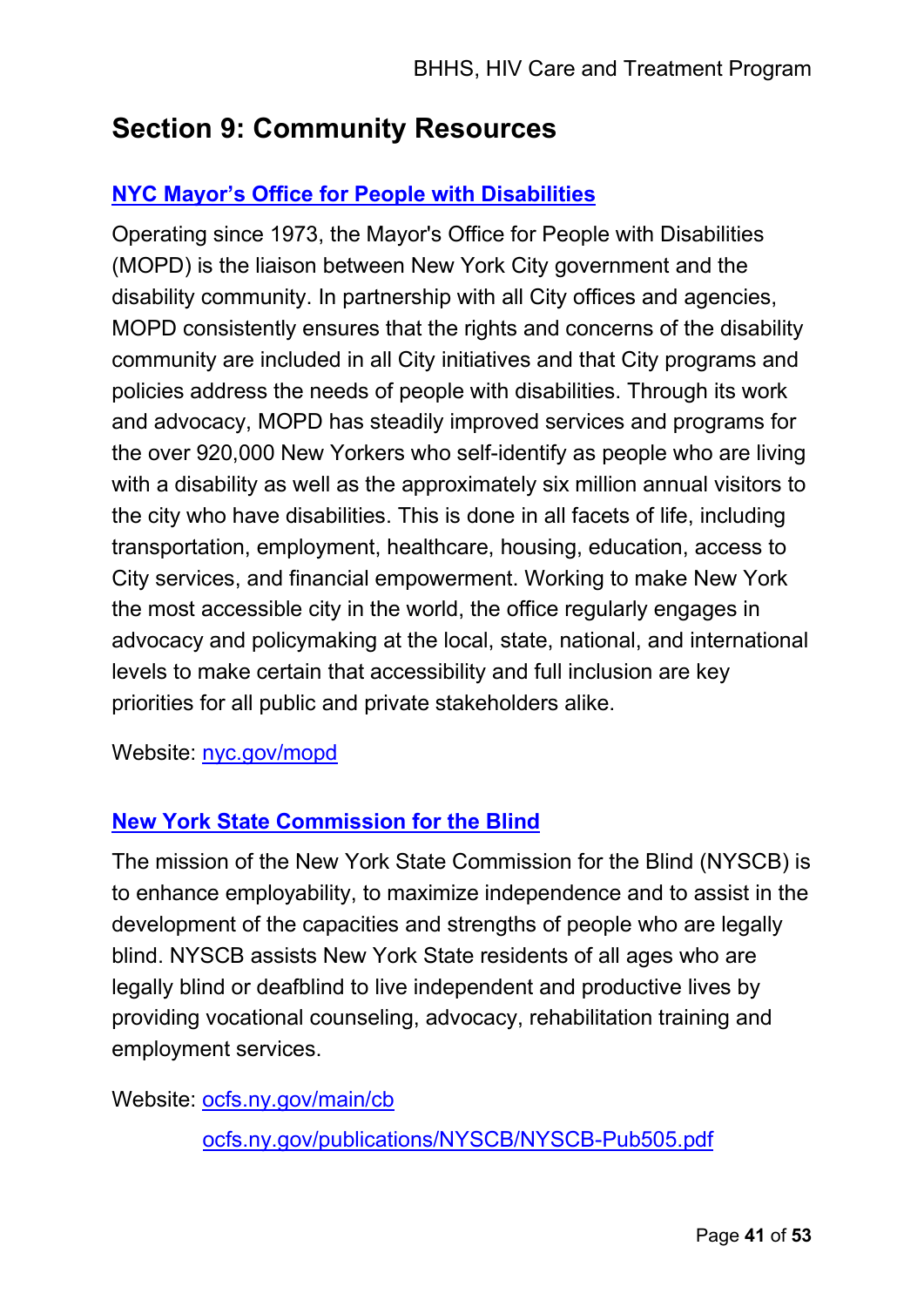### **[Helen Keller Services](https://www.helenkeller.org/)**

Since 1893, Helen Keller Services (HKS) has been committed to improving the lives of individuals who are blind, have low vision or combined hearing and vision loss. HKS is comprised of Helen Keller Services for the Blind, a regional division serving the New York City/Long Island area, and the Helen Keller National Center for Deaf-Blind Youth and Adults, a national division headquartered in Sands Point, New York, with a network of regional offices that extends HKS' reach across the United States.

Our instructors provide personalized training and guidance to everyone. Our clients are true partners in the process, collaborating with staff to design training plans that are tailored to their needs and goals. Everything they learn through HKS has practical, real-world applications.

One-on-one coaching, cutting-edge technology, hands-on learning, and the chance to interact with people who know firsthand the challenges of living with vision or combined vision and hearing loss—it's all part of the HKS experience.

#### Website: [HelenKeller.org](https://www.helenkeller.org/)

## **[ADAPT Community Network](https://adaptcommunitynetwork.org/)**

ADAPT Community Network is the leading human service not-for-profit and a pioneer in providing cutting edge programs and services for people with disabilities. ADAPT's 100 comprehensive programs include education, health, technology, residential and recreational services to over 18,000 individuals and families, living with challenges such autism, cerebral palsy, down syndrome, and neuromuscular disorders, among others.

Website: [AdaptCommunityNetwork.org](https://adaptcommunitynetwork.org/)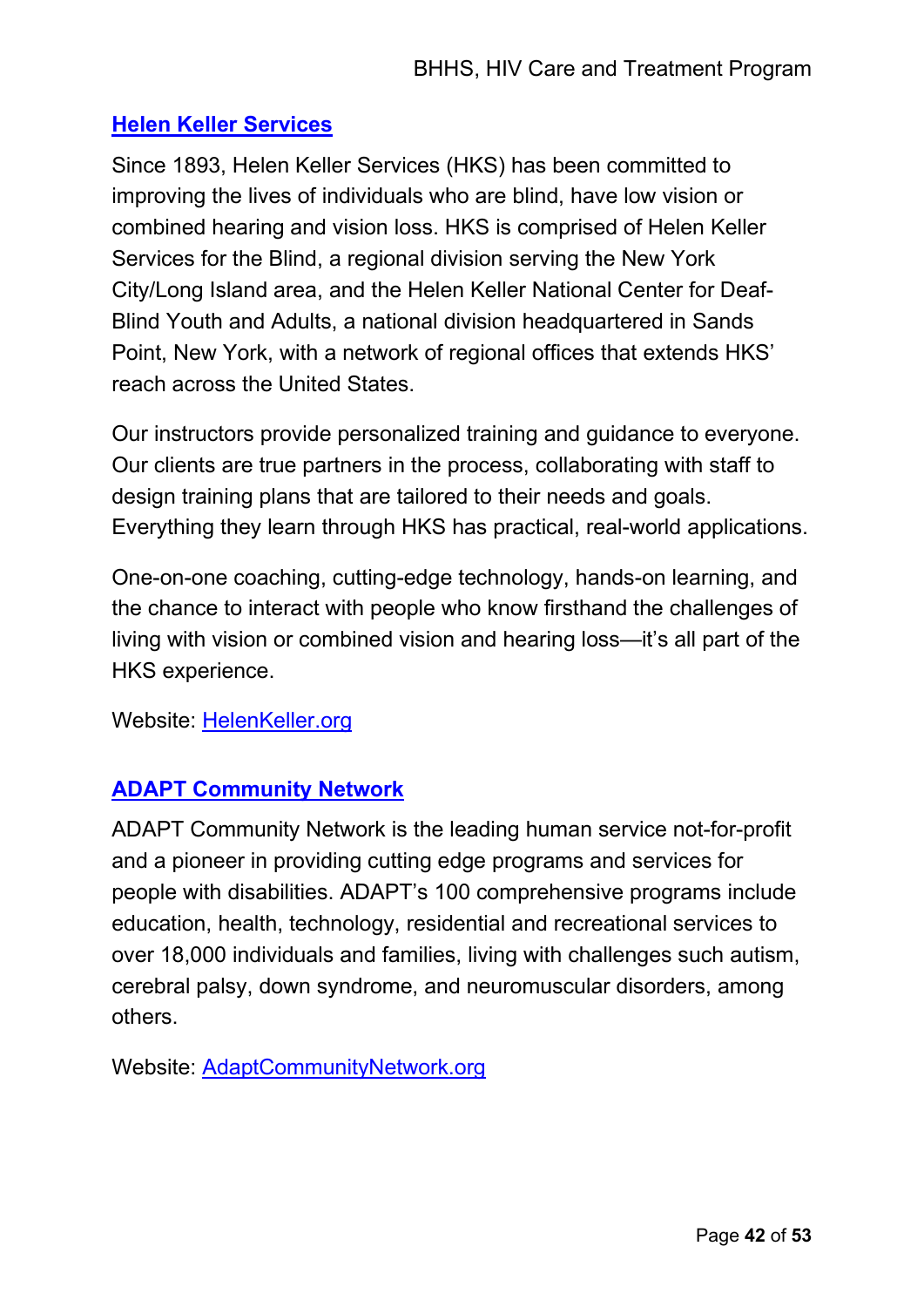## **[NYC Human Rights Commission](https://www1.nyc.gov/site/cchr/about/inside-cchr.page)**

The New York City Commission on Human Rights is charged with the enforcement of the [Human Rights Law,](https://www1.nyc.gov/site/cchr/law/text-of-the-law.page) Title 8 of the Administrative Code of the City of New York, and with educating the public and encouraging positive community relations.

The New York City Human Rights Law is one of the most comprehensive civil rights laws in the nation. The Law prohibits discrimination in employment, housing, and public accommodations based on race, color, religion/creed, age, national origin, immigration or citizenship status, gender (including sexual harassment), gender identity, sexual orientation, disability, pregnancy, marital status, and partnership status. Interns, whether paid or not, are considered employees under the Law.

Website: [nyc.gov/cchr](https://www1.nyc.gov/site/cchr/about/inside-cchr.page)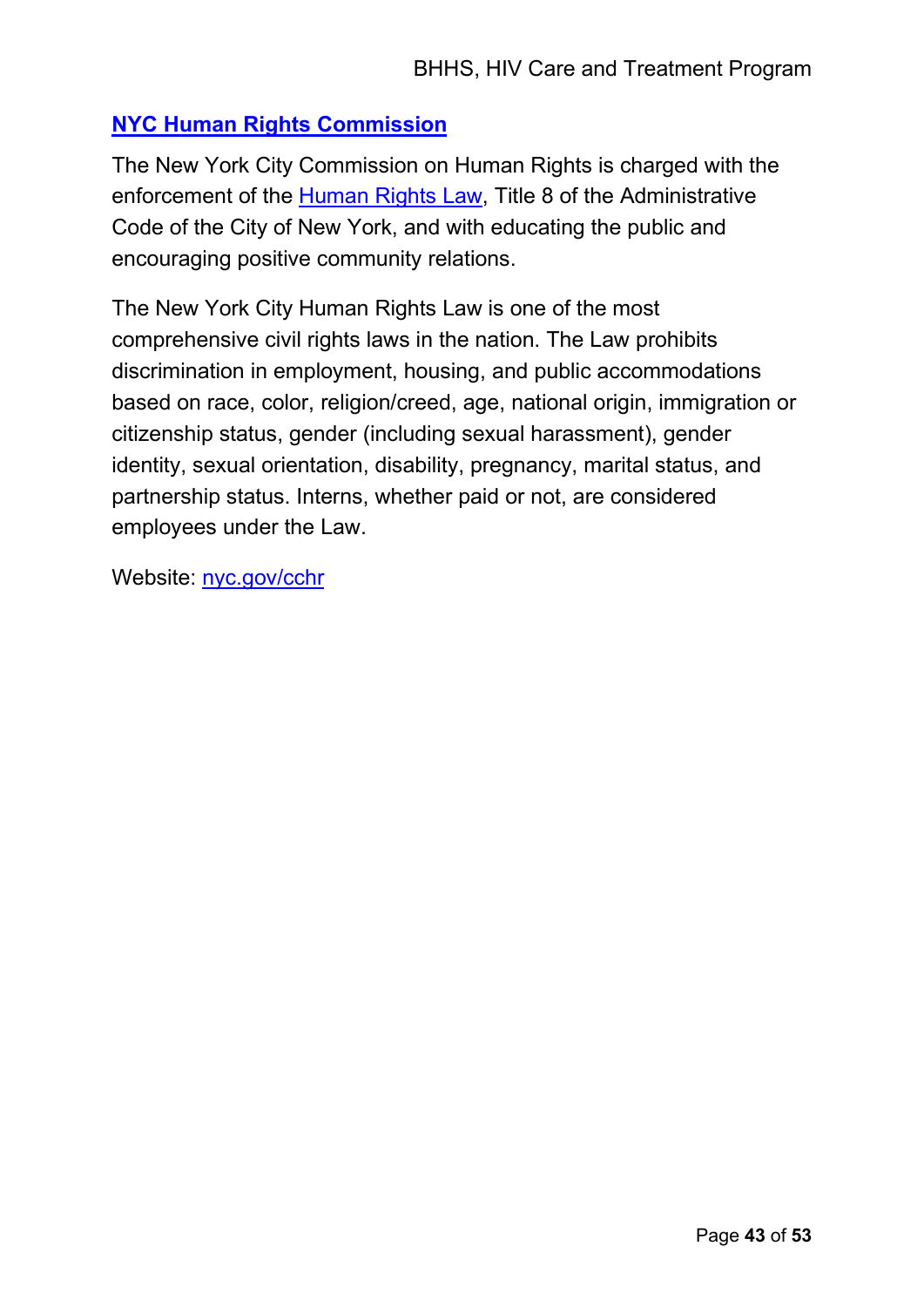# <span id="page-44-0"></span>**Section 10: Advocacy Resources**

## **[Alpha Workshops](https://alphaworkshops.org/)**

Dedicated to creating beauty and changing lives, The Alpha Workshops is the nation's first nonprofit organization providing decorative arts education and employment to adults with visible or invisible disabilities and/or other vulnerabilities. In accordance with its original mission "to provide a new model of economic development for people living with HIV+/AIDS or other disabilities," The Alpha Workshops is part of a growing movement to establish unique ways of working, teaching, and doing business with benefits for all: a do-no-harm approach to education and enterprise.

Website: [AlphaWorkshops.org/](https://alphaworkshops.org/)

### **[American Council of the Blind New York Chapter](https://www.acbny.info/)**

American Council of the Blind New York Chapter (ACBNY) is the state affiliate of The American Council of The Blind. Its purpose is to support and promote the educational, vocational, and social advancement of blind and visually impaired people.

Website: [acbny.info](https://www.acbny.info/)

### **[Brooklyn Center for Independence of the Disabled, Inc.](http://bcid.org/)**

Brooklyn Center for Independence of the Disabled, Inc. (BCID) is a nonprofit, grass roots organization operated by most people with disabilities for people with disabilities since 1956. Our mission for over 50 years has been to empower people with disabilities by improving the quality of their lives and fostering their integration into the mainstream of society. We also develop educational programs including training for advocacy for their individual civil rights.

#### Website: [bcid.org](http://bcid.org/)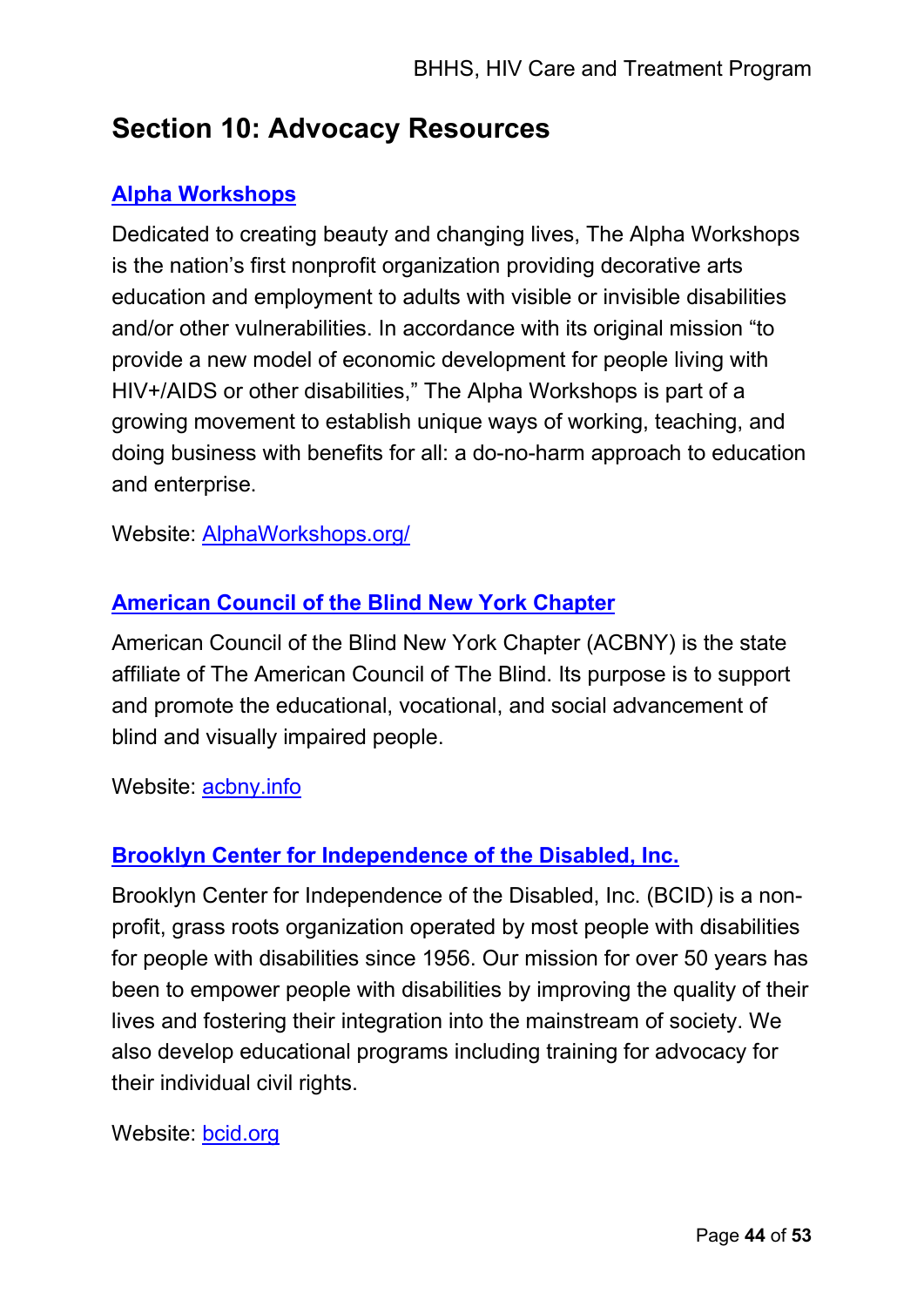## **[Center for Disability Rights](http://cdrnys.org/)**

Center for Disability Rights (CDR) is a disability led, not-for-profit Corporation. Provides services to people with disabilities and seniors within the framework of an Independent Living Model which promotes independence of people with all types of disabilities, enabling choice in living setting, full access to the community, and control of their life. CDR advocates for the full integration, independence, and civil rights of people with disabilities.

Website: [cdrnys.org](http://cdrnys.org/)

## **Disability [Rights Advocates](https://dralegal.org/)**

Disability Rights Advocates (DRA) is the leading national nonprofit disability rights legal center. Its mission is to advance equal rights and opportunity for people with all types of disabilities nationwide.

Website: [draLegal.org](https://dralegal.org/)

## **[Disabilities Rights New York](https://www.drny.org/)**

Disabilities Rights New York (DRNY) is the Protection & Advocacy System and Client Assistance Program (P&A/CAP) for people with disabilities in New York State. As the P&A/CAP for New York, DRNY advocates for the civil and legal rights for New Yorkers with disabilities. DRNY provides free legal and advocacy services to individuals with disabilities. Working tirelessly to protect and advance the rights of children and adults with disabilities, DRNY is committed to enabling those we serve to exercise their own life choices and fully participate in community life.

Website: [drny.org](https://www.drny.org/)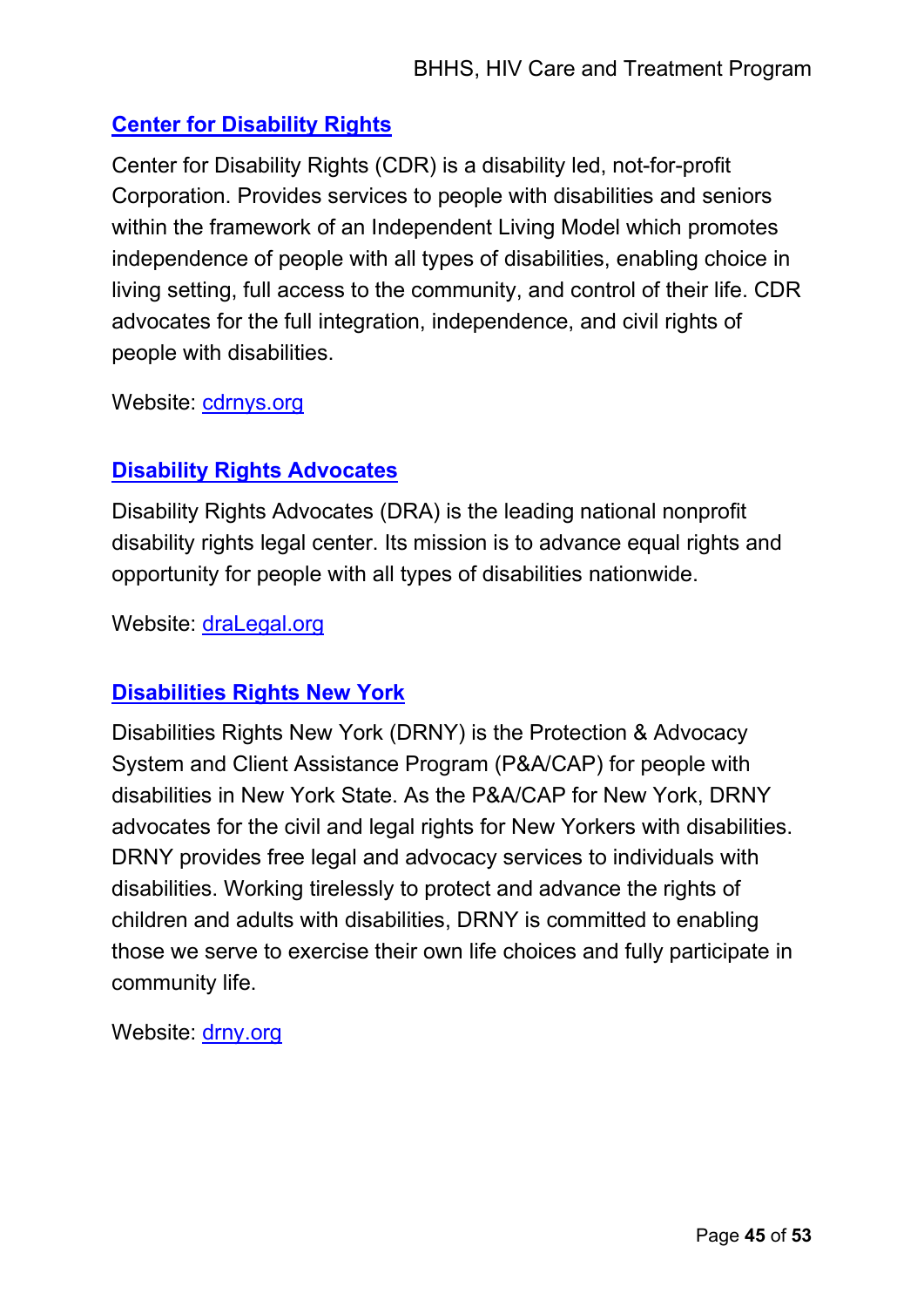## **[Disabled in Action](https://www.disabledinaction.org/)**

Disabled in Action is a civil rights organization committed to ending discrimination against people with disabilities - all disabilities. Their goal is to help raise consciousness among people with and without disabilities. They work to enact and enforce effective legislation and budget initiatives promoting our ability to live equally and independently.

Website: [DisabledInAction.org](https://www.disabledinaction.org/)

## **[National Federation of the Blind of New York](http://nfbny.org/nyc)**

The National Federation of the Blind of New York knows that blindness is not the characteristic that defines you or your future. Every day we raise the expectations of blind people because low expectations create obstacles between blind people and our dreams. The NFB is the only organization that believes in the full capacity of blind people and has the power, influence, diversity, and determination to help transform our dreams into reality.

Website: [nfbny.org/nyc](http://nfbny.org/nyc)

## **[Self-Advocacy Association of New York State](http://sanys.org/)**

The Self-Advocacy Association of New York State, Inc. (SANYS) is a not-for-profit, grassroots organization run by and for people with developmental disabilities. Our goal is to help create a person-centered and person-directed system of supports. To further this goal, the SANYS executive board supports self-advocates and self-advocacy groups regionally and statewide. SANYS encourages them to speak up for themselves individually and collectively.

Website: [sanys.org](http://sanys.org/)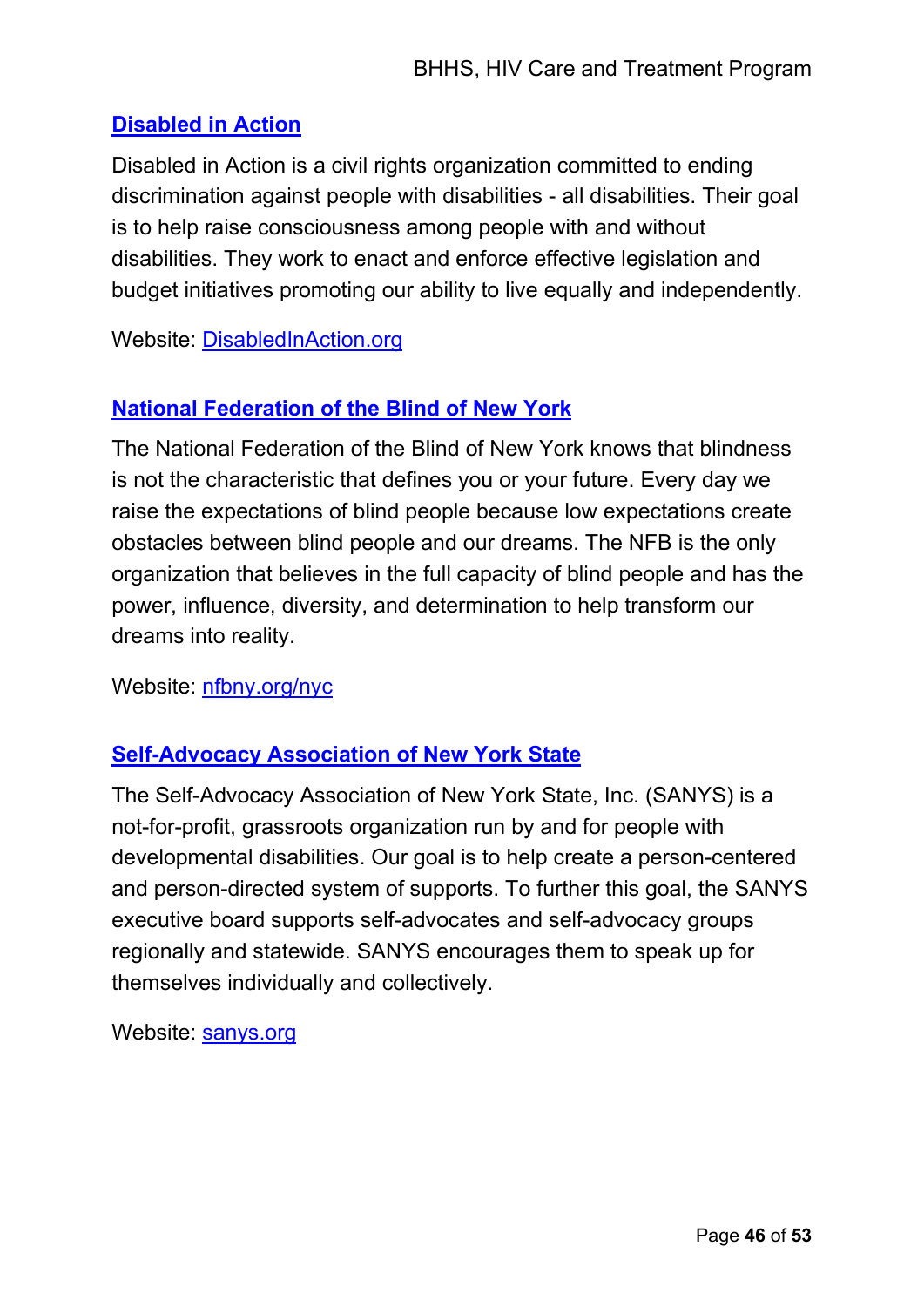## **[Sinergia](http://www.sinergiany.org/)**

Sinergia is a multi-service, not-for-profit organization founded in 1977. The agency's focus is to serve individuals and families who have developmental and intellectual disabilities throughout New York City as well as underserved populations in the community of Harlem.

Website: [sinergiany.org](http://www.sinergiany.org/)

## **[Staten Island Center for Independent Living](http://www.siciliving.org/)**

The Staten Island Center for Independent Living (SICIL) is the only comprehensive multi-service provider in the borough that is primarily staffed and governed by individuals who have personal experience with disability. It is the borough's only not-for-profit agency providing services to individuals of all ages and all levels of disability. SICIL provides services to over thirteen hundred consumers annually.

Website: [siciLiving.org](http://www.siciliving.org/)

## **[Eldercare Locator](https://eldercare.acl.gov/)**

The Eldercare Locator is a nationwide service that connects older Americans and their caregivers with trustworthy local support resources. Since 1991, the Eldercare Locator has been linking those who need assistance with state and local agencies on aging, as well as community-based organizations that serve older adults and their caregivers. Whether help is needed with services such as meals, home care or transportation, or a caregiver needs training and education or a well-deserved break from caregiving responsibilities, the Eldercare Locator is there to point that person in the right direction. The Eldercare Locator is a public service of the Administration on Aging (AoA), an agency of the U.S. Administration for Community Living.

Website: [ElderCare.acl.gov](https://eldercare.acl.gov/)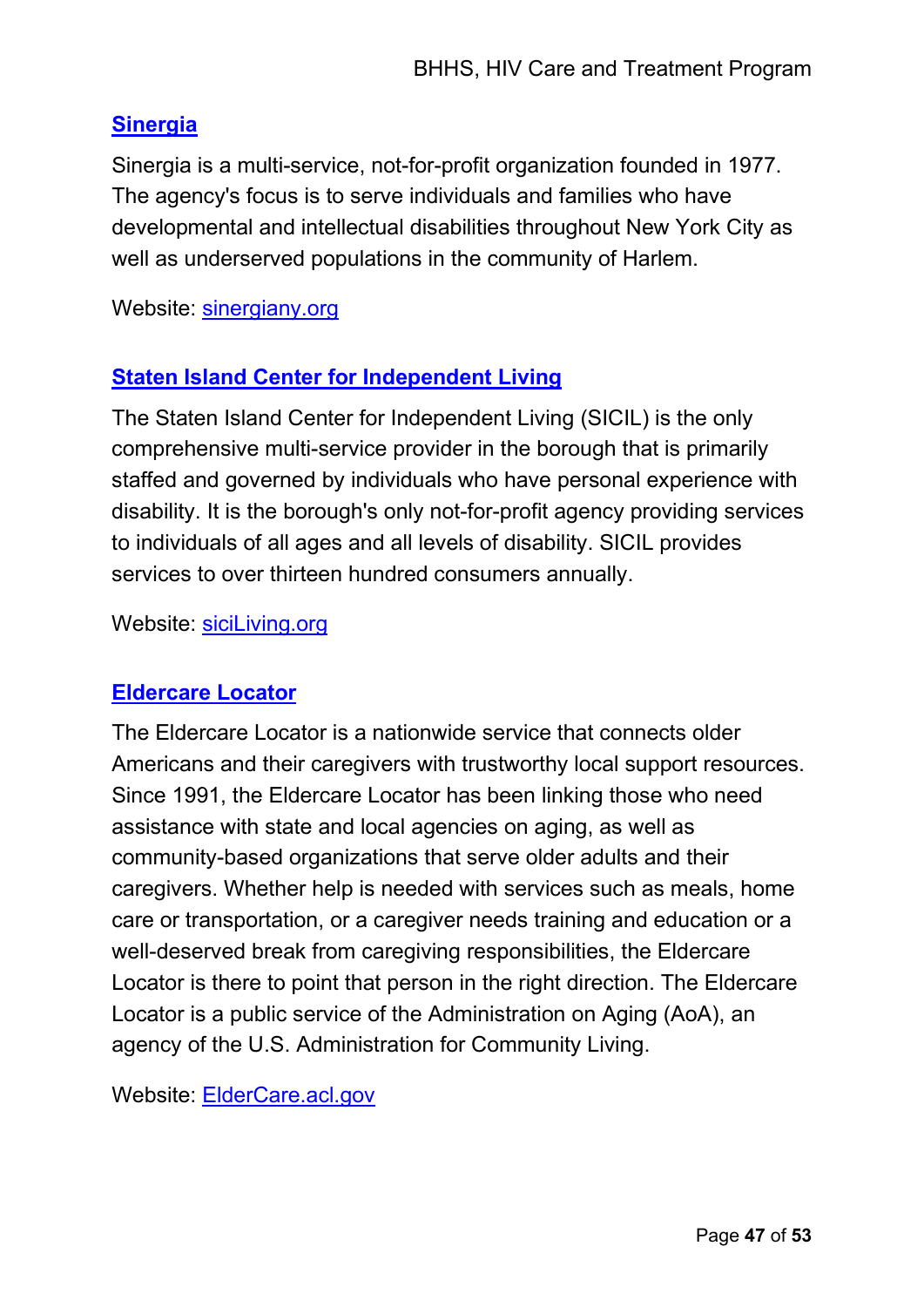## **[Centers for Independent Living](https://acl.gov/programs/aging-and-disability-networks/centers-independent-living)**

Designed and operated by individuals with disabilities, Centers for Independent Living (CILs) provide independent living services for people with disabilities for people with all types of disabilities. CILs are at the core of ACL's independent living programs, which work to support community living and independence for people with disabilities across the nation based on the belief that all people can live with dignity, make their own choices, and participate fully in society. These programs provide tools, resources, and supports for integrating people with disabilities fully into their communities to promote equal opportunities, self-determination, and respect.

Website: [acl.gov/programs/aging-and-disability-networks/centers](https://acl.gov/programs/aging-and-disability-networks/centers-independent-living)[independent-living](https://acl.gov/programs/aging-and-disability-networks/centers-independent-living)

### **[Association of University Centers on Disabilities](https://www.aucd.org/template/index.cfm)**

The Association of University Centers on Disabilities (AUCD) is a membership organization that supports and promotes a national network of university-based interdisciplinary programs. Members consist of:

- 67 University Centers for Excellence in Developmental Disabilities (UCEDD), receiving core funding from the Office on Intellectual and Developmental Disabilities (OIDD)
- 52 Leadership Education in Neurodevelopmental Disabilities (LEND) Programs receiving core funding from the Maternal and Child Health Bureau (MCHB)
- 14 Intellectual and Developmental Disability Research Centers (IDDRC), receiving core funding from the Eunice Kennedy Shriver National Institute for Child Health and Development (NICHD)

These programs serve and are located in every U.S. state and territory and are all part of universities or medical centers. They serve as a bridge between the university and the community, bringing together the resources of both to achieve meaningful change.

Website: [aucd.org/template/index.cfm](https://www.aucd.org/template/index.cfm)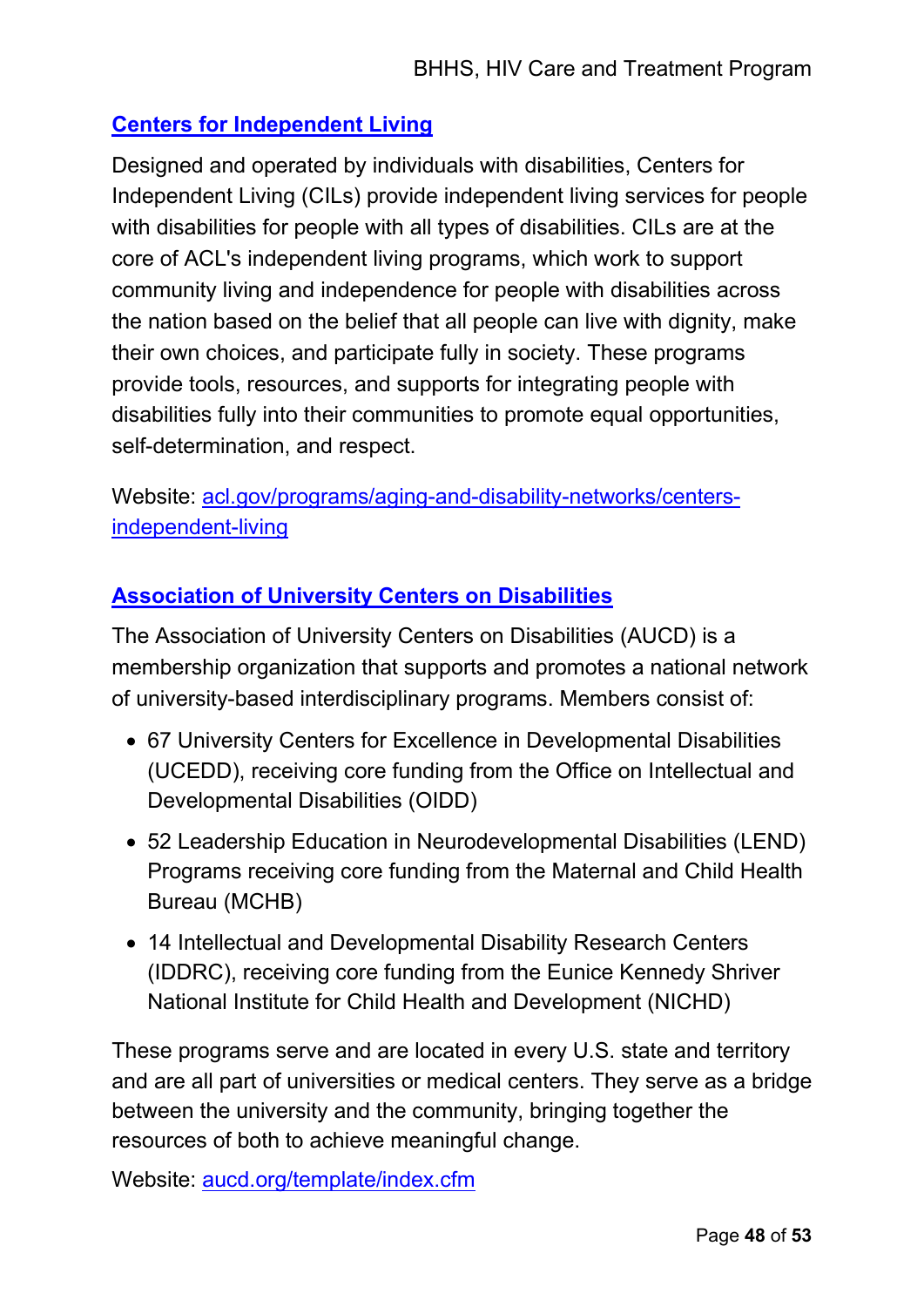# <span id="page-49-0"></span>**Appendix**

- **1.** Statement by Assistant Attorney General Kristen Clarke on World AIDS Day [justice.gov/opa/pr/statement-assistant-attorney-general-kristen](https://www.justice.gov/opa/pr/statement-assistant-attorney-general-kristen-clarke-world-aids-day)clarke-world-aids-day
- **2.** Questions and Answers on the Final Rule Implementing the ADA Amendments Act of 2008 [eeoc.gov/laws/guidance/questions-and-answers-final-rule](https://www.eeoc.gov/laws/guidance/questions-and-answers-final-rule-implementing-ada-amendments-act-2008)implementing-ada-amendments-act-2008
- **3.** Requesting a Leave of Absence as a Reasonable Accommodation [eeoc.gov/newsroom/experts-give-eeoc-range-views-leave](https://www.eeoc.gov/newsroom/experts-give-eeoc-range-views-leave-reasonable-accommodation)reasonable-accommodation
- **4.** Fact Sheet on the EEOC's Final Regulations Implementing the ADA [eeoc.gov/laws/guidance/fact-sheet-eeocs-final-regulations](https://www.eeoc.gov/laws/guidance/fact-sheet-eeocs-final-regulations-implementing-adaaa)implementing-adaaa
- **5.** Fighting Discrimination Against People with HIV/AIDS [ada.gov/hiv/index.html](https://www.ada.gov/hiv/index.html)
- **6.** A Handbook on Best Practices Regarding HIV and AIDS for People with Disabilities [miusa.org/sites/default/files/documents/resource/VSO%202010%20](https://www.miusa.org/sites/default/files/documents/resource/VSO%202010%20bestpractices_inclusion_hivaids-1.pdf) bestpractices\_inclusion\_hivaids-1.pdf
- **7.** Social Security Disability Resources by City [disability-benefits-help.org/social-security-disability-resources](https://www.disability-benefits-help.org/social-security-disability-resources)
- **8.** Handicap Parking Information by State [disability-benefits-help.org/handicap-disabled-parking](https://www.disability-benefits-help.org/handicap-disabled-parking)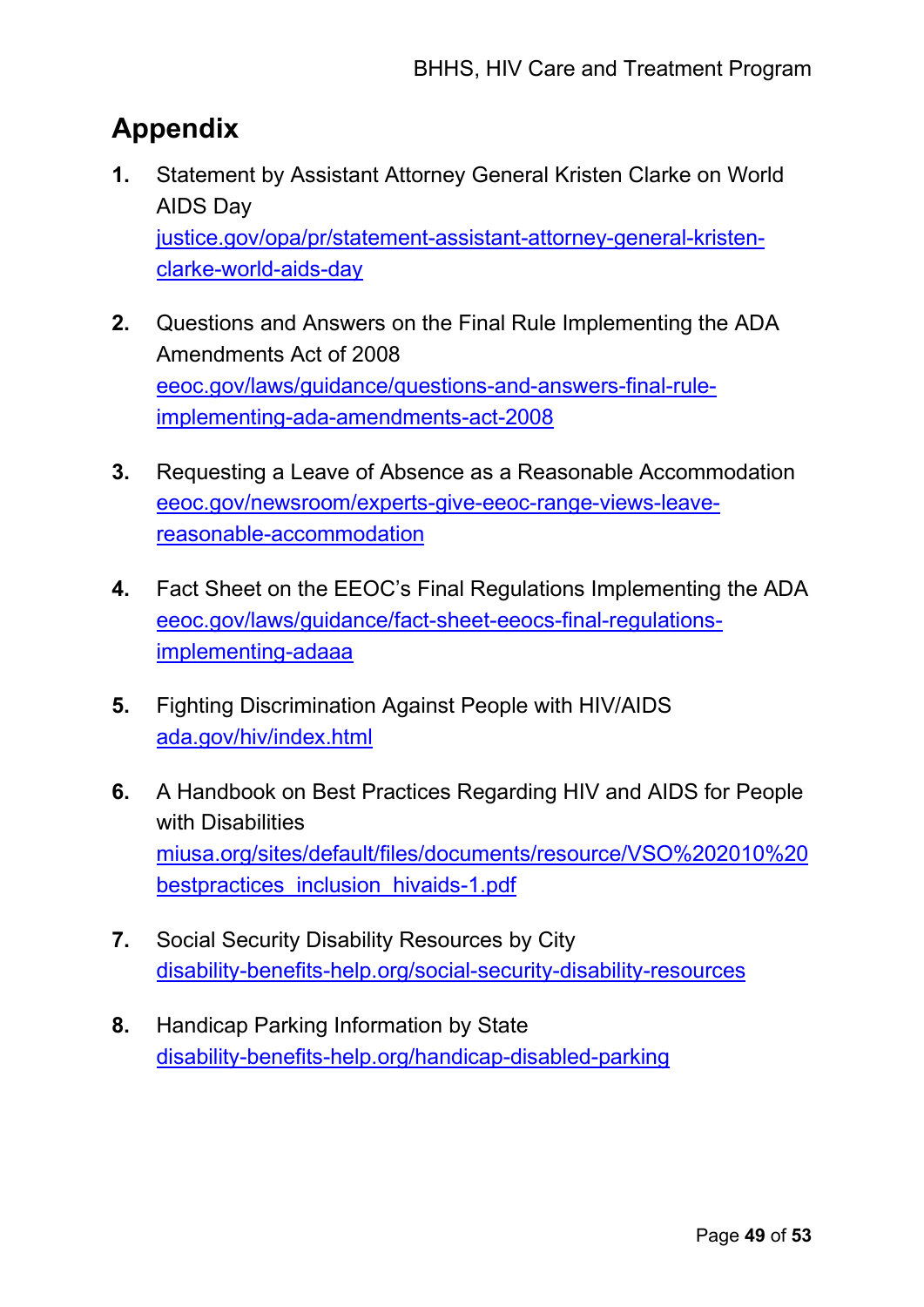- **9.** Resources for Integrated Care. Disability-Competent Care Self Assessment Tool [ResourcesForIntegratedCare.com/sites/default/files/DCCAT\\_Final.pdf](https://www.resourcesforintegratedcare.com/sites/default/files/DCCAT_Final.pdf) [ResourcesForIntegratedCare.com/sites/default/files/DCCAT\\_Evaluati](https://www.resourcesforintegratedcare.com/sites/default/files/DCCAT_Evaluation_Results_Form_508.pdf) on\_Results\_Form\_508.pdf
- **10.** My Health, My Life Toolkit [ResourcesForIntegratedCare.com/sites/default/files/Care\\_Transition](https://www.resourcesforintegratedcare.com/sites/default/files/Care_Transitions_Toolkit.pdf) s Toolkit.pdf [ResourcesForIntegratedCare.com/sites/default/files/Care\\_Transition](https://www.resourcesforintegratedcare.com/sites/default/files/Care_Transitions_Toolkit_Spanish.pdf) s Toolkit Spanish.pdf
- **11.** Guidelines for Inclusion of Individuals with Disability in HIV/AIDS Outreach Efforts [nac.org.zm/sites/default/files/publications/HIV%20Guidelines%20on](http://www.nac.org.zm/sites/default/files/publications/HIV%20Guidelines%20on%20Disability.pdf) %20Disability.pdf
- **12.** ADA Checklist [adata.org/project/ada-checklist](https://adata.org/project/ada-checklist)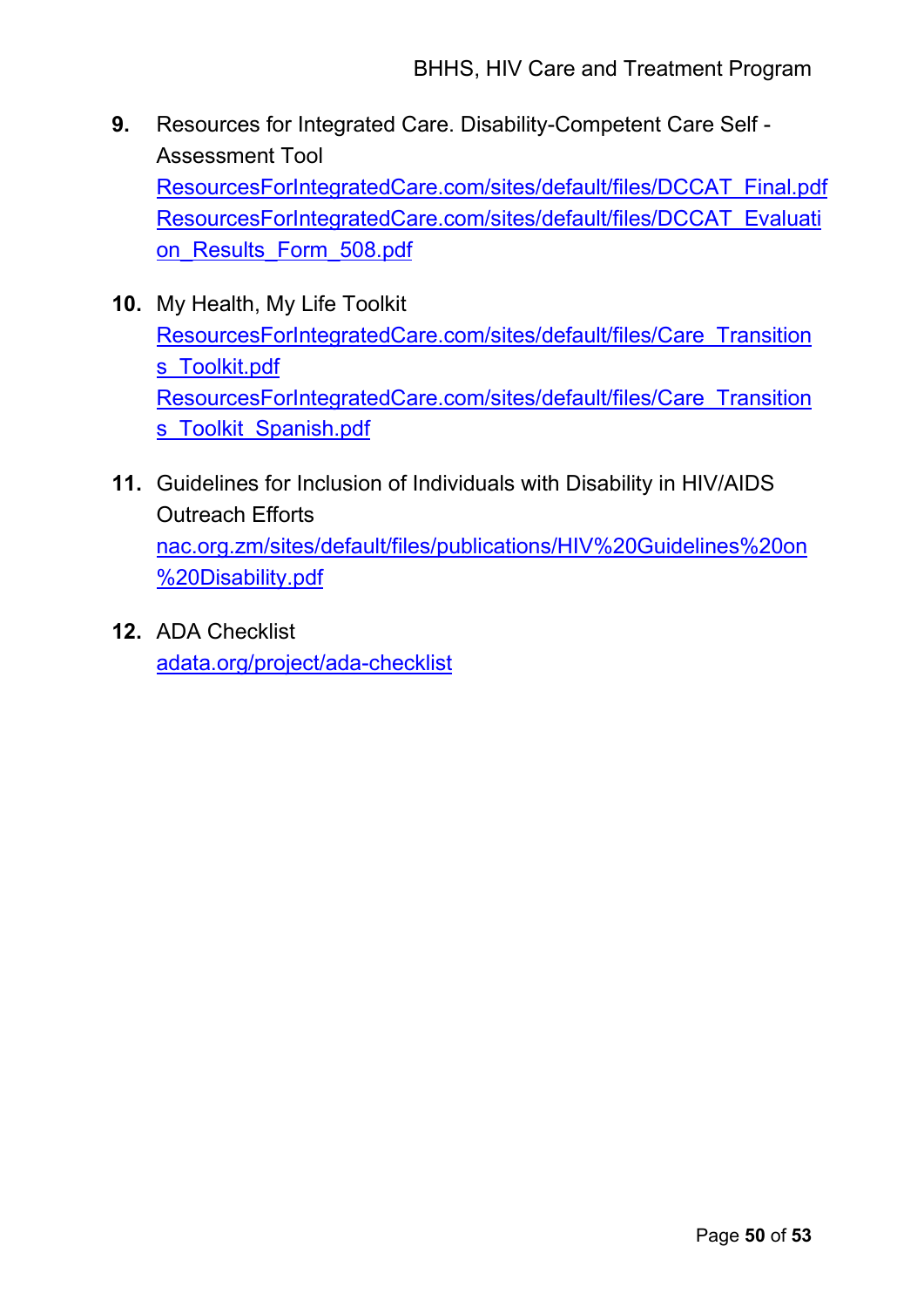# <span id="page-51-0"></span>**Resource Library**

#### **Introduction**

• About the Ryan White HIV/AIDS Program. Health Resources and Services Administration, HIV/AIDS Bureau. [hab.hrsa.gov/about-ryan-white-hivaids-program/about-ryan-white](https://hab.hrsa.gov/about-ryan-white-hivaids-program/about-ryan-white-hivaids-program)hivaids-program

#### **Section 2: Americans with Disabilities Act**

- Disability and Health Promotion. Centers for Disease Control and Prevention. [cdc.gov/ncbddd/disabilityandhealth/disability.html](https://www.cdc.gov/ncbddd/disabilityandhealth/disability.html)
- Knowledge of HIV-related disabilities and challenges in accessing care: Qualitative research from Zimbabwe. [doi.org/10.1371/journal.pone.0181144](https://doi.org/10.1371/journal.pone.0181144)
- CHAIN report on Disability among CHAIN Study participants. [nyhiv.org/tdb\\_templates/chain-reports-template-12](https://nyhiv.org/tdb_templates/chain-reports-template-12)
- The ADA National Network Disability Law Handbook, created by Jacquie Brennan [adata.org/guide/ada-national-network-disability-law-handbook](https://adata.org/guide/ada-national-network-disability-law-handbook)

### **Section 3: Federal, State, and City Laws Protecting People with Disabilities**

- ADA National Network, Information, Guidance, and Training on the Americans with Disabilities Act. [adata.org/learn-about-ada](https://adata.org/learn-about-ada)
- Information and Technical Assistance on the Americans with Disabilities Act. Americans with Disabilities Act: United States Department of Justice Civil Rights Division website. [ada.gov/hiv/ada\\_hiv\\_discrimination.htm](https://www.ada.gov/hiv/ada_hiv_discrimination.htm.)
- New York Consolidated Laws, Executive Law codes.findlaw.com/ny/executive[law/#!tid=N1099A334233545C0A48E0D25240A381F](https://codes.findlaw.com/ny/executive-law/#!tid=N1099A334233545C0A48E0D25240A381F)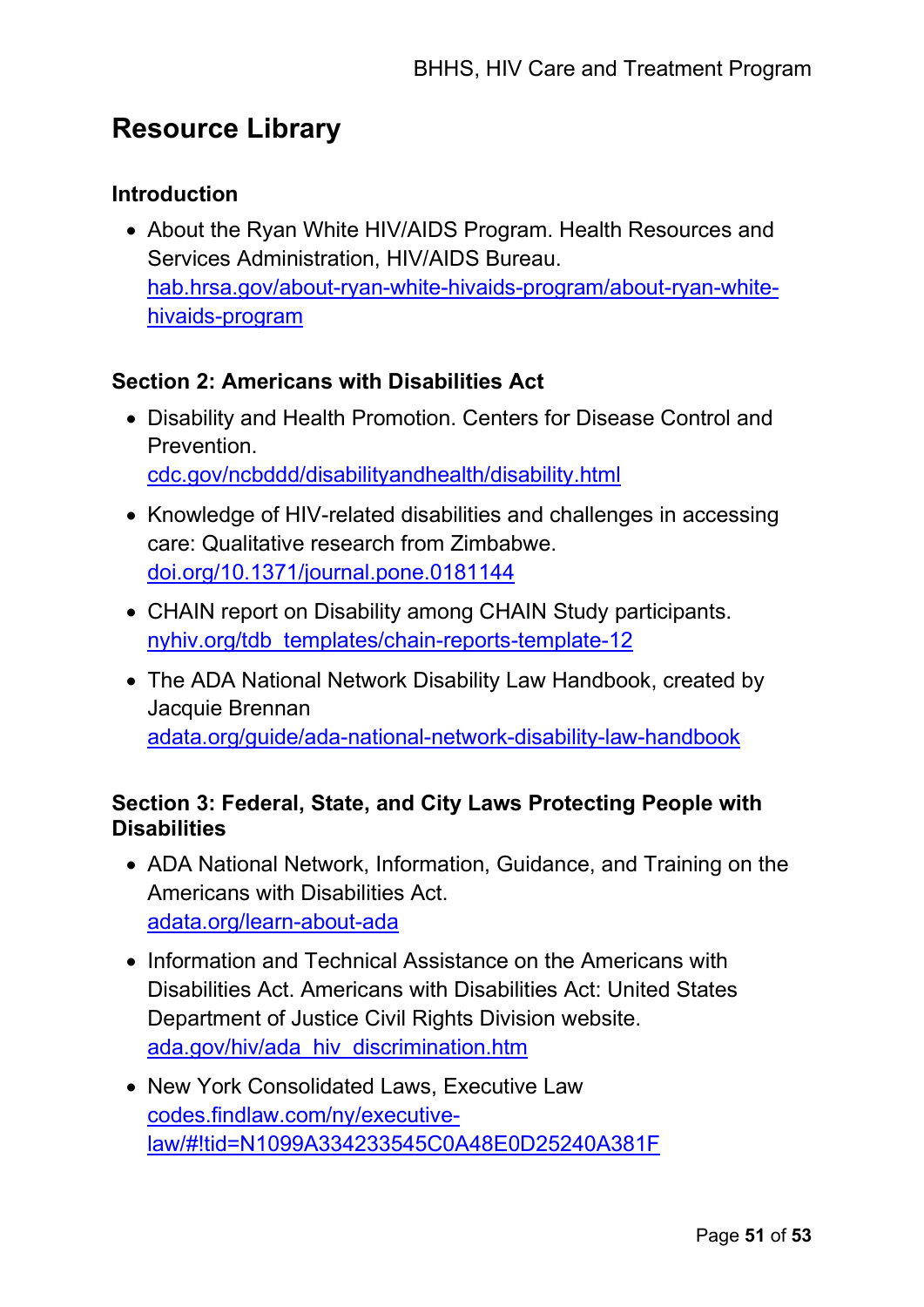- To File a complaint [dhr.ny.gov/complaint](https://dhr.ny.gov/complaint)
- NYC Commission on Human Rights, Overview: In Public Spaces, NYC Commission on Human RTS., Legal Enforcement Guidance on Discrimination on the Basis of Disability [www1.nyc.gov/site/cchr/law/in-public-spaces.page](https://www1.nyc.gov/site/cchr/law/in-public-spaces.page)
- ADA Checklist [adata.org/project/ada-checklist](https://adata.org/project/ada-checklist)

## **Section 4: Compliance Requirements for People with Disabilities**

- Process to request a reasonable accommodation in employment adata.org/faq/what-process-request-reasonable-accommodation
- ADA Compliance for Websites in plain English [medium.com/@krisrivenburgh/the-ada-checklist-website-compliance](http://medium.com/@krisrivenburgh/the-ada-checklist-website-compliance-guidelines-for-2019-in-plain-english-123c1d58fad9)guidelines-for-2019-in-plain-english-123c1d58fad9
- How to meet WCAG (Quick Reference) [w3.org/WAI/WCAG21/quickref/](https://www.w3.org/WAI/WCAG21/quickref/)

## **Section 5: Guidance for Interacting with People with Disabilities**

- Tips for Hospital Staff Members and Caregivers [blindskills.com](http://www.blindskills.com/)
- Communicating with people with hearing loss [ucsfhealth.org/education/communicating-with-people-with-hearing](https://www.ucsfhealth.org/education/communicating-with-people-with-hearing-loss)loss
- Stay Connected Using New York Relay Service [nyrelay.com/](https://nyrelay.com/)
- Mental Health and People Living with HIV/AIDS, Taking Care of Ourselves. [health.ny.gov/publications/9579.pdf](http://www.health.ny.gov/publications/9579.pdf)
- Tips for Interacting with People with Mental Health Disabilities. [newscenter.sdsu.edu/student\\_affairs/sds/tip-mental-health.aspx](https://newscenter.sdsu.edu/student_affairs/sds/tip-mental-health.aspx)